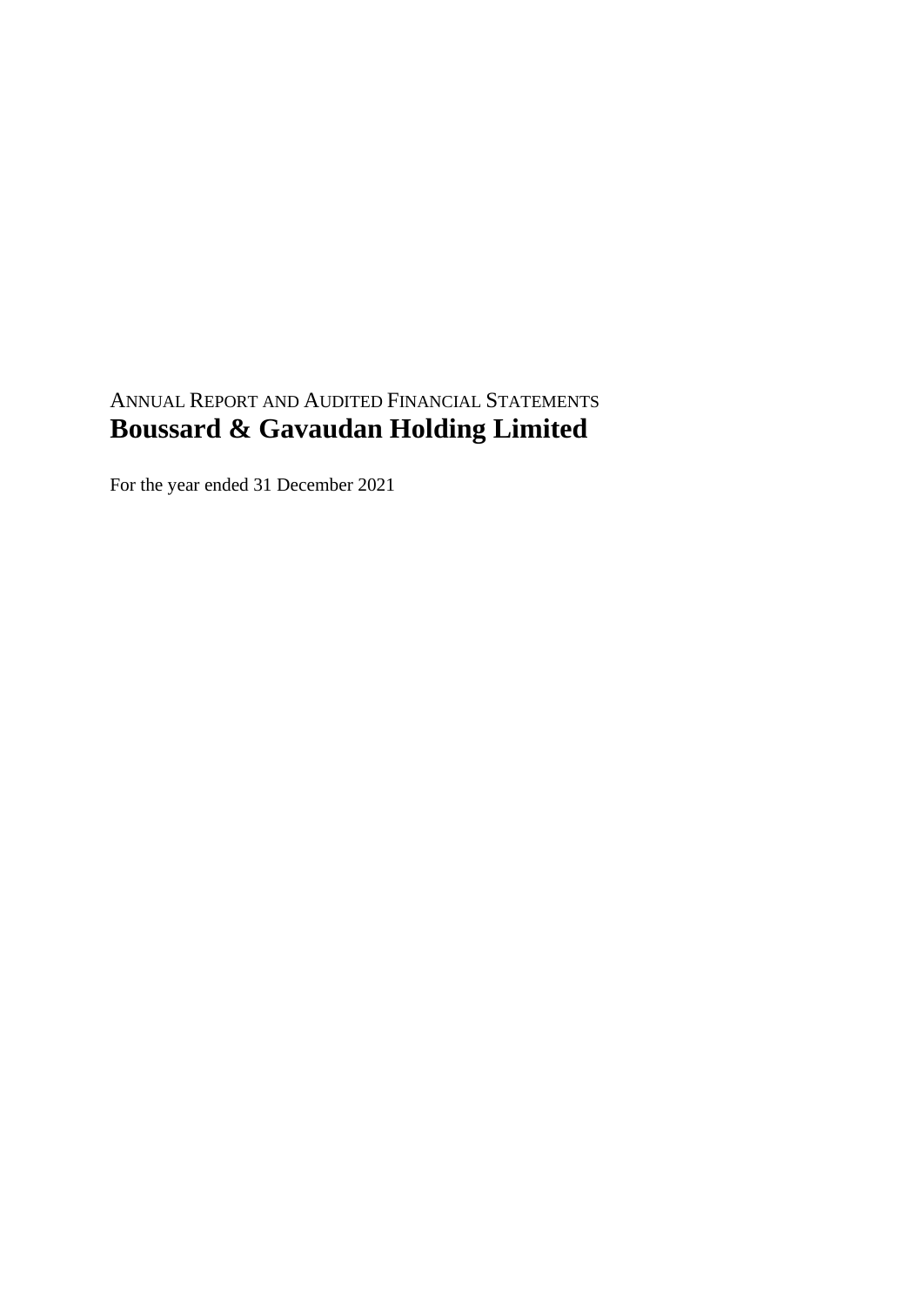# ANNUAL REPORTS

| Management and Service Providers                      | $\overline{2}$ |
|-------------------------------------------------------|----------------|
| Glossary of Terms                                     | 3              |
| Chairman's Statement                                  | $4 - 5$        |
| Investment Manager's Report and Financial Highlights  | $6 - 14$       |
| Directors' Report                                     | $15 - 25$      |
| Report of the Audit Committee                         | $26 - 30$      |
| Alternative Investment Fund Managers Directive Report | $31 - 32$      |
| Management Report                                     | 33             |
| REPORT OF INDEPENDENT AUDITOR                         | 34-39          |
| FINANCIAL STATEMENTS                                  |                |
| <b>Statement of Financial Position</b>                | 40             |
| Statement of Comprehensive Income                     | 41             |
| Statement of Changes in Equity                        | 42             |
| <b>Statement of Cash Flows</b>                        | 43             |
| Notes to the Financial Statements                     | 44-59          |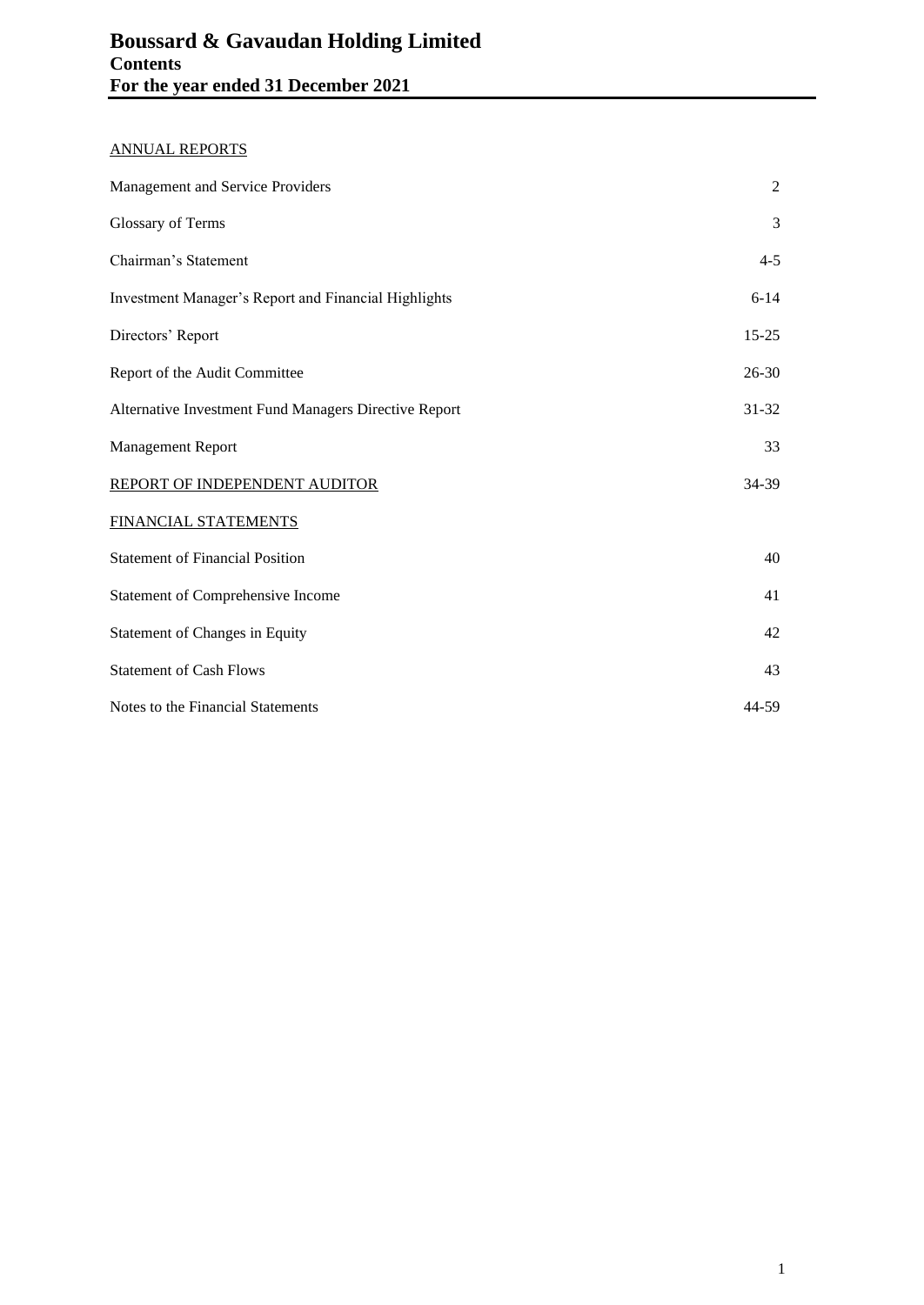**Directors** *(Directors are non-executive and independent for the purpose of LR15.2.12-A)* Andrew Henton (Chairman until 11 March 2022) Andrew Howat (Chairman from 11 March 2022) Julia Goh (Appointed on 11 March 2022) Sylvie Sauton Bruce James (Appointed on 4 March 2021)

#### **Investment Manager**

Boussard & Gavaudan Investment Management LLP One Vine Street London, W1J 0AH United Kingdom

#### **Boussard & Gavaudan Holding Limited website**

<https://www.bgholdingltd.com/index.php> for the latest information

**Legal Advisors Legal Advisors (English and United States law) (Guernsey law)** Herbert Smith Freehills LLP<br>
Xchange House, Primrose Hill<br>
Carey House Exchange House, Primrose Hill London EC2A 2HS Les Banques, St Peter Port

Strawinskylaan 2001 Strawinskylaan 2001 1077 ZZ Amsterdam St. Peter Port

#### **Administrator, Corporate Secretary and registered address Sub-Administrator**

JTC Fund Solutions (Guernsey) Limited SS&C Financial Services LLC<br>Ground Floor One South Road, Harrison Dorey Court NY 10528 Admiral Park USA St Peter Port Guernsey GY1 2HT

# **Registrar and CREST Service Provider EUROL EUROLEAR EUROLEAR EUROLEAR EUROLEAR EUROLEAR EUROLEAR EUROLEAR**

JTC Registrars Limited, Ground Floor, Dorey Court, Admiral Park, Guernsey GY1 2HT

Guernsey GY1 4BZ

## **Legal Advisors Independent Auditor**

**(Dutch law)** Ernst & Young LLP Stibbe N.V. Royal Chambers The Netherlands Guernsey GY1 4AF

One South Road, Harrison

**Paying, Issuing, Transfer, Proxy & Conversion Agent** St Peter Port F. Van Lanschot Bankiers N.V

## **Listing Agent**

Kempen & Co N.V. Beethovenstraat 300 1077 WZ Amsterdam The Netherlands

**BNP Paribas Securities Services** 25 Dowgate Hill 19-23 La Motte Street, St Helier London EC4R 2GA Jersey JE4 5RL

**Corporate Advisor**<br> **Custodian**<br> **Custodian**<br> **Custodian**<br> **Custodian**<br> **Custodian**<br> **Custodian**<br> **Custodian**<br> **Custodian** The Atrium Building<br>
Cannon Bridge House **PO Box 158**<br>
Liberte House Cannon Bridge House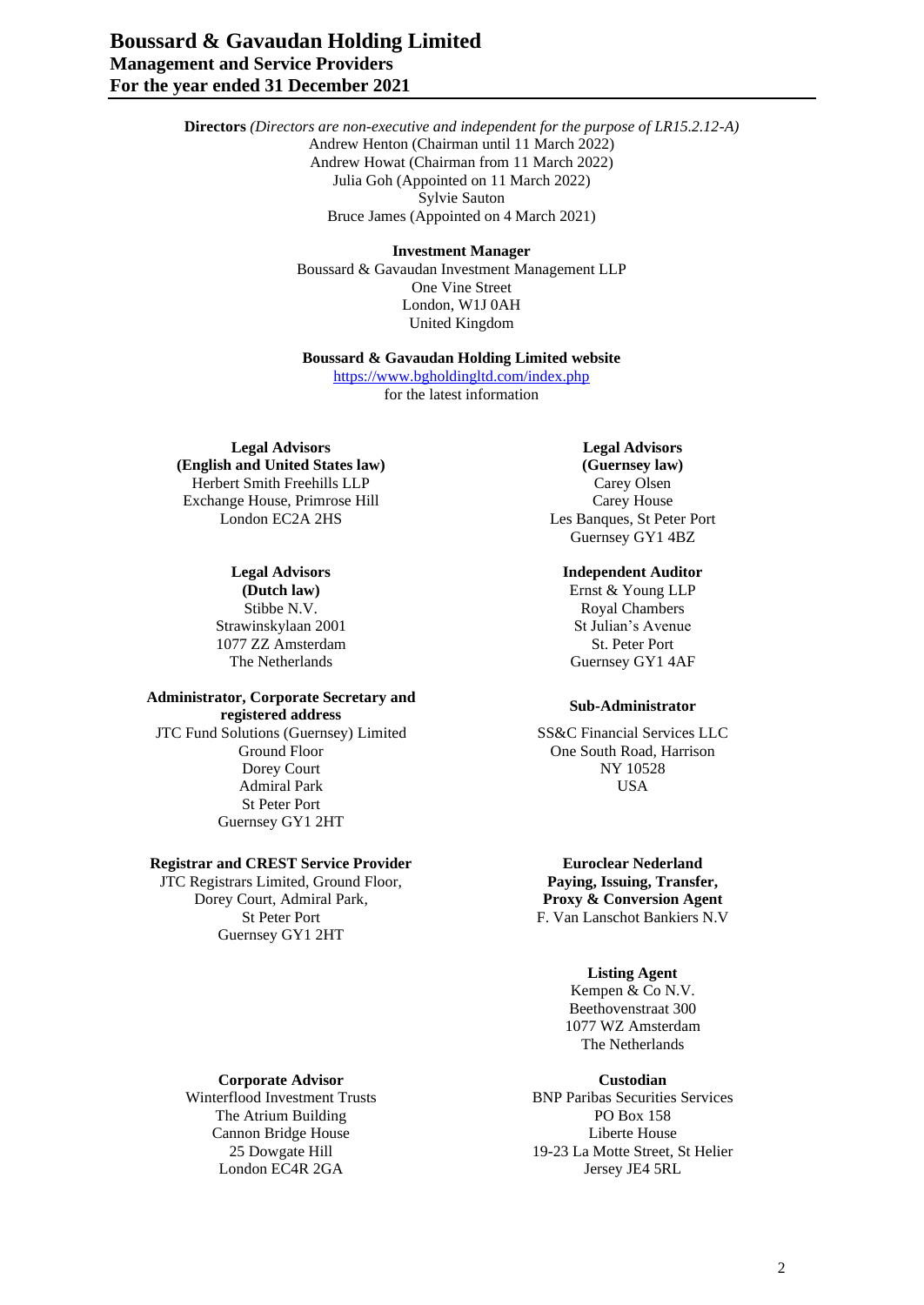# **Boussard & Gavaudan Holding Limited Glossary of Terms For the year ended 31 December 2021**

Described below are the legal entities underlying funds, management companies, as well as some other commonly used terms and their acronyms or defined terms used within this report.

## **Management companies**

| <b>BGIM</b> / Investment Manager | Boussard & Gavaudan Investment Management LLP |
|----------------------------------|-----------------------------------------------|
|                                  |                                               |

## **Funds**

| BGHL / the Company | Boussard & Gavaudan Holding Limited       |
|--------------------|-------------------------------------------|
| Umbrella Fund      | <b>BG Umbrella Fund PLC</b>               |
| BGF                | BG Fund (a sub-fund of the Umbrella Fund) |
| Master Fund        | <b>BG Master Fund ICAV</b>                |
| BG Eire Fund       | <b>BG Eire Fund ICAV</b>                  |

#### **Commonly used terms**

| <b>AIFMD</b>                | The Alternative Investment Fund Managers Directive, Directive 2011/61/EU       |
|-----------------------------|--------------------------------------------------------------------------------|
| <b>AIFM</b>                 | Alternative Investment Fund Manager for the purposes of the AIFMD              |
| AIF                         | Alternative Investment Fund for the purposes of the AIFMD                      |
| <b>AIFMD Regulations</b>    | The Alternative Investment Fund Managers Regulations 2013 made by H.M.         |
|                             | Treasury in the United Kingdom                                                 |
| Board                       | The Board of Directors                                                         |
| Code                        | The UK Corporate Governance Code published by the UK's Financial               |
|                             | Reporting Council in July, 2018                                                |
| Companies Law               | The Companies (Guernsey) Law, 2008, as amended                                 |
| <b>Concert Party</b>        | The Investment Manager, together with persons considered to be acting in       |
|                             | concert with the Investment Manager                                            |
| <b>EONIA</b>                | Euro Overnight Index Average (Euro benchmark based on interbank lending)       |
| $\epsilon$ STR              | The Euro Short Term Rate which is the risk-free rate of the Euro area          |
| <b>VIX</b>                  | Volatility index                                                               |
| Exane                       | Exane BNP Paribas                                                              |
| <b>NAV</b>                  | Net asset value                                                                |
| Year                        | The year ended 31 December 2021                                                |
| <b>IFRS</b>                 | International Financial Reporting Standards (as adopted by the European Union) |
| <b>AFM</b>                  | Authority for the Financial Markets                                            |
| <b>AUM</b>                  | Assets Under Management                                                        |
| <b>Financial Statements</b> | Financial Statements for the year ended 31 December 2021                       |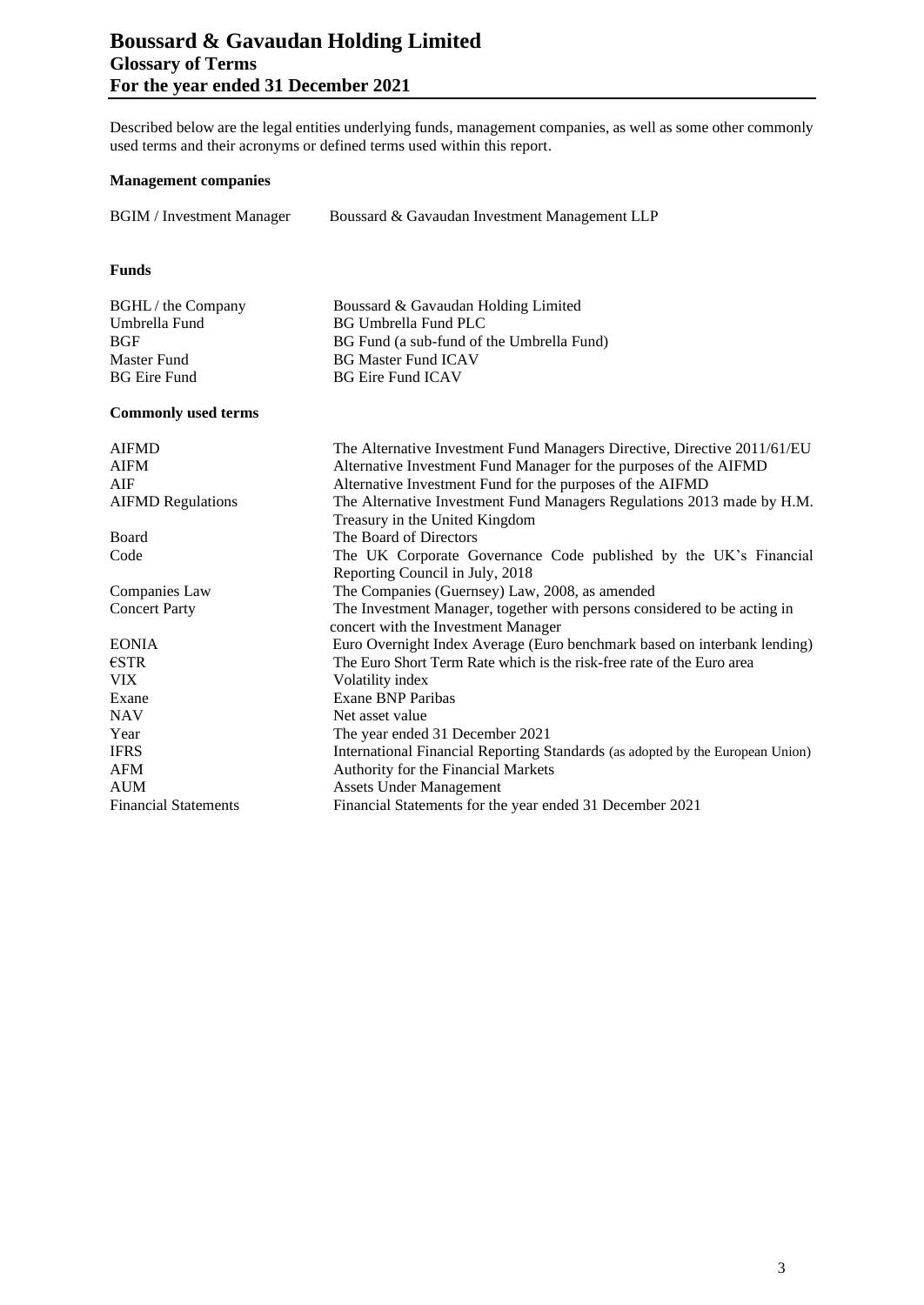Dear Shareholders,

I am pleased to present to you the Annual Report and Audited Financial Statements of BGHL for the Year.

#### Performance during 2021

From 1 January to 31 December 2021, BGHL's NAV for the Euro and Sterling shares increased respectively by 12.59% and 11.14%, and the associated market prices increased by 15.35% and 5.56% for each currency class. As at 12 April 2022 (the last practicable date prior to publication of this report) the share price discount to NAV for the Euro shares stood at circa 17.46%.

The Investment Manager is targeted to deliver a consistent annualised appreciation of NAV over the course of an economic cycle of €STR+500bps. The Board remains satisfied with the performance of the Investment Manager as judged by this benchmark, with the absolute return over the past five years for the Euro shares being 5.68%. The lack of correlation between equity markets and NAV appreciation remains a stand out feature; over the past 18 year returns have been generated with a Beta of less than 0.1 compared to the STOXX Euro 600 index.

Performance attribution for 2021 was positive across all strategies but with Equity Risk Arbitrage and Special Situations leading returns. The relative valuation differential between US and European stocks made European companies attractive for takeovers by strategic buyers and private equity, a dynamic which the Investment Manager's event driven and special situation strategies were able to exploit. A tangible shift in the regulatory stance of several European agencies also signalled a more benign environment for consolidations, particularly in the banking, telecoms and "green energy" sectors. More generally, as central bank attitudes on interest rates became less dovish and expectations for a tapering of global quantitative easing increased, the Investment Manager successfully identified mispricing and arbitrage opportunities, particularly within the convertibles market.

Whilst the Investment Manager began the New Year optimistically, recent events in Ukraine have cast a shadow over all capital markets. The impact of the most stringent sanctions regime that the world has ever seen, and its effects on global supply chains and energy prices, are only beginning to play out. The Investment Manager's very prudent approach to risk management and hedging are expected to well position the Company for such an environment, but it is clear that geopolitical uncertainty is a very significant emergent risk.

#### Share price discount to NAV

The Euro share class traded at a discount within the range of 15.6 % to 23.3% during the Year. Whilst the discount has continued to narrow, it remains outside the range of 15% that is targeted. Share buy back activity during the Year amounted to 2,989,466 shares, representing 9.24% of the issued share capital. Since the corporate action which took place at the end of 2019, 20.49% of the Company's shares have been bought back. Whilst the share buy back mechanism remains the principal instrument being used to address the share price discount, a combination of (i) strong investment performance (attracting new buyers of the Shares) and; (ii) a deliberate policy of retaining liquidity to take advantage of market opportunities, saw the Investment Manager being more opportunistic with its use of the share buy back mechanism. The Board remains focused on the prospect of a potential continuation vote which will take place in 2023 if the average discount over the course of 2022 is greater than 15%.

#### Board succession, governance and risk management

I took over the role of Chairman from Andrew Henton on 11<sup>th</sup> March 2022, thereby ensuring continuity of purpose for the Board. We welcomed Julia Goh as a new independent director on the same date. Julia will assume the role as Chair of the Audit Committee, taking over from me. Julia is a Chartered Accountant with a very strong professional track record in internal controls, processes and risk management. We are delighted to welcome her to the Board. For more details about director remuneration and the succession planning process which was followed I refer you to the Directors' Report on page 15.

With regard to the review of the business, performance, allocation and risk analysis, I refer you to the Investment Manager's Report and Financial Highlights. In addition, I refer you to the Directors' Report, which describes BGHL's corporate governance systems. As an investment company with no employees, the Board considers its core stakeholder constituency to be its Shareholders.

For your continuing information, BGHL publishes on its website [\(www.bgholdingltd.com\)](http://www.bgholdingltd.com/) daily and monthly NAVs and monthly newsletters based on data provided to it by the Sub-Administrator and the Investment Manager.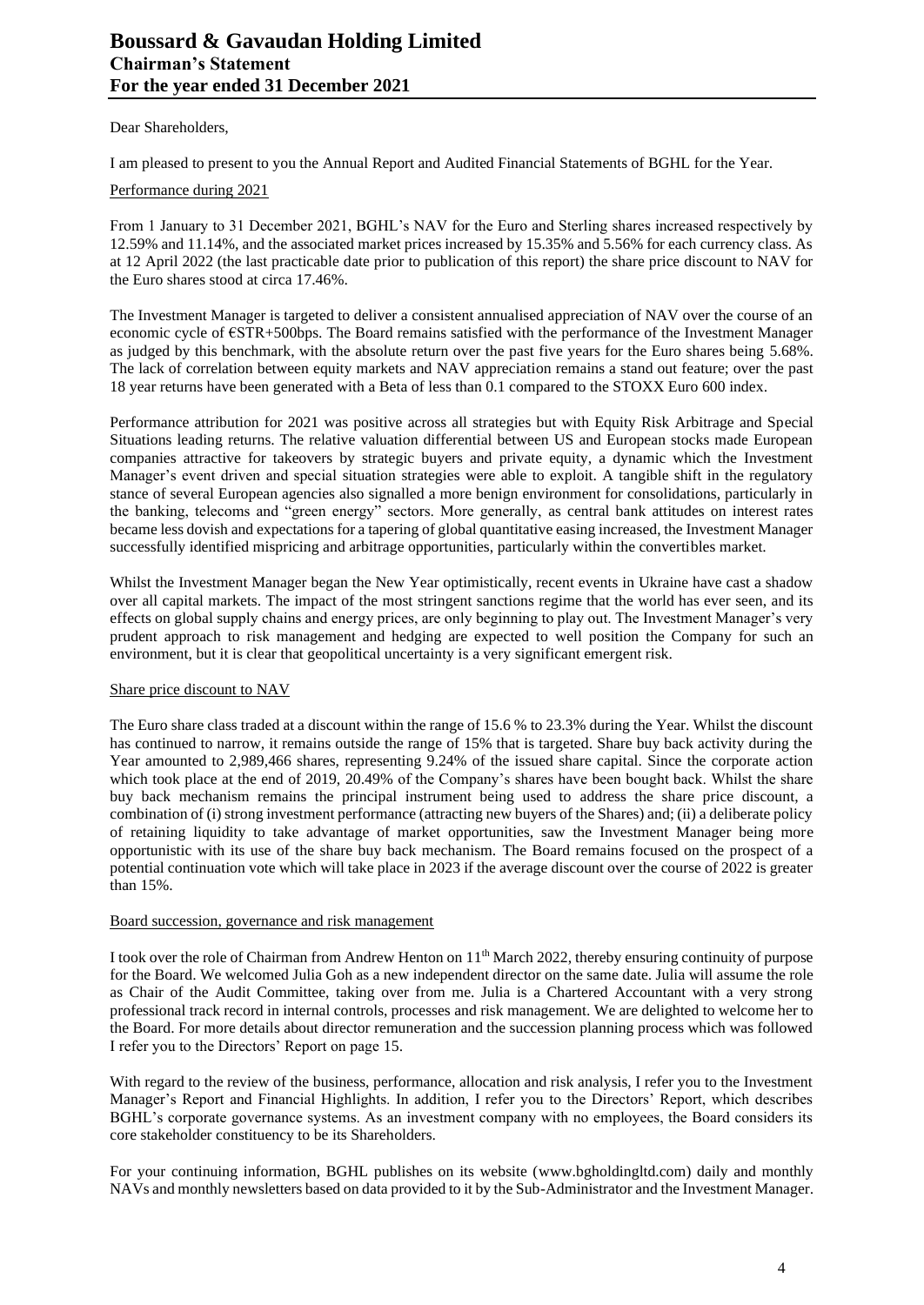On behalf of the Board, I would like to thank you for your ongoing support.

Andrew Howat Chairman

27 April 2022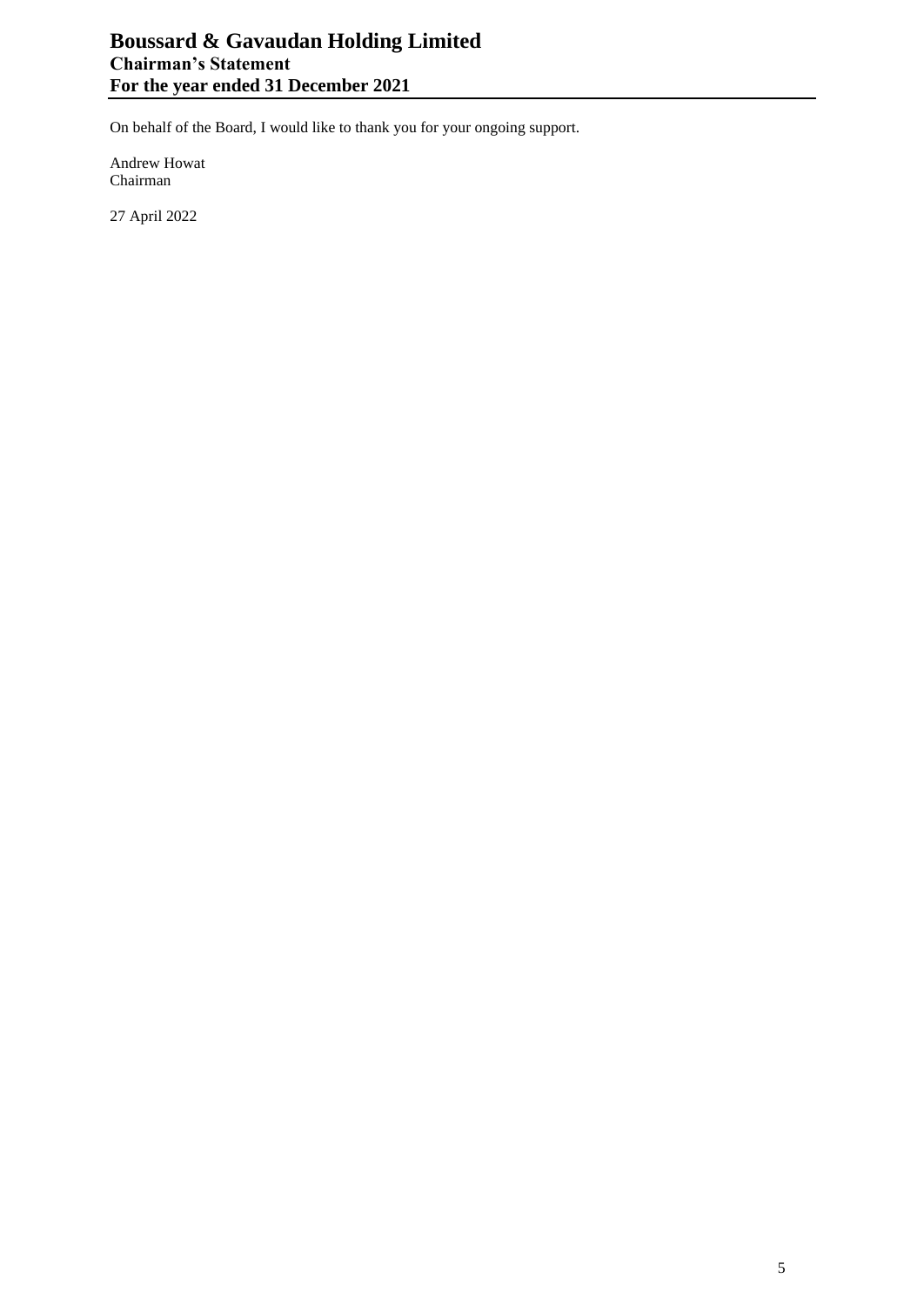# **1. Background and Structure**

Boussard & Gavaudan Investment Management LLP is the Investment Manager of BGHL, the Umbrella Fund and of the Master Fund.

#### *The Umbrella Fund, BGF and the Master Fund structure.*



BGHL invests in Class B Euro shares which are a separate Euro-denominated share class of BGF. BGF is a sub fund of the Umbrella Fund, predominantly owned by investors other than BGHL. BGHL is not subject to management fees and performance fees at BGF level in order to avoid multiple layering of fees. The Investment Manager receives management fees and performance fees in respect of its role as Investment Manager of BGHL.

The Umbrella Fund was incorporated under the laws of Ireland as a public company with limited liability on 16 November 2011 under the Companies Act 1990 with registration number 506116. The Umbrella Fund is authorised by the Central Bank of Ireland (the "Central Bank") as a designated investment company pursuant to Part XIII of the Companies Act, 1990 and also as a qualifying investor alternative investment fund (QIAIF). The Umbrella Fund is structured as an umbrella fund with segregated liability between sub-funds. Each sub-fund of the Umbrella Fund maintains a single pool of assets subject to any allocations made to a class in accordance with the requirements of the Central Bank. The assets of each sub-fund are segregated from one another and are invested in accordance with the investment objectives and investment policies applicable to each such sub-fund and as set out in the relevant supplement to the Umbrella Fund's prospectus.

BGF is a sub-fund of the Umbrella Fund, launched on 3 January 2012, which invests substantially all of its assets into the Master Fund. BGHL is therefore exposed to the strategies offered by the Master Fund.

The Master Fund is an open-ended Irish collective asset-management vehicle (ICAV) with variable capital incorporated under the laws of Ireland under the Irish Collective Asset-management Vehicles Act 2015 with registration number C154515. The Master Fund is also authorised by the Central Bank of Ireland as a QIAIF. The Master Fund, which is the trading entity, maintains a single pool of assets subject to any allocations made to a share class in accordance with the requirements of the Central Bank.

# **2 Investment policies**

#### **2.1 BGHL's investment policy**

BGHL invests its assets in order to deliver an exposure to multiple alternative investment strategies. The Investment Manager is responsible for the day-to-day management of BGHL's investments. BGHL seeks to achieve its investment objective by investing the proceeds of fund raising, net of any amounts retained to be used for working capital requirements, into BGF. BGF in turn invests in the Master Fund and, by utilising its borrowing powers, makes leveraged investments. BGHL invests through a share class which will not be subject to management or performance fees at the level of the underlying hedge fund.

BGHL investments may include the acquisition of minority or majority interests in unlisted companies or listed companies. The Investment Manager may also make private equity investments through investing in funds that have a private equity investment focus.

When taken with the returns achieved from BGF, investments other than the investment in BGF as described above are intended to allow BGHL to achieve an attractive return. BGHL's investments in assets other than BGF are expected to consist of investment opportunities that are identified by the Investment Manager but which are not pursued by BGF due to risk profiles or liquidity profiles inconsistent with those of BGF.

The full investment policy, which includes gearing and asset allocation is available on BGHL's website.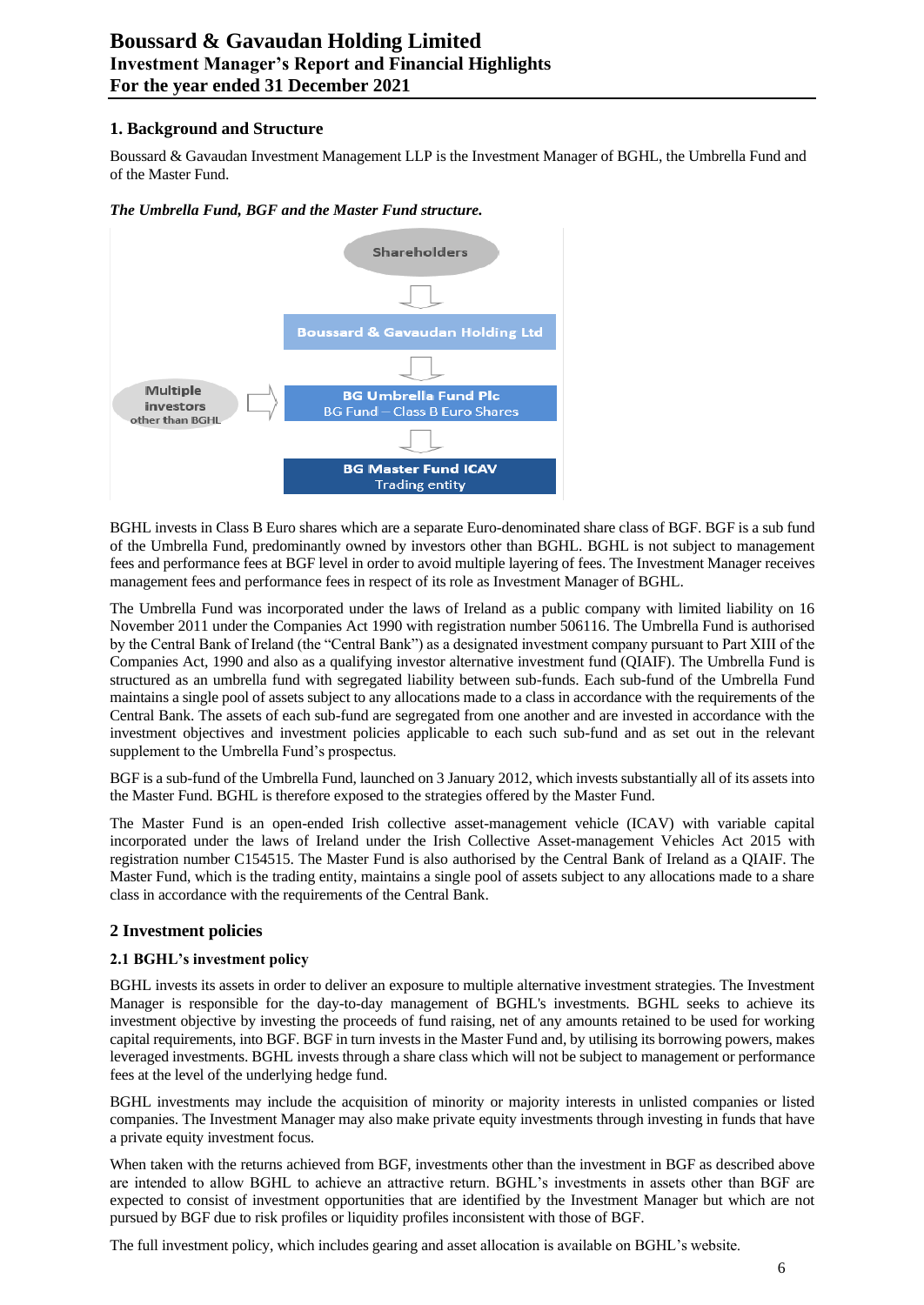## **2.2 The Master Fund's investment policy**

The investment objective of the Master Fund, in which BGF is mainly invested, is to seek to achieve an attractive return on capital consistent with principles designed to manage risk of capital loss. The Master Fund arbitrages linear and non-linear instruments that can be exchange traded or traded over the counter. The Investment Manager may use derivative financial instruments for investment purposes or to hedge against fluctuations in the relative values of the Master Fund's portfolio positions. The investments are subject to normal market fluctuations and to the risks inherent to investment in securities. There can be no assurances that appreciation will occur. The value of financial instruments can increase as well as decrease and the Master Fund may not realise its initial investment on the disposal of its investments.

The Master Fund includes the following strategies and sub-strategies:

Volatility strategies:

- mandatory convertible bond arbitrage
- convertible bond arbitrage
- volatility trading
- warrant arbitrage & Special Purpose Acquisition Companies (SPACs)

Equity strategies:

- merger arbitrage  $&$  special situations
- $\log$  / short trading with short-term catalyst & value

Credit strategies:

- credit long / short
- capital structure arbitrage
- credit special situations
- direct lending

Trading strategies:

- Quantitative strategies involving the use of models and data analysis based on factors. Factors may include economic indicators, market data, fundamental, and valuation factors.

#### **3. Highlights and review of the development of the business**

The Investment Manager's role is to allocate BGHL's capital in accordance with its investment objective which is to produce long term appreciation of BGHL's assets. Except for its working capital, BGHL has fully invested its net assets.

The increase in the net assets is driven by the positive performance of the investment portfolio less the impact of buyback of shares. A significant amount of the net assets has been dedicated to the share buy-back (31 December 2021: €26,908,670).

| <b>BGHL</b> (in Euro) | 31 Dec 2021 | <b>31 Dec 2020</b> | Variation %      |
|-----------------------|-------------|--------------------|------------------|
| Net assets            | 365.631.454 | AÆ.                | 700 <sub>6</sub> |

The ongoing COVID-19 pandemic remains the most significant event affecting the Year. The business continuity plan remains enacted within the Investment Manager's London and Paris offices. During pandemic peaks, the business continuity plan was enacted, and a significant proportion of staff have been working from home. The dual location of systems and teams in Paris and London means that there is an embedded level of resilience and IT redundancy that provides a degree of additional risk mitigation. Systems are such that trade execution and position management have continued with no substantive procedural changes. Measures remain in place by which to monitor and oversee performance delivered by service providers notwithstanding requirements for remote working and social distancing.

The Investment Manager is committed to maintaining an investment approach that incorporates ESG factors as well as responsible investment considerations to best serve its clients' interests. The Investment Manager is committed to playing its role in the transition to a lower carbon global economy, as it considers climate change a key issue for the future as well as a source of risks and opportunities.

The Investment Manager's ESG strategy is built on three key pillars:

1. Integration:

The Investment Manager considers ESG factors as part of its investment decision making process, particularly where they are relevant to the specific investment thesis.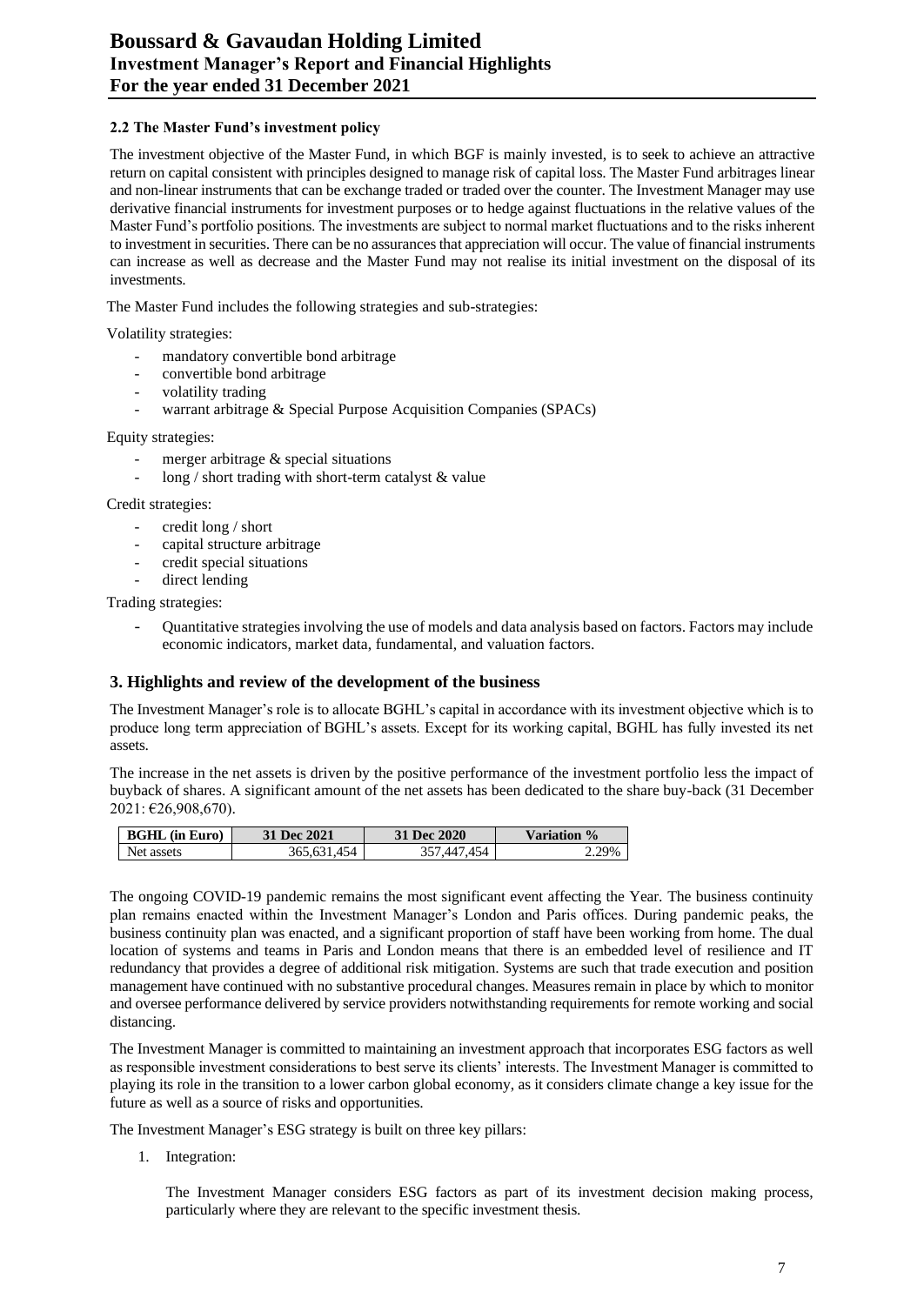ESG is considered throughout the investment process, starting with initial consideration and screening of new products or companies, to idea generation, investment decision making and ongoing risk management. BGIM has contracted specialised third-party ESG data providers, primarily Sustainalytics, to help produce research that complements and assists the work of BGIM's analysts. As part of its investment and risk management process the investment committee spends time scrutinising companies perceived to have high ESG risk. The increasing importance of ESG considerations in financial markets creates new opportunities for catalyst-driven investment, creating opportunities that fit within BGIM's investment strategy. For example, whilst a company may be penalised by the market for perceived ESG risks within its business, a pathway to addressing those issues and improving its ESG profile will likely lead to a re-rating of its stock price.

2. Engagement:

The Investment Manager seeks to obtain appropriate disclosure of ESG issues from investee companies. The Investment Manager engages with investee companies for which it has identified specific issues or concerns, including ESG, to obtain additional information and insight.

Engagement is an important part of the investment process and, as well as using third party data sources, the Investment Manager seeks to engage directly with, and obtain appropriate disclosure of ESG issues from investee companies. The Investment Manager engages with investee companies for which it has identified specific issues or concerns, including ESG, in order to obtain additional information, insights and to influence change. BGIM had many management meetings or interactions with management during 2021 and proactively votes in relation to material positions and issues within its portfolios.

3. Transparency:

At portfolio level, the Investment Manager calculates exposure to a variety of ESG metrics to ensure that its funds are not overly exposed to ESG related risks.

ESG metrics are monitored by the Investment management's Risk Committee and the ESG Committee so that both viewpoints are considered. These metrics are also used for client and regulatory reporting. The quality of reporting will improve as data from more investee companies becomes available. During the Year BGIM has extended the scope of these metrics to cover energy, biodiversity, waste, water, social impact, human rights and corruption.

Since the  $10<sup>th</sup>$  of December 2021, the Master Fund has changed its classification from Article 6 to 8 under SFDR (Sustainable Finance Disclosure Regulation).

The Investment Manager's ESG policy has been updated and expanded to reflect recent progress.

The full text including updated policies on coal and Diversity & Inclusion can be found on BGIM's website: [https://www.boussard-gavaudan.com/en/p/24/esg-policy.](https://urldefense.com/v3/__https:/www.boussard-gavaudan.com/en/p/24/esg-policy__;!!JE2nyJ8!i838jyveC6wNuwIgcRn76Q5SDsbfDcIsplMnC60gljib51FW7pr8P_Qn5YSuiA$)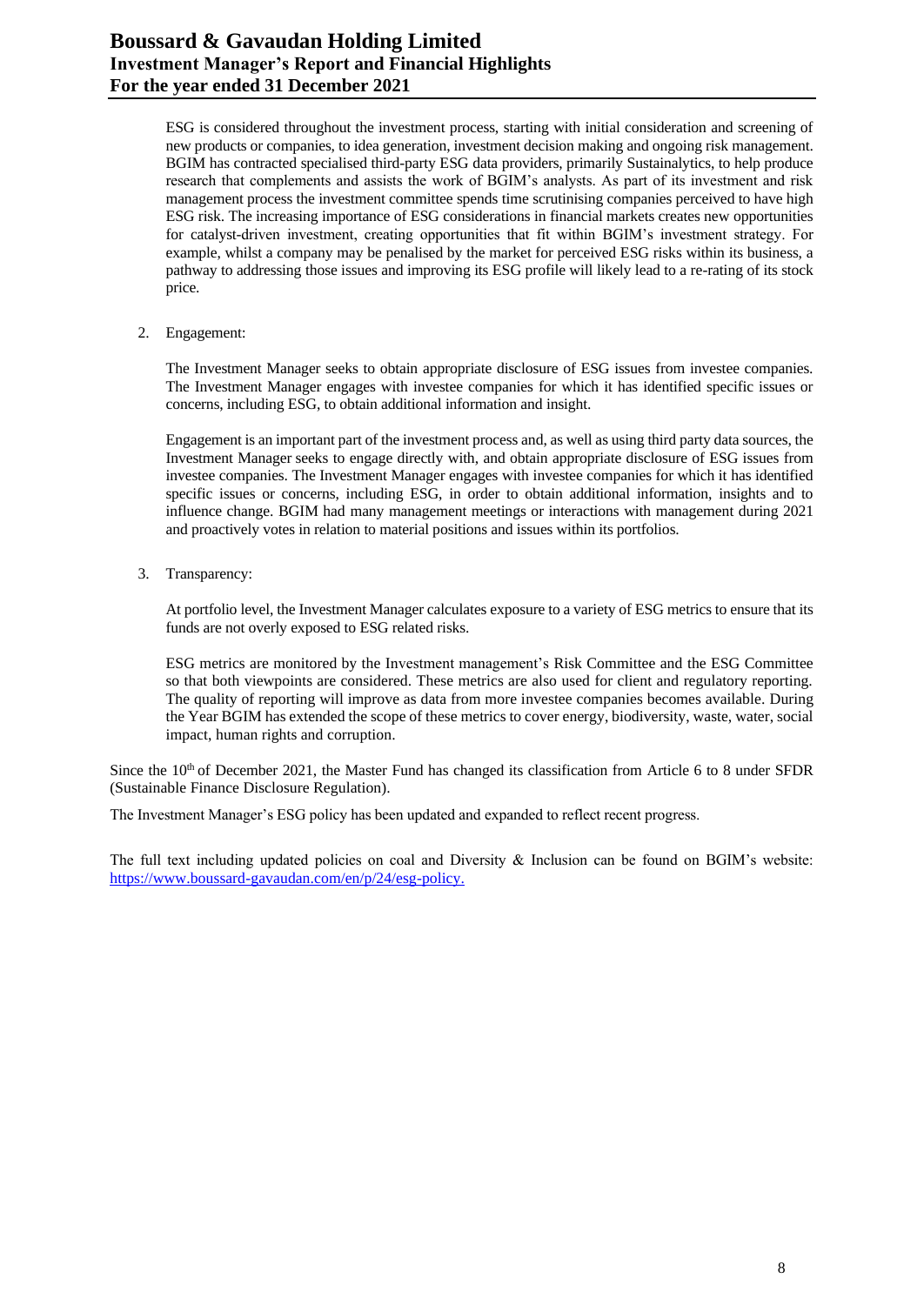# **4. Performance**

BGHL's Euro and Sterling Share prices and NAV per Share performed as follows:

|                                             |                                   | Price*           |                  |            | Performance**         |
|---------------------------------------------|-----------------------------------|------------------|------------------|------------|-----------------------|
| <b>BGHL</b>                                 | <b>Ticker</b><br><b>Bloomberg</b> | 31 Dec 2021      | 31 Dec 2020      | 2021       | 5 years<br>annualised |
| Euro share – Price                          | <b>BGHL NA Equity</b>             | € 23.30          | $\epsilon$ 20.20 | 15.35%     | 5.39%                 |
| Euro share $-$ NAV                          |                                   | $\epsilon$ 29.20 | €25.94           | 12.59%     | 5.68%                 |
| Sterling share – Price                      | <b>BGHS LN Equity</b>             | £19.00           | £18.00           | 5.56%      | 3.72%                 |
| Sterling share – NAV                        |                                   | £ 25.31          | £22.77           | 11.14%     | 5.41%                 |
|                                             |                                   |                  |                  |            |                       |
| $\epsilon$ STR Capitalized                  | <b>ESTRON</b> Index               | (0.590)          | (0.583)          | $(0.57)$ % | $(0.45)\%$            |
|                                             |                                   |                  |                  |            |                       |
| <b>HFRX</b> Equal Weighted Strategies Index | <b>HFRXEWE</b> Index              | 1,134.19         | 1,112.71         | 1.93%      | 0.45%                 |

\**Price for all indicies except €STER which is a yield*.

*\*\*The €STR "5 years annualised" performance is a composite index which has been calculated using the EONIA capitalized with a spread from 1 January 2017 to 31October 2019 and then using the €STR capitalized from 31 October 2019.A composite is required until 31 October 2024 when the 5 year history on €STR will be available.*

*BGHL's NAV is calculated by BGHL's Sub-Administrator, SS&C Financial Services LLC. BGHL's Euro and Sterling Share prices are provided by Euronext Amsterdam and the London Stock Exchange, respectively. Past performances are not indicative of future results.*

BGHL's investment objective is to deliver an annual return, net of fees, of 400 to 600 basis points above the "risk free rate" over the business cycle, irrespective of market performance. The risk-free rate for these purposes is "€STR capitalized".

The NAV appreciation of the Euro Share was 12.59% over the Year and 5.68% annualised over the past five years. The  $\text{ESTR}$  capitalized composite index returned (0.45)% over the past five years, leading to an outperformance by the fund of 6.13%, in line with its long-term objective. The €STR capitalized index, published since October 2019, has replaced the EONIA Index which has ceased being published on 3 January 2022.

BGHL has also outperformed the Euro HFRX Equal Weighted Strategies Index over the past five years.

The Investment Manager's actions affect BGHL's performance and NAV per Share. Although the NAV per Share influences BGHL's Share price on the Amsterdam and London stock exchanges, the Investment Manager has little direct influence on the Share price and on the discount between the Share price and the NAV per Share. The performance of BGHL's Sterling NAV per share tracks the performance of BGHL's Euro NAV per share, plus/minus the impact of the EUR/GBP hedge compared to a perfect hedge.

# **5. Risk Management**

Through a rigorous investment process, the Investment Manager identifies and assesses risks before investing.

# **5.1 Risk Management Organisation and Policy**

The Investment Manager has established a Risk Management unit, segregated from the Portfolio Management unit, which reports to its Chief Executive Officer. A Risk Management Committee oversees the Risk Management unit. Exposures are calculated using a risk management system which is a third party proprietary software package provided by a leading risk and portfolio management solution provider. The system provides extensive real time information on the Master Fund's exposures and limits, generates sensitivity analysis and calculates stress-test scenarios. The open architecture of the system allows the Investment Manager to create specific in-house reports for risk management purposes.

# **5.2 Capital allocation process and Equity-at-Risk methodology.**

The Investment Manager uses the "Equity-at-Risk" methodology as a key indicator to monitor the leverage and solvency of the Master Fund and to allocate capital across strategies. Within each strategy, the Equity-at-Risk allocated to each trade is used to calculate the return on equity which is the ratio used to assess the profitability of a trade. The Investment Manager secures the "Excess Margin" of the funds it manages by signing agreements which allow "Haircut" levels to be fixed over a pre-agreed period of time.

#### *Equity-at-Risk and Excess Margin methodology*

Prime brokers, when providing financing to hedge funds, take a risk that they assess using their own methodology. Even though each prime broker has its own methodology and risk measure, approaches tend to be broadly similar. Risk measures are achieved by the use of "Haircuts". Haircuts reflect the level of risk attributed by a prime broker to a position. The higher the level of haircut, the higher the risk is. These methodologies take into account, to a large extent, the benefits of hedging by applying specific haircut and netting effects to hedged positions. Under these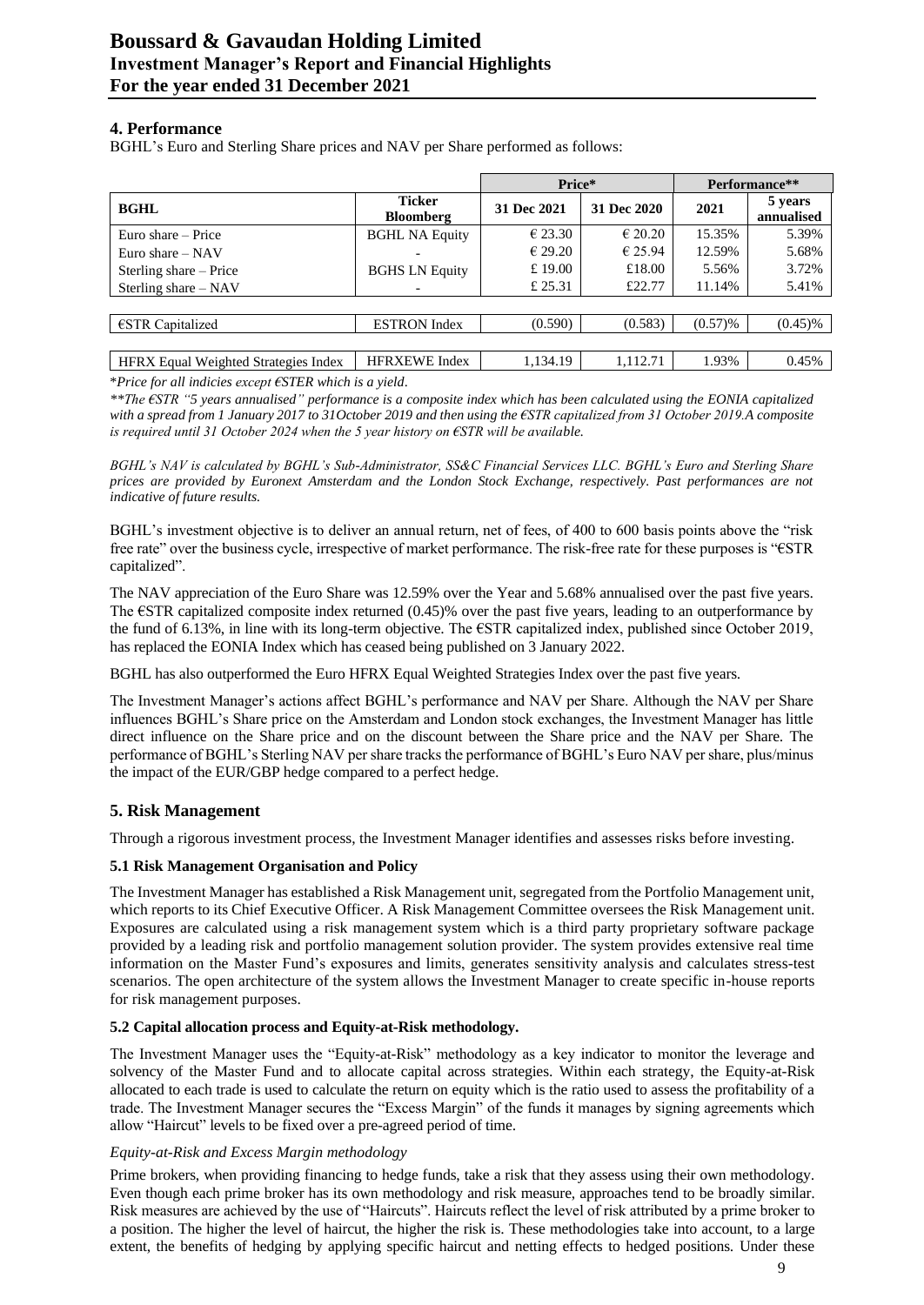# **Boussard & Gavaudan Holding Limited Investment Manager's Report and Financial Highlights For the year ended 31 December 2021**

methodologies, an amount of equity, considered at risk, is allocated through the use of haircuts to each position. Each prime broker calculates its risk exposure to the sole portion of the fund's portfolio it holds. Given that prime brokers are the main financing and leverage providers, their view of the risk is central to the Investment Manager and so is the consequence of any restriction they may impose. Their measure constitutes an independent risk measurement.

The Investment Manager replicates the methodology applied by prime brokers through a model, named "Equity-at-Risk". The model, applied to the entire portfolio, is a proxy for the calculations of the prime brokers. The difference between the assets under management and the Equity-at-Risk is the "Excess-Margin". The model provides an estimation of the fund's potential for additional leverage across its prime brokers. Equity-at-Risk calculations are run every night and compared to the prime broker's calculations.

# **6. Capital allocation, risk and risk adjusted returns:**

## **6.1 BGHL exposure**

BGHL's investments are diversified thanks to its exposure, through BGF, to the investment strategies of the Master Fund which is its main investment.

BGHL's assets were allocated as shown in the table below.

|                                         | Holding in % AUM               |                                        |                                        |
|-----------------------------------------|--------------------------------|----------------------------------------|----------------------------------------|
|                                         | 31-Dec-2021<br><b>Exposure</b> | <b>Minimum Year</b><br><b>Exposure</b> | <b>Maximum Year</b><br><b>Exposure</b> |
| BGHL                                    | 102.95%                        | 100.47%                                | 102.95%                                |
| <b>BGF Euro B Class - NAV</b>           | 100.00%                        | 100.00%                                | 100.00%                                |
| <b>BGF</b> Euro B Class – Over exposure | 2.66%                          | 0.18%                                  | 2.66%                                  |
| <b>Other Investments</b>                | 0.29%                          | 0.29%                                  | 0.29%                                  |

*Source: Boussard & Gavaudan Investment Management LLP BGF Euro Class B's NAV is calculated by the Administrator, SS&C Financial Services LLC*

During the reporting Year, BGHL complied with its Investment Policy and has maintained its gross and commitment exposure, as required under AIFMD, within the limits established by the Investment Manager.

| <b>BGHL</b>      |          | <b>AIFMD Commitment method</b> | <b>AIFMD Gross method</b> |        |  |
|------------------|----------|--------------------------------|---------------------------|--------|--|
| $%$ AUM          | Exposure | Limit                          | Exposure                  | Limit  |  |
| 31 December 2021 | 102.7%   | 200.0%                         | 103.0%                    | 200.0% |  |
| 31 December 2020 | 99.0%    | 200.0%                         | 100.0%                    | 200.0% |  |

#### **6.2 The Master Fund exposure**

The Master Fund's investments are diversified thanks to its exposure to its multiple investment strategies. The Investment Manager allocates the capital of the Master Fund according to the Equity-at-Risk methodology.

The Master Fund's usage of Equity-at-Risk by strategy were as follows:

|                               |                  | <b>Equity-at-Risk</b> |
|-------------------------------|------------------|-----------------------|
| Master Fund (% AUM)           | 31 December 2021 | 31 December 2020      |
| Volatility strategies         | 14.49%           | 8.51%                 |
| Equity strategies             | 30.60%           | 44.05%                |
| Credit strategies             | 12.66%           | 13.04%                |
| Trading                       | 8.98%            | 5.31%                 |
| Others                        | 0.02%            |                       |
| <b>BGF Euro B Class - NAV</b> | 66.75%           | 70.91%                |
| <b>Excess Margin</b>          | 33.25%           | 29.09%                |
| <b>Total Risk</b>             | 100.00%          | 100.0%                |

*Source: Boussard & Gavaudan Investment Management LLP*

During the Year, the Investment Manager has continued to rebalance the equity portfolio away from "value" positions towards risk arbitrage and special situations with harder catalysts and to deploy more capital in volatility strategies where he has identified more opportunities. The Investment Manager remains very selective when deploying Equityat-Risk and seeks to maintain, at the Master Fund level, a prudent Excess-Margin level at all times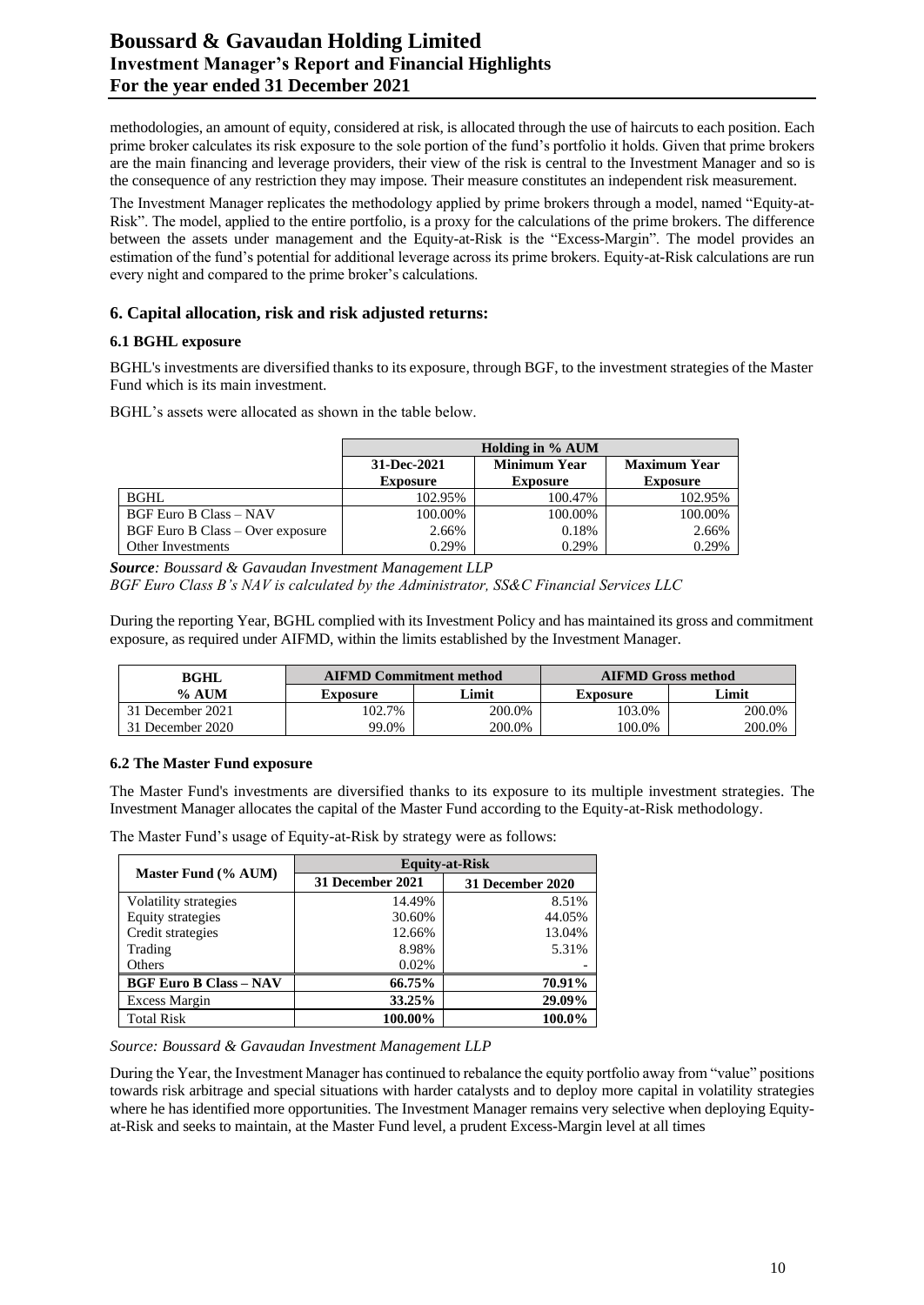

The graph below illustrates the evolution of the Master Fund's leverage.

#### *Source: Boussard & Gavaudan Investment Management LLP*

During the Year, the Master Fund complied with its Investment Policy and has maintained the gross and commitment exposures, as required under AIFMD, within the limits established by the Investment Manager.

| <b>Master Fund</b> | <b>AIFMD Commitment method</b> |        | <b>AIFMD Gross method</b> |          |
|--------------------|--------------------------------|--------|---------------------------|----------|
| %AUM               | Exposure                       | Limit  | <b>Exposure</b>           | Limit    |
| 31 December 2021   | 410.5%                         | 700.0% | 583.9%                    | 2,000.0% |
| 31 December 2020   | 563.6%                         | 700.0% | 723.6%                    | 2,000.0% |

*Source: Boussard & Gavaudan Investment Management LLP*

The Investment Manager monitors carefully the risk of the asset classes to which the Master Fund is sensitive. The main asset classes are the equity, credit and volatility asset classes whose sensitivities are shown and explained below.

|                          |                                                    |                     |                                                       | 31 December 2021                        |                                                       | 31 December 2020                        |
|--------------------------|----------------------------------------------------|---------------------|-------------------------------------------------------|-----------------------------------------|-------------------------------------------------------|-----------------------------------------|
| Asset<br><b>Class</b>    | Index                                              | Ticker Bloomberg    | Master Fund's<br>beta vs Index<br>$(5 \text{ years})$ | Index volatility<br>$(5 \text{ years})$ | Master Fund's<br>beta vs Index<br>$(5 \text{ years})$ | Index volatility<br>$(5 \text{ years})$ |
| <b>Equity</b>            | Stoxx 600                                          | SXXP index          | 0.16                                                  | 15.96%                                  | 0.13                                                  | 16.74%                                  |
| <b>Credit</b>            | <b>Bbg Barclays Euro</b><br>Aggregate Corporate TR | LECPTREU index      | 1.16                                                  | 3.05%                                   | 1.17                                                  | 3.09%                                   |
| <b>Interes</b><br>t rate | Bloomberg / EFFAS                                  | <b>BCEE1T</b> Index | 0.41                                                  | 3.56%                                   | 0.41                                                  | 3.64%                                   |

*Source: Boussard & Gavaudan Investment Management LLP*

Equity. A beta sensitivity of 0.10 versus an index means that if the index increases or decreases by 1%, the Master Fund is likely to increase or decrease by 0.1%. The "Stoxx 600" index is an equity market index which represents large, mid and small capitalisation companies across the main countries of the European region.

Credit. The "Bbg Barclays Euro Aggregate Corporate TR" index is a credit market index which includes Euro issues from corporate entities. The Investment Manager believes that these indices are the most relevant equity and credit indices to compare the Master Fund with. Interest Rate. Given that interest rate risks are essentially hedged, the Master Fund has low beta sensitivity versus the "Bloomberg/EFFAS" index which is a government bond market index.

| <b>Asset Class</b> | <b>Master Fund's Vega</b>          |
|--------------------|------------------------------------|
| <b>Volatility</b>  | 17 basis point by volatility point |

*Source: Boussard & Gavaudan Investment Management LLP*

Volatility. A vega sensitivity of 1 basis point means that an increase in volatility by 1 percentage point leads to a performance of 0.01% for the Master Fund. The Vega measures the sensitivity to volatility for a given instrument. For a given instrument, it is the derivative of its price with respect to the volatility of its underlying. The Investment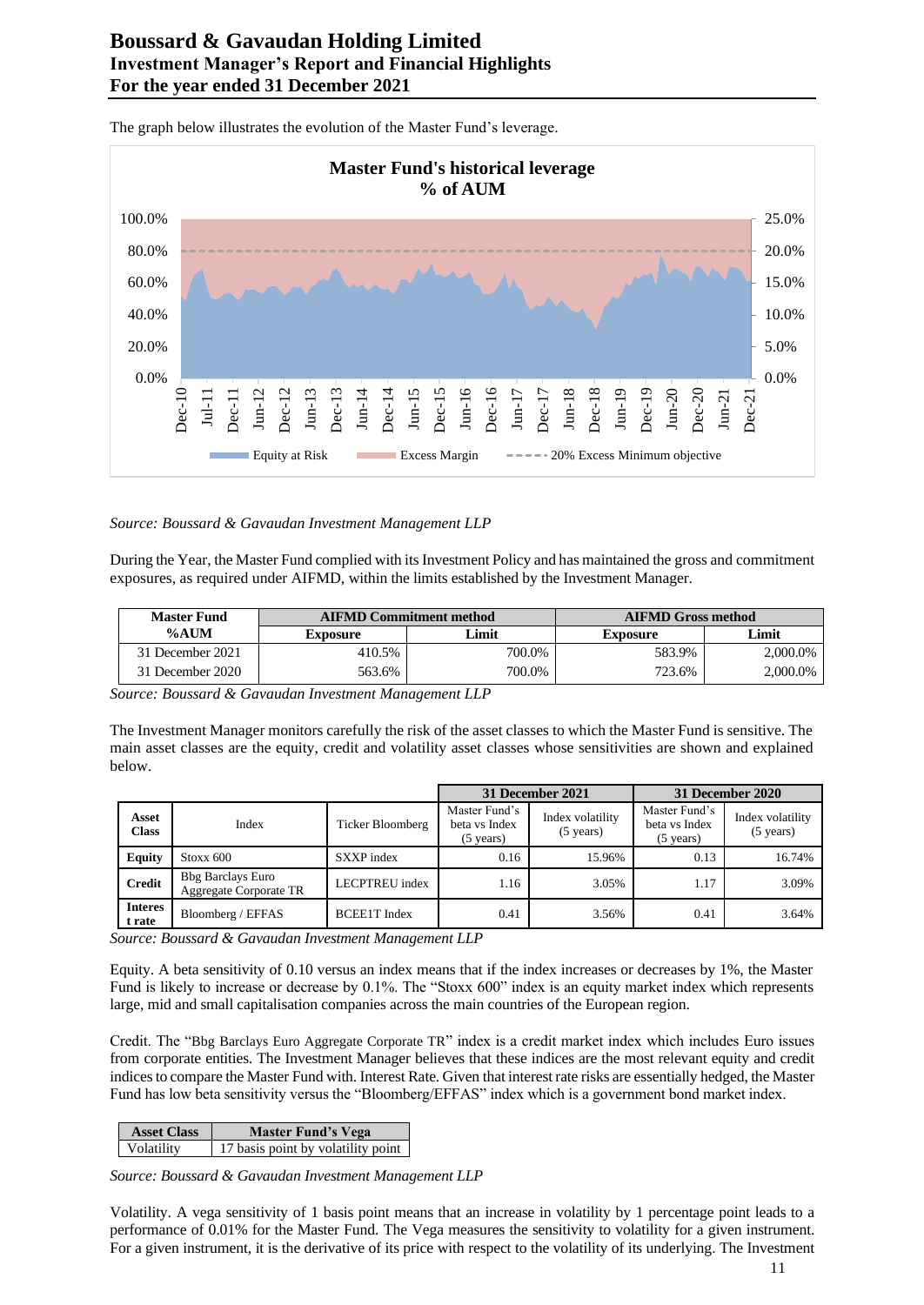# **Boussard & Gavaudan Holding Limited Investment Manager's Report and Financial Highlights For the year ended 31 December 2021**

Manager considers the Vega to be the best proxy of the Master Fund's sensitivity to volatility and believes there are no relevant indices to compare its volatility sensitivity against.

## **7. Performance analysis**

#### **7.1. Detailed allocation and performance analysis of BGHL**

The Master Fund contributed 15.47% (15.39% NAV and 0.08% Leveraged) to BGHL's performance during the Year. BGHL's assets performed as shown in the table below.

|                                  | <b>Euro Share</b>        | <b>Sterling Share</b> |
|----------------------------------|--------------------------|-----------------------|
| <b>BGHL</b> - Performance 2021   | 12.59%                   | 11.14%                |
| <b>BGF Euro B Class - NAV</b>    | 15.39%                   | 15.39%                |
| BGF Euro B Class – Over exposure | 0.08%                    | 0.08%                 |
| <b>Other Investments</b>         | $\overline{\phantom{0}}$ |                       |
| Foreign Exchange                 |                          | 0.52%                 |
| Share buyback                    | 2.11%                    |                       |
| Fees, miscellaneous              | (4.99)%                  | $(4.85)\%$            |

#### **7.2. Detailed allocation and performance analysis of the Master Fund**

| Master Fund (% AUM)           | <b>Performance 2021</b> |
|-------------------------------|-------------------------|
| Volatility strategies         | 3.14%                   |
| <b>Equity strategies</b>      | 7.42%                   |
| Credit strategies             | 3.23%                   |
| Trading                       | 1.61%                   |
| Others                        | $(0.01)$ %              |
| <b>BGF Euro B Class - NAV</b> | 15.39%                  |

For the Year BGF's (EUR B) share class was up 15.39%. For market context the Eurostoxx 50 total return was up 23.3% over the Year, with the VIX finishing the Year at 19.3%, down from 23.4% and the iTraxx Crossover Generic remained broadly in line at 242bps.

#### Volatility strategies

#### *Mandatory convertible bond arbitrage*

Mandatory convertible bonds contributed positively this Year. Within the strategy, attribution was led by an existing mandatory bond position on which we tendered our holding when the company initiated a buy back on the majority of the issue. We also profited from an options arbitrage position. Overall, there was no traditional primary issuance in Europe this Year, however the Investment Manager found opportunities to increase existing positions in the secondary market. The Investment Manager is hopeful that current high levels of corporate and capital markets activity will lead to new issues in due course.

#### *Convertible bond arbitrage*

Convertible bonds' contribution to the performance of the fund was also positive for the Year. European primary and secondary markets were relatively quiet overall with most of the primary issues coming from the United States. Nevertheless, the Investment Manager was able to add opportunistically to a number of existing holdings, take profits on some specific situations and also initiate several new positions both in European and US convertible bonds.

#### *Volatility Trading*

Volatility Trading contributed positively for the Year. The trend for 2021 has been a general fall in volatility across markets and geographies, and the Investment Manager has seen implied volatility drifting lower and realised volatility significantly below that. The Investment Manager managed to generate profit through active trading while simultaneously reducing theta spend in the low realised volatility environment.

Periodically during the Year, the market was faced with multiple different concerns and which led to some strong risk-off moves. Most of our sub-strategies with their long gamma bias benefited from these periodic increases in volatility and the Investment Manager traded around positions to lock in profits, however these moves were generally short-lived.

#### *Warrant arbitrage & SPACs*

Warrant and SPAC arbitrage contributed positively this Year. The Investment Manager used the general increase in prices to take profits and reduce existing positions while remaining very selective on buying new issues.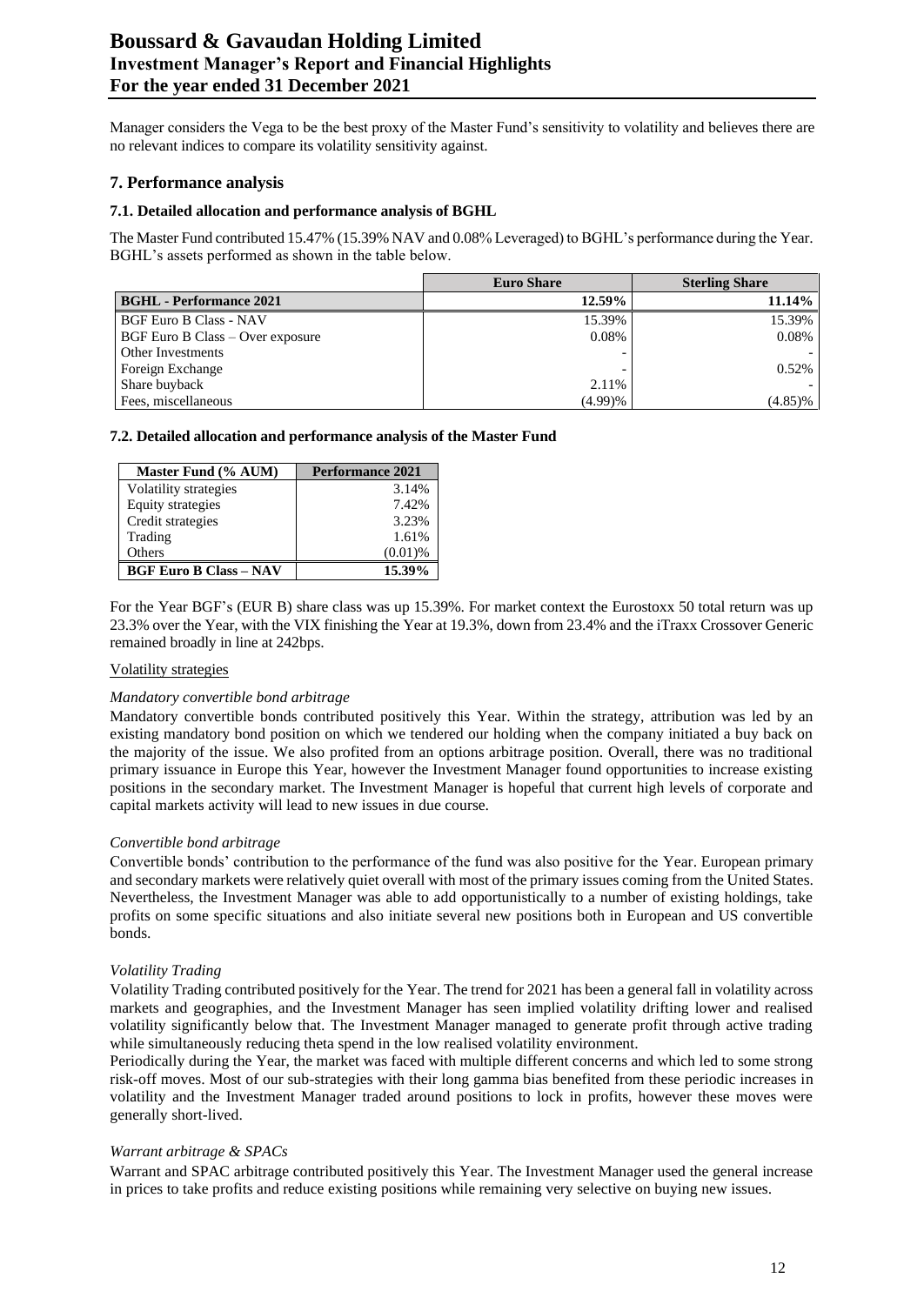#### Equity strategies

Equity strategies were the main contributor for the Year, with returns primarily driven by risk arbitrage and special situations which made strong positive contributions to the portfolio return. During the Year, the Investment Manager has taken the decision to rebalance the portfolio away from value-with-catalyst towards special situation and harder catalyst events which offer better risk-adjusted returns. Corporate activity continued to remain elevated throughout the Year and the outlook for this to continue remains very positive. The Investment Manager continues to find new opportunities particularly in event driven and special situations.

## Credit strategies

*Capital Structure Arbitrage* Capital structure arbitrage was flat this Year.

## *Credit long / short*

Credit long/short made a positive contribution this Year. Most of the positions have a strong special-situation component and many of these are now well on the path to normalisation after undergoing restructuring events.

## *Credit special situations*

Credit special situations performed well this Year with all positions contributing positively thanks to positive news flow and encouraging results from the investee companies.

## *Direct Lending*

The Master Fund invests in loans originated by Fiduciam Nominees Limited [\(https://fiduciam.co.uk\)](https://fiduciam.co.uk/). Fiduciam makes loans to small and medium sized enterprises in several Western European jurisdictions. The loans are secured on real property. The size of the portfolio at the end of the Year was circa  $\epsilon$ 27 million and the contribution to the Master Fund's performance was positive.

## **Trading**

Trading delivered a positive net performance driven primarily by Equity Quantitative Trading and to a lesser extent by Systematic Trend Following. The contribution from Macro Trading was marginally negative.

#### **7.3. Detailed performance analysis of assets other than the Master Fund**

In addition to its investment in the Master Fund, BGHL has an investment in Rasaland Investors plc ("RLI").

RLI is a Malta-based holding company structured as a private equity fund in terms of fees and organisation and is managed by BK Partners. RLI invests in land, hotels and high-end resort developments in Mexico. RLI's main asset is a majority interest in ACTUR, a private company owning land development assets. ACTUR's other shareholders are Mexican public institutions.

RLI's net asset value weighting in BGHL's portfolio and contribution for the Year were marginal.

The position continues to be valued at a significant discount to its net asset value, the Investment Manager believes further downside risk on this investment is limited.

# **8. Subsequent Events**

On 24 February 2022, Russia began a large-scale military invasion of Ukraine. World leaders have condemned Russia's attack on Ukraine, stating it has no foundation and is a breach of international law. At the time of writing, the invasion has already reported to have led to loss of life and significant damage to infrastructure. Allies to Ukraine have begun sanctions against Russia, including financial sanctions and export controls, intended to place pressure on Russia's economy. The conflict will have an impact on global markets and Russian assets have become particularly risky.

At the end of 2021, the portfolio had no exposure to Russian securities and Russian-related assets.

# **9. Principal and Emerging Risks and Uncertainties**

The principal risks and uncertainties are listed and described in the Directors' report. The Investment Manager views key risks to be as follows:

- the level of return generated relative to market returns, and the relative variability in those returns.
- the impact on NAV if sudden materially adverse movements occur in financial markets; and
- valuation or liquidation of assets (including assets held within the Master Fund on a look-through basis) which cannot be priced by reference to observable prices in a liquid market.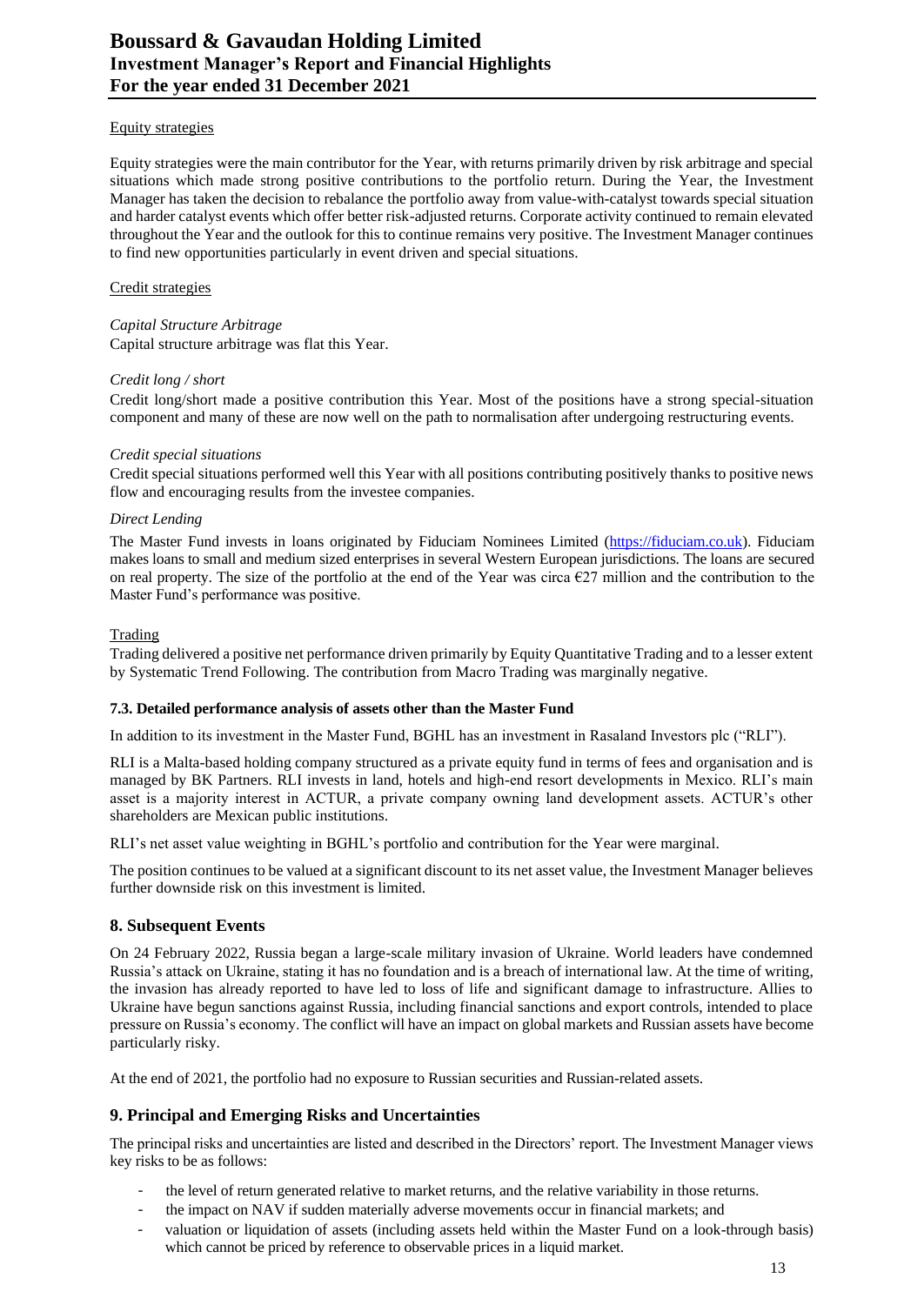# **Boussard & Gavaudan Holding Limited Investment Manager's Report and Financial Highlights For the year ended 31 December 2021**

BGHL's main investment exposures, including the main risks to which the Master Fund is exposed, have been described in this report. The key market risks are equity price risk, interest rate risk, foreign currency risk, credit risk, volatility risk and liquidity risk. In addition, the Master Fund has exposure to a diversified range of idiosyncratic risks relating to individual corporate entities. The diversified nature of the investments within the Master Fund mitigates the apparent concentration risk within BGHL

The Investment Manager aims to continue to perform in accordance with its long-term objective of delivering consistent NAV appreciation. The capital invested into the Master Fund is deployed into attractive investment opportunities that are identified. These investments are generally made with the addition of leverage at the Master Fund level.

In terms of headline risks to the Master Fund in 2022, the ongoing COVID-19 pandemic continues to have an effect on global economic activity. Its impact is likely to persist throughout 2022 and potentially thereafter. COVID-19 is expected to have a continued influence on global gross domestic product along with concerns around temporary or persistent inflation by virtue of government stimulus programs, the disruption caused to supply chains, combined with increased demand in certain industry sectors as economies re-open. While there are strong signs of recovery for the global economy in 2022, the journey is likely to be an uncertain one with the risk of continued viral mutations and potential economic lockdowns.

In addition to COVID-19 pandemic, in terms of emerging risks, unprecedented fiscal and monetary stimulus has generated significant asset price inflation. This creates uncertainty around long term price stability. Recently, an increasingly inflationary environment has resulted in central banks action and signalling that has shifted from a dovish to more hawkish stance. A change in the interest rate environment could have significant implications for asset prices and lead to a rotational environment away from longer duration growth type assets to assets with a more value or cyclical bias.

The formal exit of the UK from the European Union seems to have stabilised although bigger tensions in the geopolitical environment such as US/China and between US/Europe and Russia may create further instability. The risks of climate change and damage to the environment becoming more apparent both for the corporate world and for society at large and will require wholesale change in behaviours in many sectors. The shifting landscape around this will create material risks and opportunities.

The Investment Manager is comfortable that BGHL currently has enough liquidity to meet all expenses for the period ending 30 April 2023. The low fixed cost base of BGHL, with operating expenses representing less than 2% of its NAV, means that enough liquidity can be maintained to meet expenses. Performance fees are known in January and paid in March. To generate the necessary liquidity to pay expenses and the shares bought back, BGHL redeems shares in the Master Fund on a regular basis. BGHL has a monthly redemption right with 60 calendar day prior notice to redeem those shares A liquidity gating at the Master Fund level would still allow BGHL to receive at least 10% of any redemption request and also meet its expenses.

The Investment Manager sees no other emerging risks during the Year.

Boussard & Gavaudan Investment Management LLP Acting by its managing member, Boussard & Gavaudan Partners Limited

27 April 2022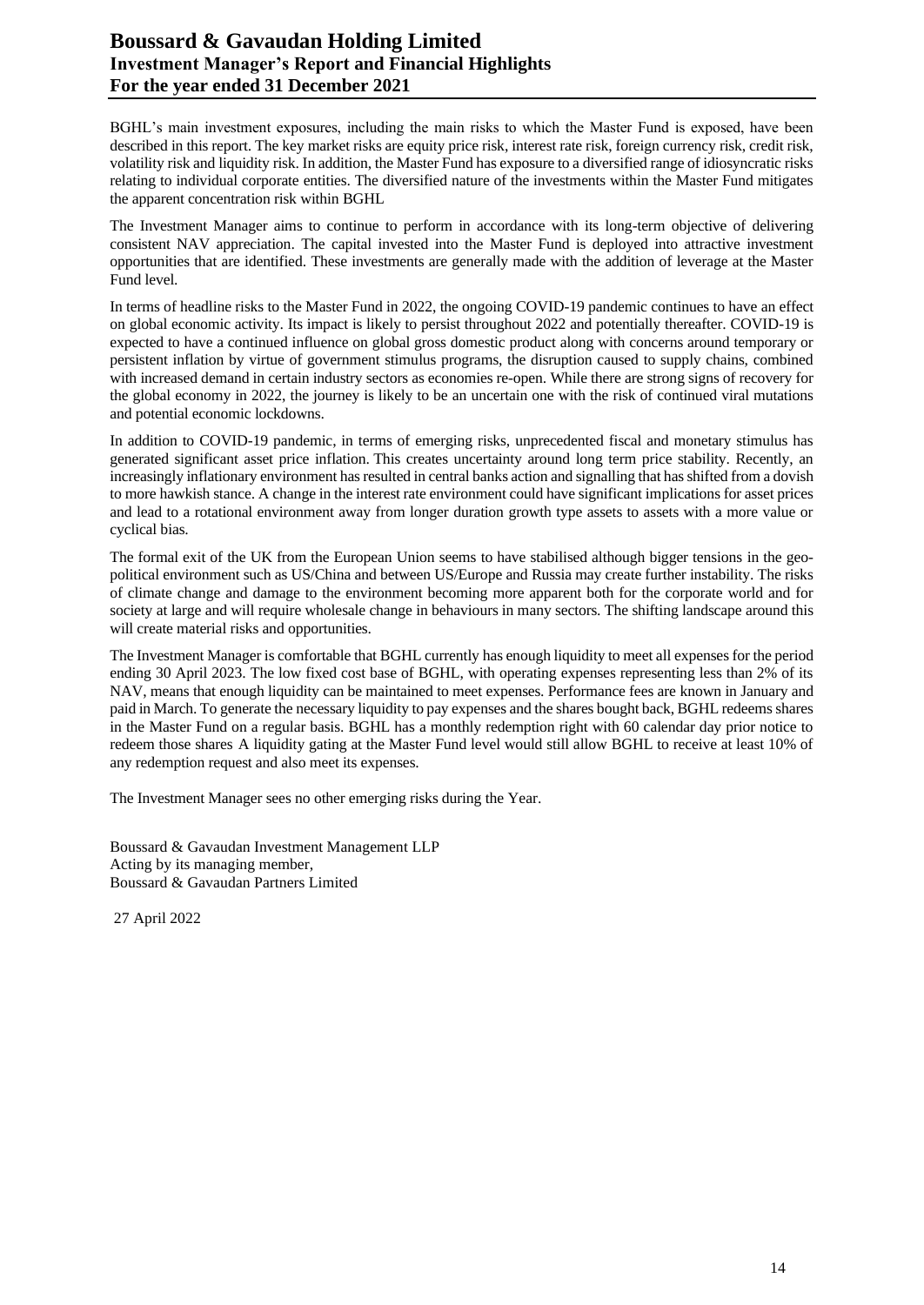The Directors present their annual report and audited financial statements for the Year.

#### **Principal Activities**

BGHL's investment objective is to deliver an annual return, net of fees, of 400 to 600 basis points above the "risk free rate" over the business cycle, irrespective of market performance. The risk-free rate for these purposes is "capitalized €STR".

During the Year, BGHL continued to invest substantially all of its net assets in BGF, a feeder fund fully invested in the Master Fund. The Master Fund implements diversified investment strategies, including volatility, equity and credit strategies. The overall investment objective of the Master Fund is to provide investors with consistent absolute returns primarily through investing and trading in the financial instruments of companies incorporated in, or whose principal operations are in Europe.

In addition to its investment in BGF and as described in BGHL's offering memorandum and investment policy, BGHL enters into other investments, including private equity investments.

#### **Performance of Investment Manager and Continued Appointment**

From 1 January to 31 December 2021, BGHL's NAVs for the Euro and Sterling shares increased by 12.59% and 11.14% respectively, whilst BGHL's market price increased by 15.35% and 5.56% respectively.

NAV appreciation in 2021 significantly outperformed the target with the more important 5 years annualised performance of 613 bps above capitalised €STR for the Euro share class in excess of the target range. Beta correlation remains very low, and in its review of the Investment Manager's performance the Board has been pleased to note the absence of "style drift". Whilst performance in 2021 reflects a number of conviction positions being catalysed, the Investment Manager continues to generate new ideas which augur well for the future.

The cost base of BGHL is largely fixed and the Total Expense Ratio in 2021 was 171 bps compared to 169 bps during the year ended 31 December 2020. 88% of total expenses, excluding any performance related fees, comprise management fees payable to the Investment Manager determined as a fixed percentage of NAV.

BGIM was appointed as Investment Manager and AIFM by BGHL, BGF and the Master Fund on 21 July 2014. The Investment Manager was registered on 5 November 2013 as a limited liability partnership or "LLP" in England and Wales for the purpose of complying with AIFMD Regulations, and the Investment Manager was authorised by the FCA on 11 July 2014 to perform the regulated activity of managing an AIF and remains so authorised.

The Board has reviewed the performance of the Investment Manager since the date of its appointment and is satisfied that the continued appointment of the Investment Manager on the terms agreed is in the interests of the shareholders. Please refer to the Investment Manager's Report for a review of the performance of BGHL over the Year. Please also refer to Note 8 to the financial statements for further details on the terms of the investment management agreement.

#### **Results for the Year and State of Affairs at 31 December 2021**

The Statement of Financial Position and the Statement of Comprehensive Income for the Year are set out in the audited financial statements.

#### **Directors**

The Directors as at 31 December 2021 were:

- Andrew Henton, Chairman;
- Andrew Howat, Senior Independent Director;
- Sylvie Sauton; and
- Bruce James

Bruce James was appointed a Director of the Company on 4 March 2021. The Company engaged OSA Recruitment Limited ("OSA"), to manage the process of identifying an additional Director, and that firm actively sought out candidates who would bring additional diversity to the Board. Interviews were conducted with six short listed candidates prior to the selection and appointment of Mr James. OSA had no prior connection with the Company.

Biographies for each director are published on the Company website.

BGHL's articles of incorporation require that all Directors who held office at the two preceding annual general meetings shall retire and, if willing, offer themselves for re-election. Each of the directors was re-elected by the Company's shareholders at the annual general meeting held on 23 Sept 2021. It is the Company's policy for all directors to offer themselves for re-election annually in order to comply with the Code.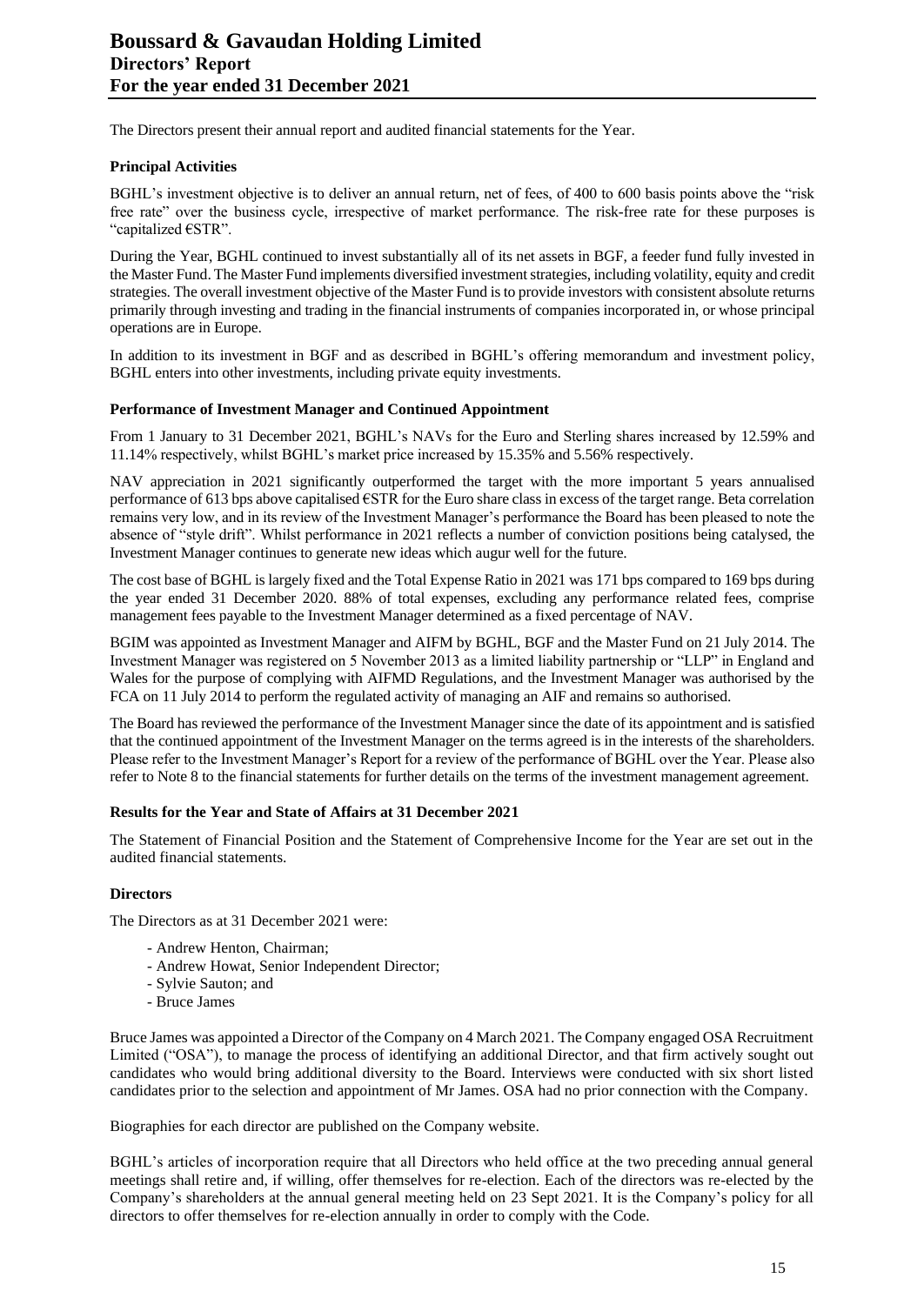## **Directors' interests in shares**

As of 31 December 2021, Directors are invested in shares of BGHL as below:

| Name                 | <b>Number of shares</b> |
|----------------------|-------------------------|
| <b>Andrew Henton</b> | 6,000                   |
| Sylvie Sauton        | 6,177                   |
| Andrew Howat         |                         |
| <b>Bruce James</b>   |                         |

#### **Significant shareholders**

As at 31 March 2022, to the best of the knowledge of the Directors, the following shareholders owned more than 3% of the Company:

| <b>Emmanuel Gavaudan</b>    | 15.15% |
|-----------------------------|--------|
| Boussard & Gavaudan Gestion | 5.67%  |
| Premier Miton Group PLC     | 5.03%  |
| Smith & Williamson          | 4.94%  |
| E. Joseph                   | 3.81%  |
| Savile Capital S.A.         | 3.76%  |

The Concert Party owned 28.09% of the issued share capital as at 31 March 2022.

The information disclosed has been collected from the AFM Website as of 31 March 2022. The figures are those disclosed at the time of disclosure and may have varied with the cancellation or conversion of shares.

#### **Share buy-back programme and Liquidity Enhancement Agreement**

BGHL's shares are dual listed on the London Stock Exchange and Euronext Amsterdam.

Since its listing, BGHL has operated a share buyback programme approved at each annual general meeting by its shareholders. Historically, this programme has been the key methodology by which the Board has sought to reduce the discount to the prevailing NAV at which BGHL's shares are trading, and to improve liquidity in the shares. However, although the Board seeks to minimise its level, such discount is largely driven by market forces beyond BGHL's control. BGHL's share buy-back programme is financed by redemptions of BGF shares. BGF has monthly liquidity, which means that redemptions are payable once in every calendar month. On 23 September 2021, the shareholders renewed BGHL's authority to make market purchases of its shares.

Any repurchases under the Share buy-back programme will be made at a discount to the prevailing NAV and will therefore be accretive to the NAV. They will therefore contribute to the different performance of BGHL's NAV relative to that of BGF.

BGHL is only allowed to acquire its own shares with the prior approval of its members in general meeting and that authority is limited to a maximum of 14.99% of its issued share capital.

During the Year, BGHL bought back the following number of Euro shares representing 9.24% of its issued share capital. No Sterling shares were repurchased.

| Repurchase of own shares for the Year ended: | 31 December 2021 | 31 December 2020 |
|----------------------------------------------|------------------|------------------|
| <b>Treasury Shares</b>                       | 1.273.500        | 1.415.966        |
| <b>Average Gross Price</b>                   | € 21.1297        | €17.6455         |
| Net Amount Euro                              | € 26.908.670     | €24,985,417      |

The discounts of the shares with respect to their NAVs were as follows:

| <b>Discount to NAV</b> | 31 Dec 2021 | 31 Dec 2020 |
|------------------------|-------------|-------------|
| Euro Shares            | $(20.2)\%$  | $(22.1)\%$  |
| <b>Sterling Shares</b> | $(24.9)\%$  | (20.9)%     |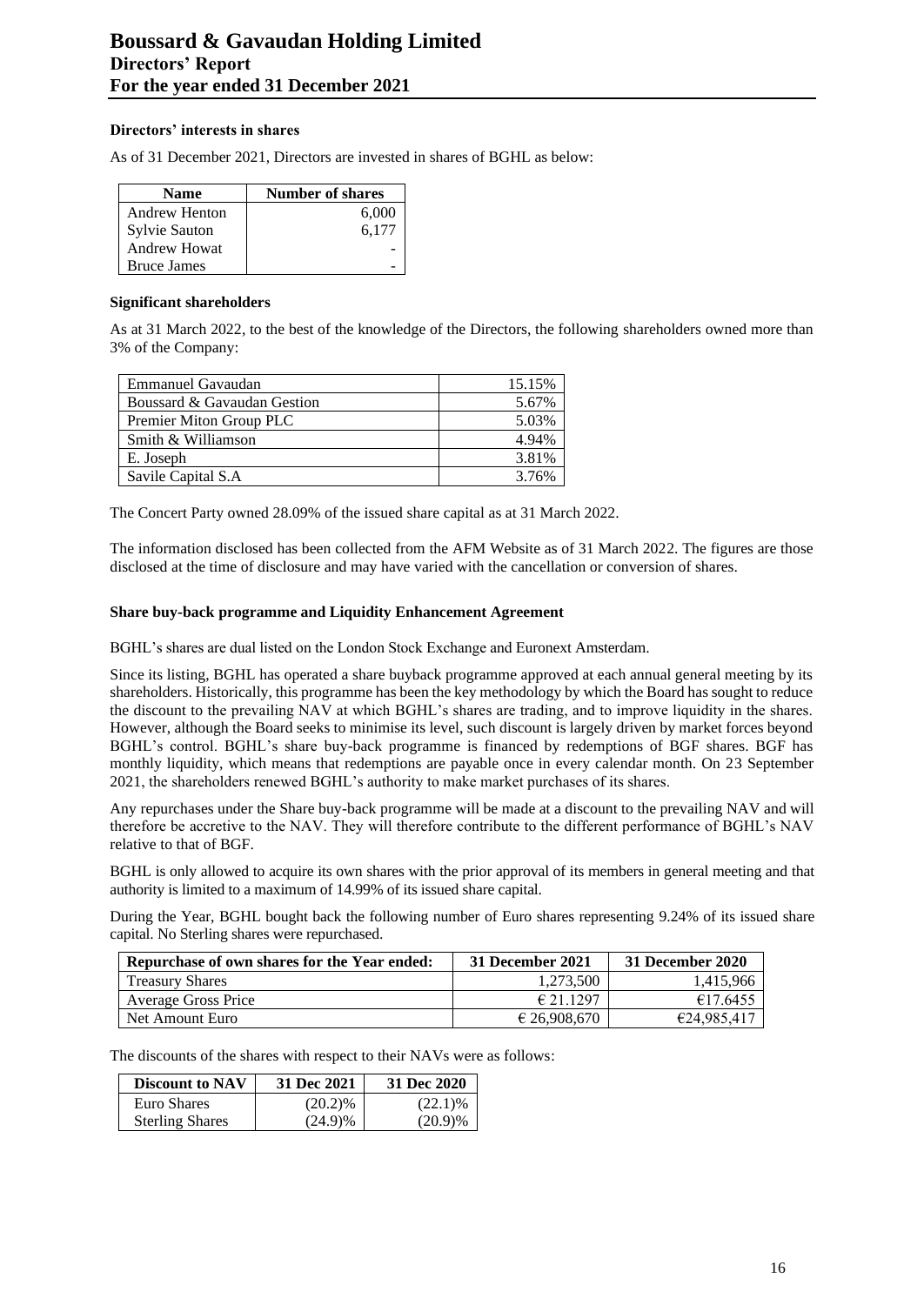Below is a graph showing the discount to their NAV at which BGHL's Euro shares have traded and the Euro share buy-back activity since BGHL's inception.



The Board has committed to put forward a continuation vote at the 2023 AGM if the level of prevailing share price discount to NAV over the immediately preceding twelve months exceeds 15%.

#### **Governance**

As a closed-ended investment company incorporated in Guernsey with a premium listing on the Official List of the UK Listing Authority, BGHL is required to include a statement in its Annual Report as to whether BGHL has complied throughout the accounting period with all relevant provisions set out in the Code or, if not, setting out those provisions with which it has not complied and the reasons for non-compliance. The Company is also subject to the Guernsey Financial Services Commission ("GFSC") Finance Sector Code of Corporate Governance, amended November 2021 (the "GFSC Code"), which came into effect on 1 January 2012. Companies which report in accordance with the Code are deemed to meet the requirements of the GFSC Code.

The Board places a high degree of importance on ensuring that high standards of corporate governance are maintained and has adopted the Code, which sets out principles of good governance and a code of best practice for UK listed companies. The Code is available for download from the Financial Reporting Council's website [www.frc.org.uk.](http://www.frc.org.uk/)

BGHL is a member of the Association of Investment Companies (AIC) and reports against the AIC Code of Corporate Governance published in February 2019. Whilst the latter closely resembles the Code, it does contain additional principles and recommendations of specific relevance to investment companies. By reporting against the AIC Code, the Company will also meet its obligations under the Code.

No limit has been imposed on the overall length of service of Directors, although each Director stands for re-election every year. Following the announcement made in 2021 Andrew Henton resigned as Chairman on March 11<sup>th</sup> 2022. Andrew Howat who has acted as the Senior Independent Director since 2019 has assumed the role of Chairman following Mr Henton's resignation. During late 2021 the board commenced a programme to find a replacement Director. Subsequent to an external search conducted by Fletcher Jones, a specialist recruitment firm, Julia Goh was appointed to the Board on March 11th 2022. Julia will perform the role of Head of the Audit Committee. The size of the Board will remain at four.

The Board has carried out a full review of the Code to ensure that the appropriate level of corporate governance is attained. The Board confirms that BGHL has complied with the provisions of the Code during the Year, with the following exceptions.

Firstly, there is no chief executive position within BGHL, nor any management committee. Being a closed-ended investment company whose Directors are all independent non-executives, BGHL has no employees and therefore no requirement for a chief executive nor management committee with executive responsibilities. Similarly, being externally managed, the Company does not have its own internal control function but instead places reliance on professional service providers acting in accordance with service contracts.

Secondly, there is no nomination or remuneration committee, with all proposed Director's appointments instead being considered by the full Board. The Chairman will not however be engaged in the selection process for his successor. Further information on Board committees and the Board's future plans is given below.

Thirdly, BGHL does not have a formal diversity policy. This is a function of the fact that the Company's remunerated officers are limited to the Directors. The composition and effectiveness of the Board is internally assessed on an annual basis. The periodic rotation or retirement of directors is a trigger event which initiates a formal search and selection process. This prioritises professional experience relevant to the needs of the company over other more subjective factors which do not lend themselves to formal assessment and testing. Whilst BGHL does not therefore have any policy of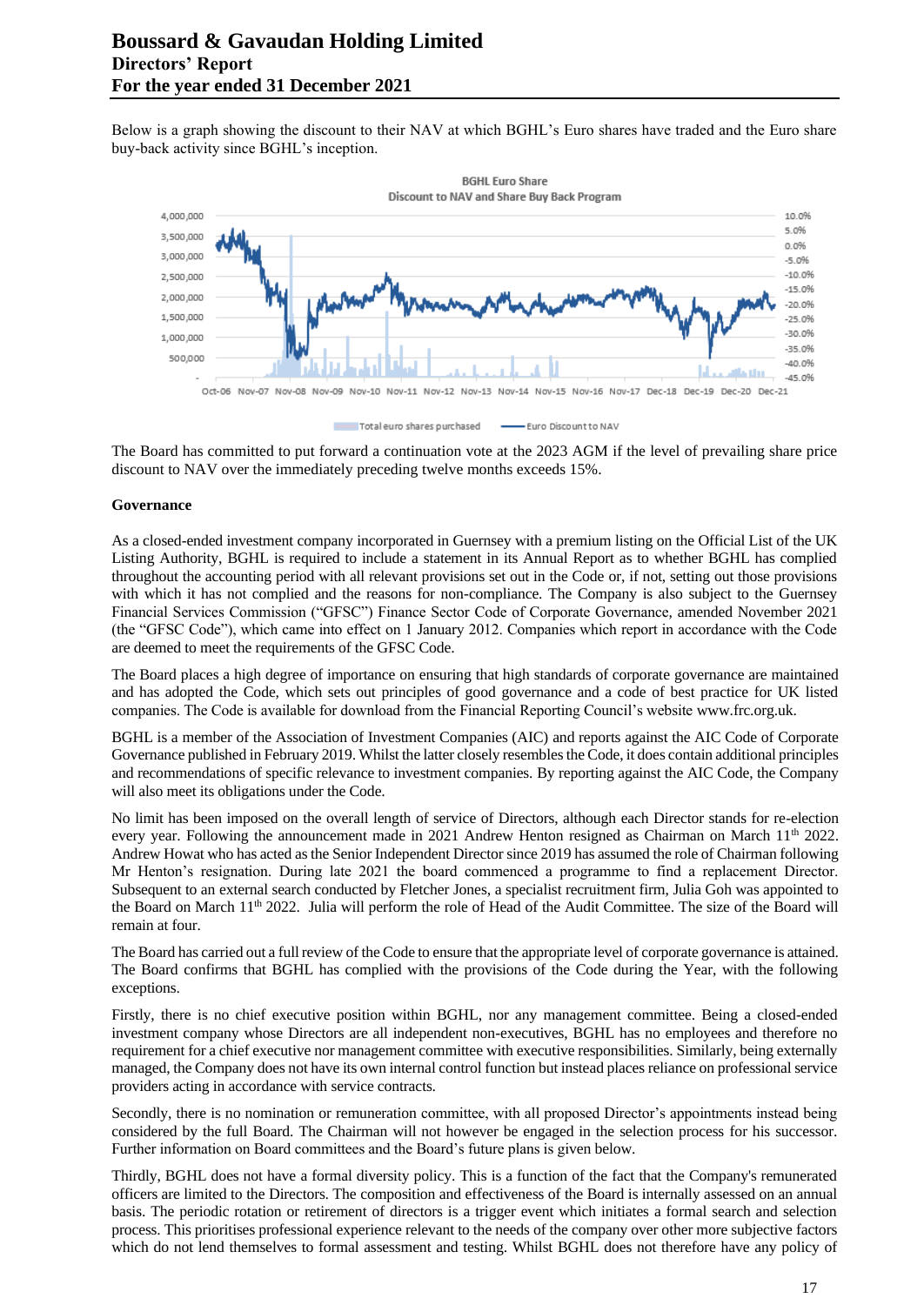# **Boussard & Gavaudan Holding Limited Directors' Report For the year ended 31 December 2021**

positive discrimination in relation to age, gender or race, the company does recognise the value that different perspectives and outlooks can bring to quality of decision making. Accordingly, whilst remaining focussed on merit based appointments, the Board encourages and seeks to identify candidates who can also enhance the diversity of its composition.

The Board meets formally at least four times a year. In addition to these scheduled meetings, during the Year the Board has consulted the Investment Manager regularly. The Directors are satisfied that they have been kept fully informed of the investment performance, financial and operational controls, and other matters relevant to the business of BGHL. The Directors have access to the advice of the company secretary and have, where necessary to the furtherance of their duties, taken independent professional advice at the expense of BGHL.

|                           | Quarterly<br>Board | Ad hoc Board | Audit<br>Committee       | Management<br>Engagement<br>Committee | AGM | <b>EGM</b> |
|---------------------------|--------------------|--------------|--------------------------|---------------------------------------|-----|------------|
| <b>Meetings Attended:</b> |                    |              |                          |                                       |     |            |
| <b>Andrew Henton</b>      | 4/4                | 1/1          | $\overline{\phantom{0}}$ | 1/1                                   | 1/1 |            |
| <b>Andrew Howat</b>       | 3/4                | 0/1          | 2/2                      | 1/1                                   | 0/1 |            |
| Sylvie Sauton             | 4/4                | 1/1          | 2/2                      | 0/1                                   | 0/1 |            |
| <b>Bruce James</b>        | 3/4                | 1/1          | 1/2                      | 0/1                                   | 1/1 |            |

The attendance record of the Directors is set out below:

The focus at Board meetings is a review of investment performance, marketing and investor relations, risk management, general administration and compliance, peer group information and industry, regulatory and corporate governance issues. Board papers are circulated in advance, allowing the Directors the opportunity to add agenda items they consider appropriate for Board discussion. Each Director is required to inform the Board of any potential or actual conflicts of interest prior to Board discussions.

The letters of engagement of the Directors are available for inspection upon request of the Secretary at the registered office. The Board evaluates its performance and the performance of individual Directors on an annual basis by reference to the guidelines set out in the Code utilising questionnaires circulated by the Secretary, which require each director to review and comment on both their own and their fellow directors' performance. The results of those questionnaires are then discussed by the Board. The Chairman reviews and agrees with each Director their training and development needs, if any. Having performed this review in respect of the Year, the Board believes that the current mix of skills and experience of the Directors is appropriate to the requirements of BGHL. The Board is satisfied that it has the policies, processes, information, time and resources to function effectively and efficiently.

The Board has considered whether the Board evaluation should be externally facilitated. Acknowledging the relatively small size of the Board, that three of the four directors have been appointed within the last four years, it was agreed that the cost of external facilitation was not presently justified. This decision will be reviewed at least annually.

The Board confirms that there have been no material changes to the Chairman's commitments required to be disclosed to the Board or to be explained in this annual report.

BGHL has purchased Directors' and officers' liability insurance and intends to renew such insurance cover on an annual basis.

#### **Directors' Interests and Remuneration**

Each Director is required to inform the Board of any potential or actual conflicts of interest prior to Board discussions. Save as disclosed in these financial statements, BGHL is not aware of any potential conflicts of interest between any duty owed to BGHL by any of the Directors and their respective private interests. Each Director is currently paid an annual fee of €30,000 other than the Chairman, who is entitled to receive €45,000 per annum, and the Chairman of the Audit Committee, who receives an additional fee of  $\epsilon$ 7,500 per annum.

The Articles of the Company stipulate that fees paid to Directors shall not exceed  $\epsilon$ 150,000 in aggregate without the approval of shareholders. Fees for Directors were reviewed and marked to market in 2020.

Due to the nature of their roles and in light of BGHL's stated investment objective and policy, no discretionary compensation payments are ordinarily made to the Directors. No Director has a contract for services and none of them is entitled to compensation in lieu of notice.

The Company's remuneration policy is designed to ensure that the remuneration of Directors is set at a reasonable level commensurate with the duties and responsibilities of each Director and the time commitment required to carry out their roles effectively. Remuneration is such that the Company is able to attract and retain Directors of appropriate experience and quality. The fees paid to Directors reflect the experience of the Board as a whole and take account of the responsibilities attaching to each role given the nature of the Company's interests, as well as the level of fees paid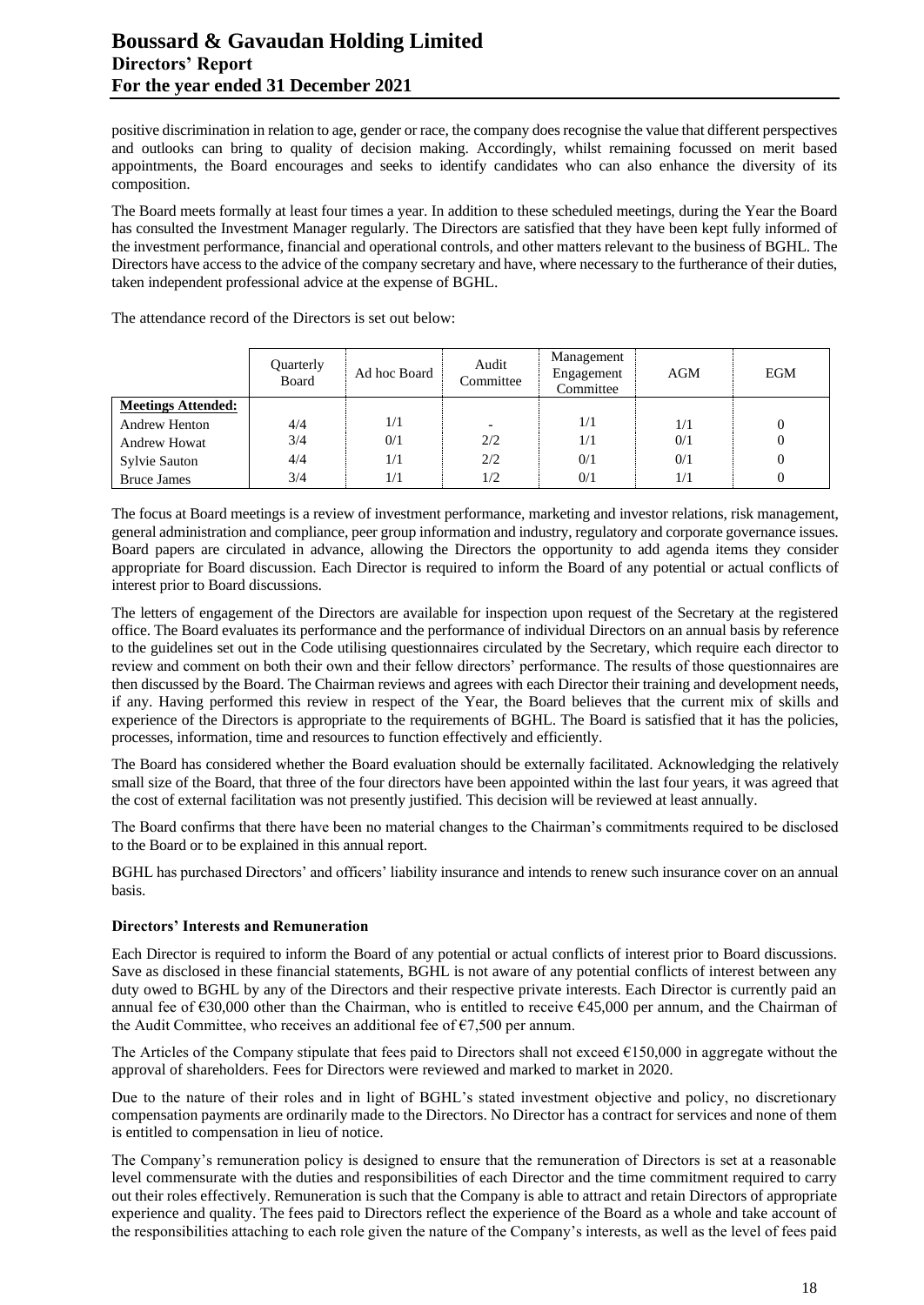by comparable investment trusts and companies. Directors are reimbursed for travel and subsistence expenses incurred in attending meetings or in carrying out any other duties incumbent upon them as directors of the Company.

#### **Directors' Duties and Responsibilities**

The Directors' responsibilities are as follows:

- statutory obligations and public disclosure; including the promotion of the success of the Company for the members as a whole;
- strategic matters and financial reporting;
- oversight of management and advisors' matters;
- risk assessment and management, including reporting, monitoring, governance and control; and
- other matters having a material effect on BGHL.

#### **Committees of the Board**

The Board has constituted two sub committees, an Audit Committee and a Management Engagement Committee, and publishes the terms of reference for both on its website.

The Board does not deem it necessary to appoint a nomination or remuneration committee because it comprises only four Directors, all of whom are independent. The Board considers any matters normally addressed in such committees.

#### **Management Engagement Committee**

A Management Engagement Committee was established in 2015 to oversee the performance of service providers, including the Investment Manager. It has defined terms of reference and duties and its members comprised Andrew Howat, Sylvie Sauton and Bruce James, with Mr Howat acting as permanent Chairman since 5 February 2018.

The latest review, undertaken in January 2022, was satisfactory, concluding that all service providers were performing their contracted duties as expected and that no changes to the Company's service providers were necessary or desirable.

As required by the Code, the Management Engagement Committee also considers conflicts of interests, including those resulting from significant shareholdings, and seeks to ensure that the influence of third parties does not compromise or override independent judgement. The Management Engagement Committee considers that conflicts of interests were generally managed well during the Year, although it is recognised that the Company has limited influence over the Investment Manager and cannot direct how the Concert Party deals with its own conflict of interest caused by its role as the Company's AIFM and status as a significant shareholder.

#### **Audit Committee**

An Audit Committee, with defined terms of reference and duties, has been established and comprised the following members as of 31 December 2021: Andrew Howat, Sylvie Sauton and Bruce James, with Mr Howat acting as permanent Chairman.

A separate Report of the Audit Committee setting out its duties and how it has fulfilled them is included later in this annual report. The Audit Committee monitors and reviews the principal risks facing the Company on a regular basis throughout the Year. BGHL considers that the Audit Committee's performance of its duties fulfils the requirements of the Code.

#### **Principal and Emerging Risks and Uncertainties**

BGHL's business model involves identifying and taking positions on assets whose market price does not reflect the Investment Manager's assessment of intrinsic value. As market prices trend towards the Investment Manager's assessment of intrinsic value, profits are generated. In adopting this strategy, BGHL is deliberately and consciously exposed to various types of market risk which are described in the report of the Investment Manager. In this regard been no change to the investment strategy pursued by the Company. Additional risks are described in the Notes to the accompanying financial statements.

During COVID-19 pandemic the continued effective administration of the Company, and monitoring the Investment Manager's operations in relation to the Master Fund, have been significant areas of focus for the Board. All service providers successfully followed contingency and business continuity plans by which the disruption associated with "working from home" and social distancing have been mitigated. The impact of the pandemic on Level 3 assets valuations has been fully assessed. The pandemic remains a key risk whose long term impact on the Company cannot be predicted with any accuracy. Should any new variants of the virus spread more aggressively or become more virulent it may present risks to the operations of the Company, its Investment Manager and other major service providers. This could threaten both the ability of the Company to operate, the ability of investors to transact in the Company's securities and ultimately the ability of the Company to pursue its investment objective and purpose.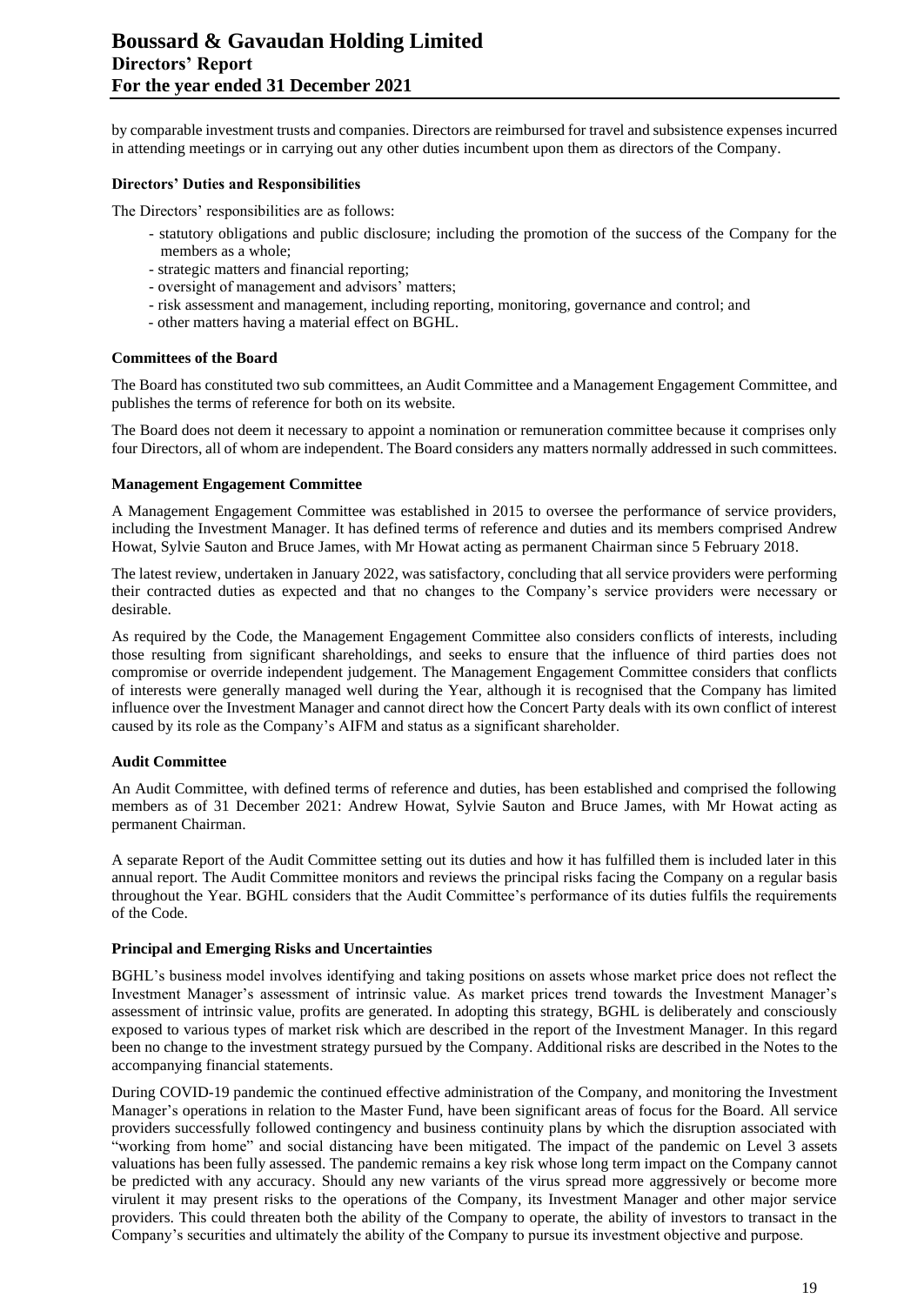# **Boussard & Gavaudan Holding Limited Directors' Report For the year ended 31 December 2021**

Social and governance risk is continuing to be a second area of risk whereby positions are taken without a full recognition of climate change impacts, resulting in losses when the costs of any such exposures become apparent to markets. The additional risk is that the Company fails adequately to report against emerging environmental disclosure standards, thereby attracting criticism and loss of favour amongst shareholders. The Investment Manager's approach to ESG is described in the Investment Manager's Report above, and the Investment Manager believes it to be a source of competitive advantage when identifying opportunities for the Master Fund. The Board considers the Investment Manager to be fully engaged with the process of embedding ESG principles into its investment process, recognising the value thereof to Shareholders that this should deliver through NAV appreciation.

The most persistent risk identified by the Directors is lack of liquidity in BGHL's shares, exacerbating the discount to NAV at which they trade. This creates a potential arbitrage opportunity and threat to the long term future of the Company, notwithstanding the track record of strong NAV appreciation. The associated principal risk is that of the investment strategy pursued by the Master Fund no longer achieving its investment objectives, leading to nonachievement by BGHL of a long term appreciation in its asset value on a "per share" basis. This might be occasioned if the pricing relationships between and within different asset classes diverged materially from historical patterns, or the quality of investment analysis conducted within the Investment Manager was materially degraded. The next most significant risk is considered to be a significant systemic market event which cannot be anticipated in advance and is associated with geopolitical or other non-financial risk. COVID-19 would fall into this category.

On 24 February 2022, Russia began a large-scale military invasion of Ukraine. World leaders have condemned Russia's attack on Ukraine, stating it has no foundation and is a breach of international law. At the time of writing, the invasion has already reported to have led to loss of life and significant damage to infrastructure. Allies to Ukraine have begun sanctions against Russia, including financial sanctions and export controls, intended to place pressure on Russia's economy. The conflict will have an impact on global markets and Russian assets have become particularly risky.

At the end of 2021, the portfolio had no exposure to Russian securities and Russian-related assets.

The Investment Manager seeks to deliver risk adjusted returns which are attractive. The main information provided by the Investment Manager to the Board, and by which risk exposures are assessed, are as follows:

Relative performance analysis: NAV accretion or dilution is reported monthly, and broken down by attribution to each specific strategy pursued within the Master Fund. Individual and aggregated strategy performances are compared to relevant indices or benchmarks. This serves to highlight over and under performances, and also any divergence from historic trends.

Stress testing: The impact on NAV is modelled each month against a series of downside scenarios. These scenarios make allowance not just for market movements, but also for liquidity related events (for example "mid cap" stocks falling by a greater amount that the main index due to materially reduced trading volumes in smaller company stocks). Different scenarios are modelled both singly, and in combination so that "contagion" risks are considered. Portfolio construction is informed by the results of this modelling.

Pricing analysis: The Investment Manager shares with the Board of Directors analysis that is prepared by the administrator of the Master Fund. This highlights the percentage of NAV in the Master Fund which is based on prices that cannot be independently verified by reference to an independent or market source. The existence of instruments for which independent pricing is not available is deemed to be a risk factor, and any such instruments are subjected to additional ongoing scrutiny.

In addition to the various financial and market risks, the Board actively monitors operational and commercial risk. Key risks in this regard are the following:

Prevailing share price: BGHL's shares continue to trade at a discount to NAV. Albeit a function of supply and demand for BGHL's shares in the market that cannot be controlled by the Board, buy back activity during the Year was intended to mitigate – at least in part - the impact of supply side imbalance. The buy-back programme has remains highly value accretive to shareholders at prevailing prices.

Scale of operations: The Board reviews the operational plans of the Investment Manager at least annually. In so doing it seeks assurances that adequate resources are available to maintain an effective and compliant operating infrastructure. Future business development plans, headcount, organisational structure and the experience of operational incidents (if any) are all taken into account.

Service providers: BGHL places reliance on the administrator, sub-administrator, depositary and sub-custodian of the Master Fund. To the extent that independent assurance statements or reports can be obtained in relation to these firms, the Board of Directors requests them. Oversight is also exercised via open market sources (credit ratings), direct enquiry of the Investment Manager and feedback from other independent advisers (including the auditor).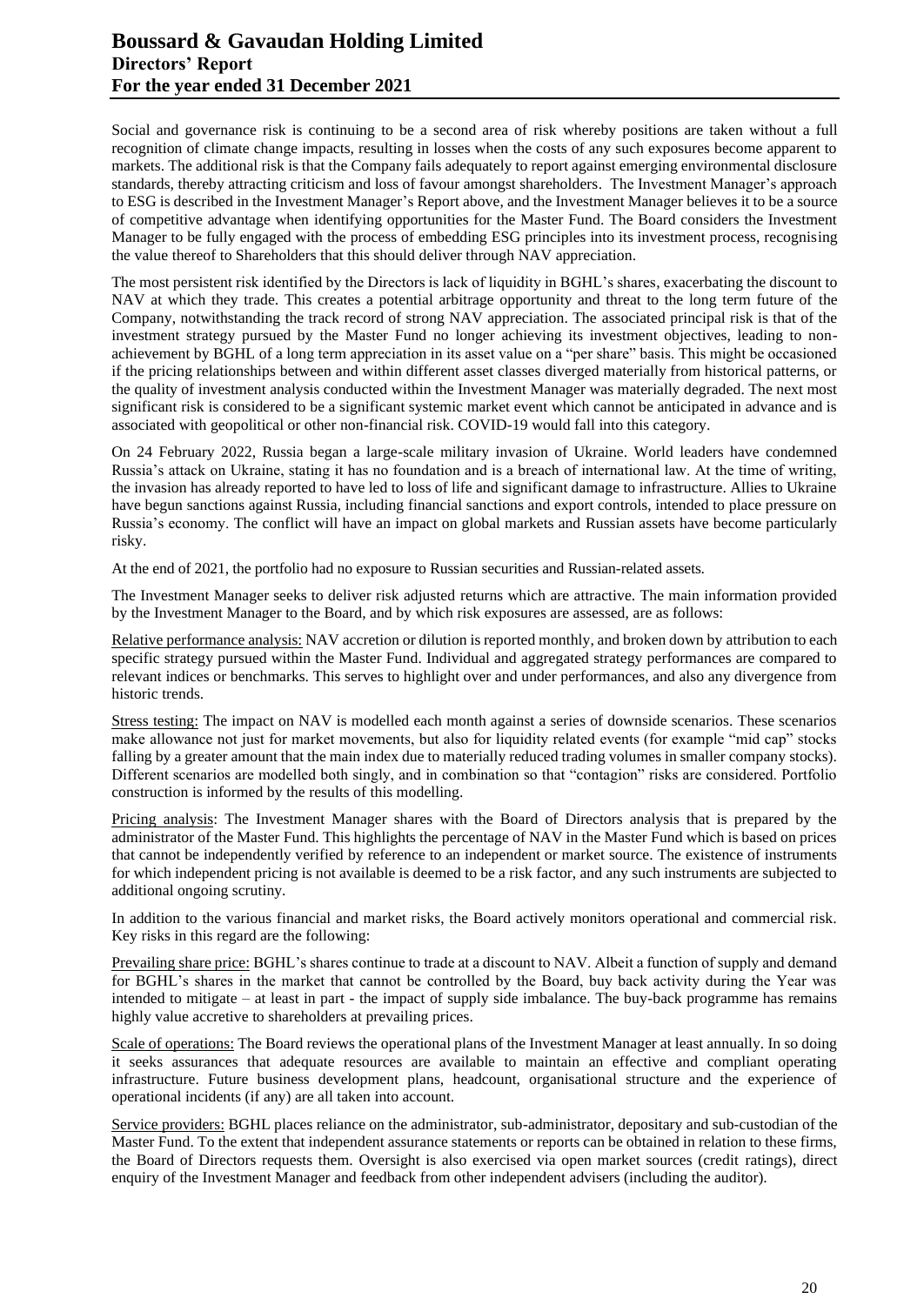# **Boussard & Gavaudan Holding Limited Directors' Report For the year ended 31 December 2021**

Cyber security: The threat posed by "hackers" to companies operating in the financial services sector, (the nature of whose activities involves the management of assets readily convertible into cash) is acknowledged by the Board of Directors. The measures in place to mitigate these risks (including those measures intended to identify and contain intrusions, should they occur) form part of the oversight regime directed at the Investment Manager and key service providers.

Emerging risks, along with all other risks the directors have identified the Company as being exposed to, are monitored via the Company's risk register. During the year, as part of their regular review and assessment of risk, the Directors have also considered the impact of the emerging risk of climate change on the Company's business model and long term viability, but do not consider this to be a material new risk at this time.

#### **Risk Management and Internal Control Systems**

The Management Engagement Committee conducted a review of BGHL's system of internal controls in January 2022.

The Board is ultimately responsible for BGHL's system of internal controls and for reviewing its effectiveness. The Board has developed a framework that is designed to manage, rather than to eliminate the risk of failure to achieve BGHL's business objectives. The framework involves identifying sources of risk, the potential significance (financial and operational) of any risk impact(s), and the associated controls in place to identify, preempt and mitigate those potential impacts. This is documented in a Business Risk Assessment which is considered at least annually by the Board. The framework is discussed with the Investment Manager, and members of the Management Engagement Committee conduct a detailed meeting with the Investment Manager to review the effectiveness of controls and any breaches / errors that have occurred since the last inspection visit. Any such control failures are also recorded on an exceptions basis and reported at quarterly Board meetings or in real time if sufficiently significant. No significant failings or weaknesses were identified at the last inspection visit. These processes ensure an at least annual review of BGHL's system of internal controls, including financial, operational, compliance and risk management. The system can only provide reasonable and not absolute assurance against material misstatements.

The Board has delegated the management of BGHL's investment portfolio, the provision of custody services, the administration (including the independent calculation of BGHL's NAV), share registration, corporate secretarial functions and the production of the half-yearly and annual independently audited financial reports. The Board retains accountability for the functions it delegates. Formal contractual arrangements have been put in place between BGHL and the providers of these services.

Compliance reports are provided at each quarterly Board meeting. The Board considers that its internal control processes meet best practice as recommended in the Guidance on Risk Management, Internal Control and Related Financial and Business Reporting published by the UK's Financial Reporting Council as an adjunct to the UK Corporate Governance Code.

#### **Regulatory Compliance**

BGHL keeps abreast of regulatory and statutory changes and responds as appropriate. Compliance reports are provided at each quarterly Board meeting by BGHL's Secretary. The Board continues to take advice on AIFMD from external professional advisers and to implement necessary measures to ensure compliance with relevant requirements of the AIFMD Regulations. The Chief Compliance Officer within the Investment Manager is also a resource relied upon by the Board in this regard. Although the majority of the obligations associated with AIFMD are applicable to the AIFM, the Board is satisfied that BGHL as an AIF complies fully with its relevant obligations under the UK's AIFMD and the AIFMD Regulations 2013. Key Information Documents ("KIDs") have been updated in accordance with the Packaged Retail and Insurance-based Investment Products ("PRIIPs") regulation and are available at [https://www.bgholdingltd.com/priips.php.](https://www.bgholdingltd.com/priips.php)

# **Long Term Viability**

The principal risks facing BGHL are documented in the Business Risk Assessment and described above. The business model and investment strategy are described and evaluated in the Investment Manager's report. The Board's review of the effectiveness of BGHL's risk management and internal control systems is described in the Audit Committee's report.

Given the nature of its assets (mainly redeemable units in the Master Fund, which are themselves backed by a high proportion of liquid, tradeable assets) it would take a general failure in the effective and ongoing operation of financial markets (cessation of market liquidity) to threaten BGHL's solvency. Such a market failure could prevent investments held by the Master Fund from being redeemed. This in turn would inhibit BGHL from being able to redeem its position in the Master Fund wholly or in part, and thereby leave it potentially unable to meet its trading obligations as they fall due. Notwithstanding the uncertainty caused by COVID-19 and its attendant global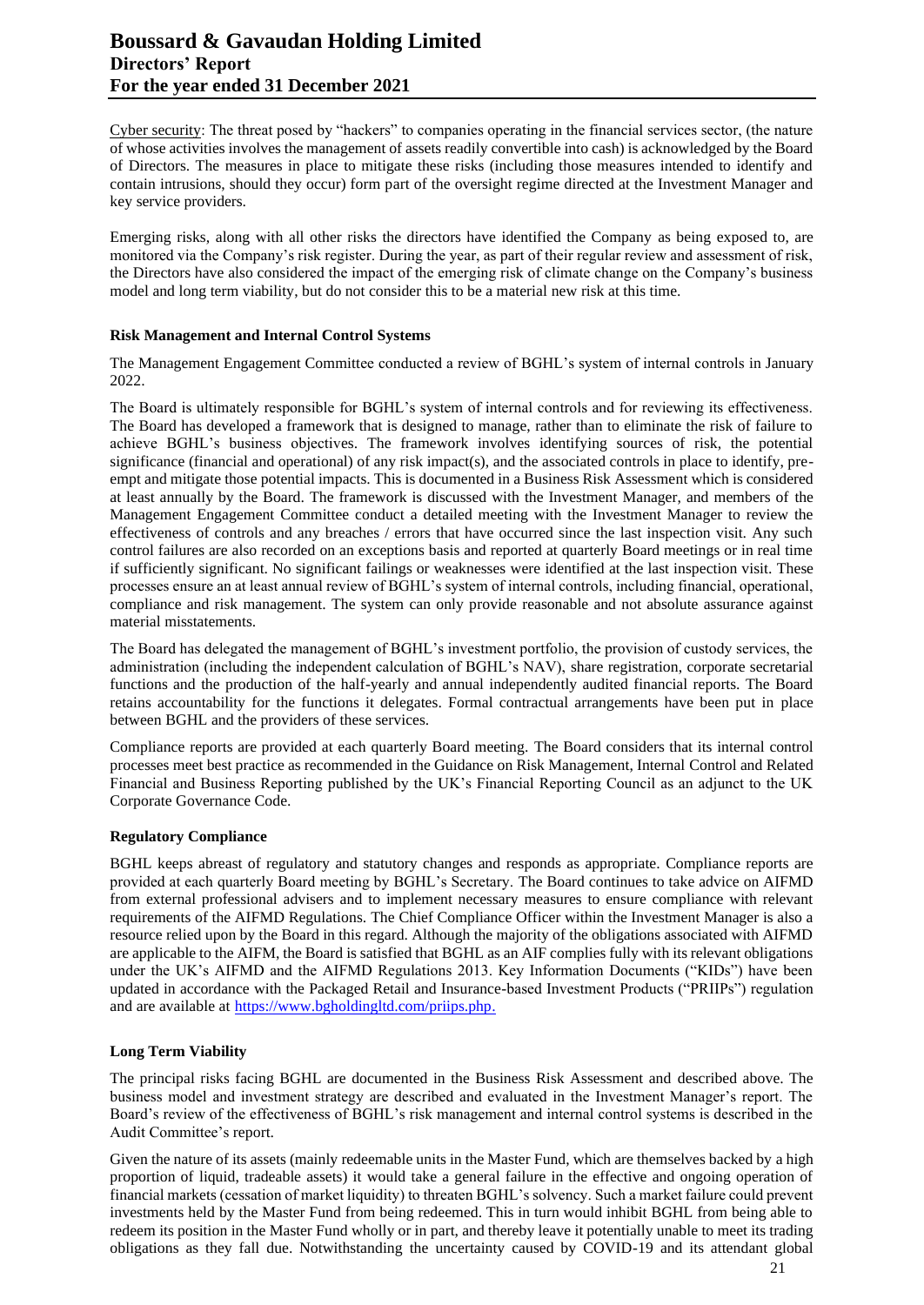consequences, the fact that the operating expenses (excluding performance fees) of BGHL represent less than 2% of its NAV on an annual basis makes this risk remote.

The Board has conducted a robust assessment of the principal and emerging risks and uncertainties facing BGHL, and also assesses long term viability. The ongoing impact of COVID-19 pandemic has formed part of this assessment. The key risk to BGHL has been identified as a failure of the investment decision making process to generate NAV accretion that is in line with investor expectations, and which is attractive on a risk adjusted basis when compared with alternative managed investment opportunities.

BGHL's performance is measured on a monthly basis via both the NAV of its underlying investments and its share price. Key data inputs used by the Investment Manager when making investment decisions in the Master Fund (BGHL's principal investment) comprise company earnings (quarterly), macro factors (daily interest and currency exchange rates) and indicators of sentiment (yield curves and risk measures, such as the VIX index). Scenario stress tests are run on a monthly basis to measure potential "drawdowns" (i.e. reductions in NAV on a monthly basis) on the portfolio in the event of changes in the economic climate. These stress tests comprise severe but plausible scenarios and have been an integral part of the portfolio construction process for many years.

BGHL's performance is compared primarily to peer group funds on an annual basis, and performance fees payable to the Investment Manager are also calculated annually. The significant majority of investment positions taken by the Master Fund are in liquid assets that can be converted to cash readily in the market and great effort is made by the Investment Manager to minimise drawdowns and to maintain liquidity. This emphasis on short term position management is an important feature of the Master Fund's strategy. Given that BGHL's operating costs as a percentage of its realisable investment portfolio are low, and that it is a closed ended fund, the Directors consider there to be significant liquidity headroom available in all but the most extreme market failure scenarios.

Despite the emphasis on short term performance and resilience described above, not all investment positions are entered into with the expectation of them being unwound within twelve months. Moreover, the "repeatability" of the investment process is of fundamental importance. The Investment Manager has developed proprietary analytical tools and processes that it seeks to apply on a consistent basis over time when making investment decisions. In this way it seeks to generate positive risk adjusted returns using proprietary strategies that are sustainable for the medium to long term, such that performance is not predicated on the retention of "key persons". Such algorithms and tools are necessarily a function of market behaviour and asset pricing correlations, and hence subject to change over time.

Whilst the turnover of positions within the Master Fund is thus relatively short term in duration, the timeframe over which it is necessary to identify and respond to "paradigm shifts" in economic markets is longer term in nature. Factors such as government or central bank policies (e.g. quantitative easing) or external events (including wars and regional instability) can cause significant changes in investor sentiment, which can in turn alter market assessments of intrinsic value and correlations between different asset types. For these reasons, the Board considers a three-year time horizon to 30 April 2025 as being the appropriate period over which to assess future prospects and viability.

The Board has made a commitment that, if the Company's shares trade at an average discount in excess of 15 per cent over the financial year to 31 December 2022, the Board will propose a continuation vote (the "continuation vote") in 2023. The Board will invite the Concert Party to consider whether it will commit to abstain from voting on the continuation Vote and, if applicable, on any subsequent vote to liquidate the Company. Previously the Concert Party has declined to make any voting commitment in advance. Without their support, the Company will not have the shareholder support necessary to pass a special resolution to liquidate the Company.

On the basis of the relevant and rigorous assessment described above, the Board believes that BGHL will remain viable as a closed-ended investment company for at least the period ending 30 April 2025, whilst also remaining conscious that a continuation vote will be put to shareholders in 2023 following the AGM if the average discount then prevailing is greater than 15%.

#### **Going Concern**

The Board conducts a rigorous and proportionate assessment of BGHL's operational and financial risks with reference to cash flow requirements, and the liquidity of investments on a quarterly basis. BGHL incurs ongoing fees and expenses associated with its day to day operations, provides cash collateral under currency hedging transactions and uses cash to repurchase its own shares.

The Directors regularly consider the financial solvency of BGHL and are required by the Companies Law to do so on every occasion that any distribution is to be declared, including, but not limited to, the redemption and conversion of shares, and repurchases by BGHL of its own shares. This is evidenced by a formal solvency statement. The Directors are confident that BGHL's assets exceed its liabilities and that BGHL has sufficient liquid assets to meet its liabilities as they fall due. Substantially all of the net assets of BGHL are currently invested in BGF shares. BGF shareholders have a monthly redemption right with 60 calendar day prior notice.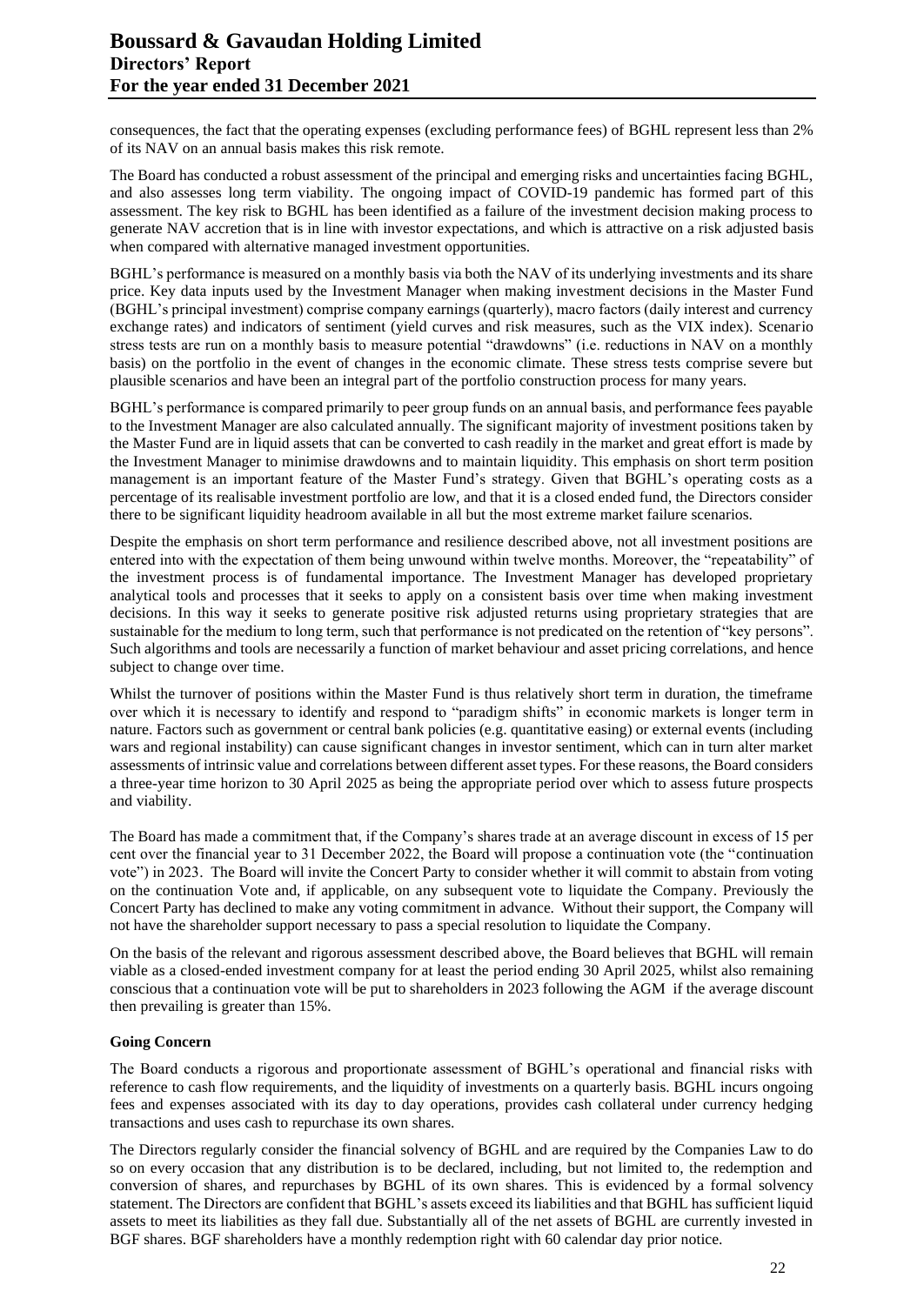The Directors have also reviewed the possible impact of an excessive number of redemption requests at the Master Fund level caused by market turmoil, perhaps triggered by the ongoing COVID-19 pandemic. Whilst any longterm liquidity lock up would impact the cash reserves of BGHL and its ability to meet its obligations, to date there have been no suspensions of redemption requests at the Master Fund level. If a gate was to be imposed by the Master Fund, at least 10% of any redemption request would continue to be honoured. This would allow BGHL to realise sufficient liquidity to meet its operating costs. To date, the market and wider socio-economic impacts of COVID-19 pandemic have not posed any significant stress either to BGHL or to the Master Fund.

After making enquiries, the Board has a reasonable expectation that BGHL has adequate resources to continue in operational existence for the period up to 30 April 2023.

#### **Relations with Shareholders**

The Board engages with institutional shareholders directly, as do both the Investment Manager and the Corporate Advisor. Shareholders continue to be welcome to contact the Board of BGHL in writing via the Secretary, should they wish to have a dialogue and/or provide any feedback.

Furthermore, at a minimum, the Chairman of the Board and another Director attend BGHL's annual general meeting. Separate resolutions are proposed for each item at each general meeting of shareholders, including a vote on BGHL's annual financial report and the (re)appointment of directors. Forms of proxy issued by BGHL for use at each general meeting provide for three way voting – for, against or vote withheld. Notices of annual general meetings are sent at least 20 working days before the meeting and in accordance with the notice periods set out in the Companies Law.

After each general meeting, the results of the meeting are publicised and the announcement of results is also made available on the BGHL's website. As a matter of best practice, all resolutions are voted upon by a poll. If required, BGHL can also make available representatives of the Investment Manager to Shareholders.

While BGHL reports formally to its shareholders twice a year, it also maintains a website which contains comprehensive information [\(www.bgholdingltd.com\)](http://www.bgholdingltd.com/). This includes historic communications, investment philosophy, risk management policies, Investment Manager's reports, statistical information and corporate governance guidelines.

The Directors have continued to engage with shareholders remotely and discuss individual queries during the Year. Due to COVID-19 pandemic and measures introduced by governments worldwide to contain its spread it has not been possible to conduct physical meetings since the second calendar of quarter of 2020.

#### **Section 172 Statement**

The Code requires that the Company should understand the views of BGHL's key stakeholders and describe in the annual report how their interests and the matters set out in section 172 of the UK's Companies Act 2006 have been considered in Board discussions and decision-making.

The Company is a publicly traded fund whose objective is the delivery of consistent and uncorrelated returns of 400-600 bps net of fees above the "risk free rate" (defined as capitalised €STR) over the course of an economic cycle. The Company's strategy has not changed during the Year and is not expected to change since a consistent and disciplined application by the Investment Manager of its proprietary analytical investment processes is the determining driver of NAV appreciation. The Company has no employees and all of the directors are nonexecutive. The Board considers that its key stakeholders are its shareholders, its service providers, society and regulators.

During the course of the Year the Board continued to oversee previously implemented initiatives focused on promoting the success of the Company for the benefit of its shareholders as a whole. Highlights were as follows:

Longevity of Company – the Company has an unlimited life and, as described in the Company's viability statement, the Board has considered the prospects of the Company for the three year period up to April 2025 when considering the Company's long-term sustainability. A continuation vote will be put to shareholders at the 2023 AGM if the discount is then still greater than 15%;

Share buy-back programme – as described in the Directors' Report, a total of 1,273,500 Shares were bought back during the Year at an average discount of 19.8% for the benefit of Shareholders;

ESG factors – the momentum of ESG adoption in the asset management industry continued into 2021, as incoming regulations pushed asset owners to increase their demand for transparency. The investment manager has witnessed a growing number of investors require increased disclosure and has responded to requests by finalising the full integration of ESG factors in its investment process and expanding its ESG reporting. This is expected to have the dual benefits of supporting NAV growth for shareholders, and also (as ESG processes are further embedded within the wider investment sector) improving environmental outcomes by companies accessing capital via the public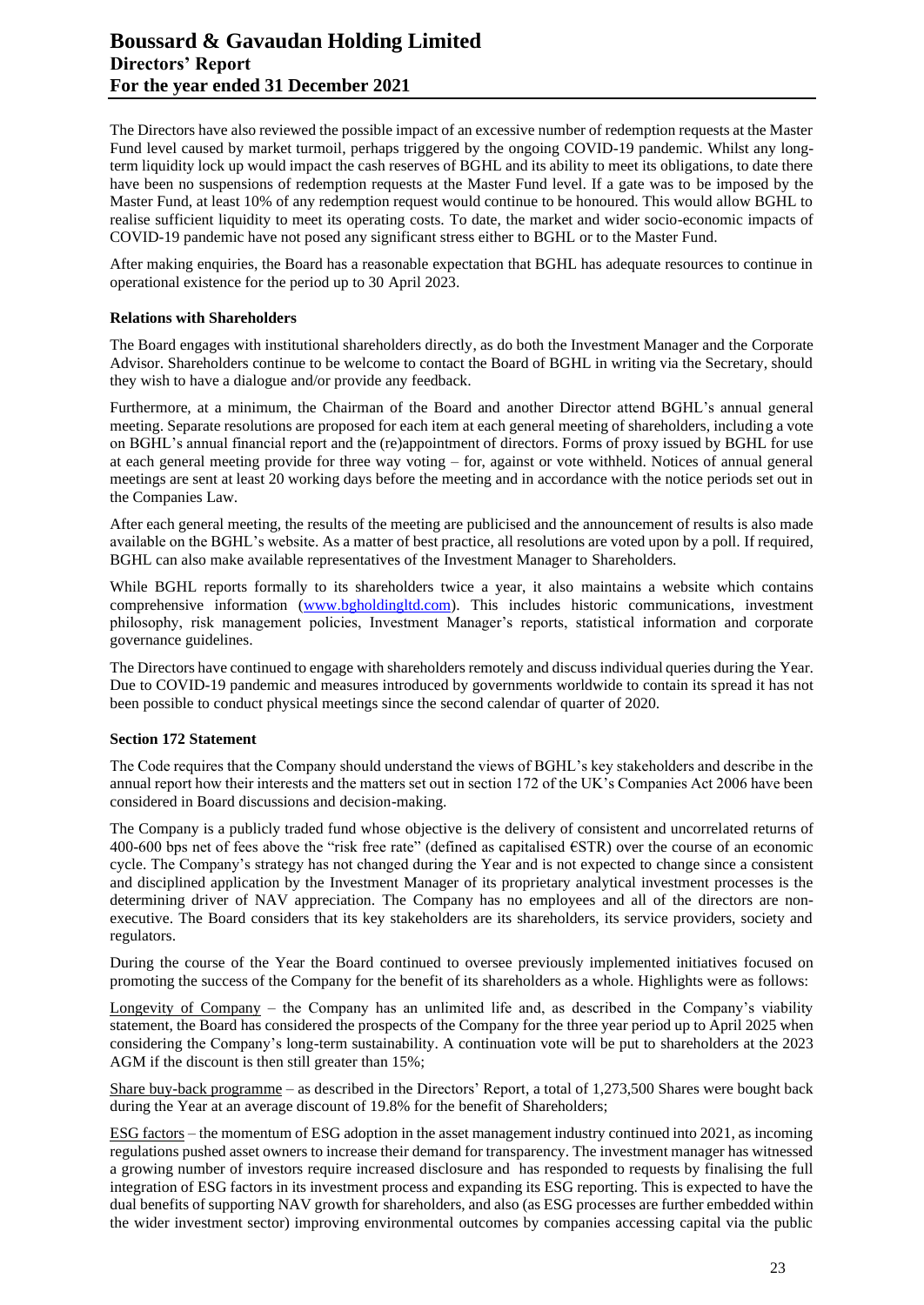# **Boussard & Gavaudan Holding Limited Directors' Report For the year ended 31 December 2021**

markets. In addition and in line with the full integration of ESG factors, the BG Master Fund's reclassification from Article 6 to Article 8 under SFDR has been approved by the Fund's regulator.

Asset valuation – the Company has one level 3 asset, RLI. The assessment of value continued to take account of the mismatch between RLI management's timescales for realising value, and BGHL's requirements for such value realisation. The Board was mindful of the lack of fit between RLI and the long term investment objective of the Company; and

High standards of business conduct – the Board has continued to work closely with its service providers during 2021 in order to oversee the maintenance of standards during the disruption associated with COVID-19 pandemic. As part of its annual review process, the Management Engagement Committee enquires about any incidents, breaches or other occurrences within its service providers that might create a reputational risk or other negative exposure for the Company.

The Board considers that there is a very low risk of modern slavery or human trafficking associated with the Company's activities given it has no employees, premises, manufacturing or other physical operations. Its suppliers are professional services providers, most of whom are regulated and none of whom operate in jurisdictions that have a poor record on modern slavery or human trafficking.

## **Statement of Directors' Responsibilities**

The Directors are responsible for the preparation of financial statements in accordance with applicable Guernsey law and generally accepted accounting principles. Guernsey law requires the Directors to prepare financial statements for each financial year which give a true and fair view of the state of affairs of BGHL as at the end of the year and profit or loss for that year.

The Directors are also responsible for ensuring that the annual report includes information required by the rules of the UK Listing Authority and Euronext. The Directors ensure that BGHL complies with the provisions of the Listing Rules and the Disclosure Guidance and Transparency Rules of the UK Listing Authority which, with regard to corporate governance, require BGHL to disclose how it has applied the principles, and complied with the provisions, of the Code.

In preparing those financial statements, the Directors should:

- Select suitable accounting policies and then apply them on a consistent basis;
- Make judgements and estimates that are reasonable;
- State whether applicable accounting standards have been followed, subject to any material departures disclosed and explained in the financial statements; and
- Prepare the financial statements on the going concern basis unless it is not appropriate to presume that BGHL will continue in business.

The Directors are responsible for keeping proper accounting records, which disclose with reasonable accuracy at any time the financial position of BGHL and to enable them to ensure that the financial statements comply with the Companies Law. They are also responsible for the system of internal controls for safeguarding the assets of BGHL and hence for taking reasonable steps for the prevention and detection of fraud and other irregularities.

Shareholders holding more than 3% of the shares in issue need to disclose their holdings to the AFM, the Dutch regulatory authority. The AFM discloses this information on its web site. The information can be found under the section "Register substantial holdings and gross short positions". Shareholders may use the following link to access the information directly:

<https://www.afm.nl/en/professionals/registers/meldingenregisters/substantiele-deelnemingen/details?id=22451>

The Directors consider the BGHL Annual Report and audited financial statements, taken as a whole:

- is fair, balanced and understandable; and
- provides the information necessary for shareholders to assess the BGHL's performance, business model and strategy.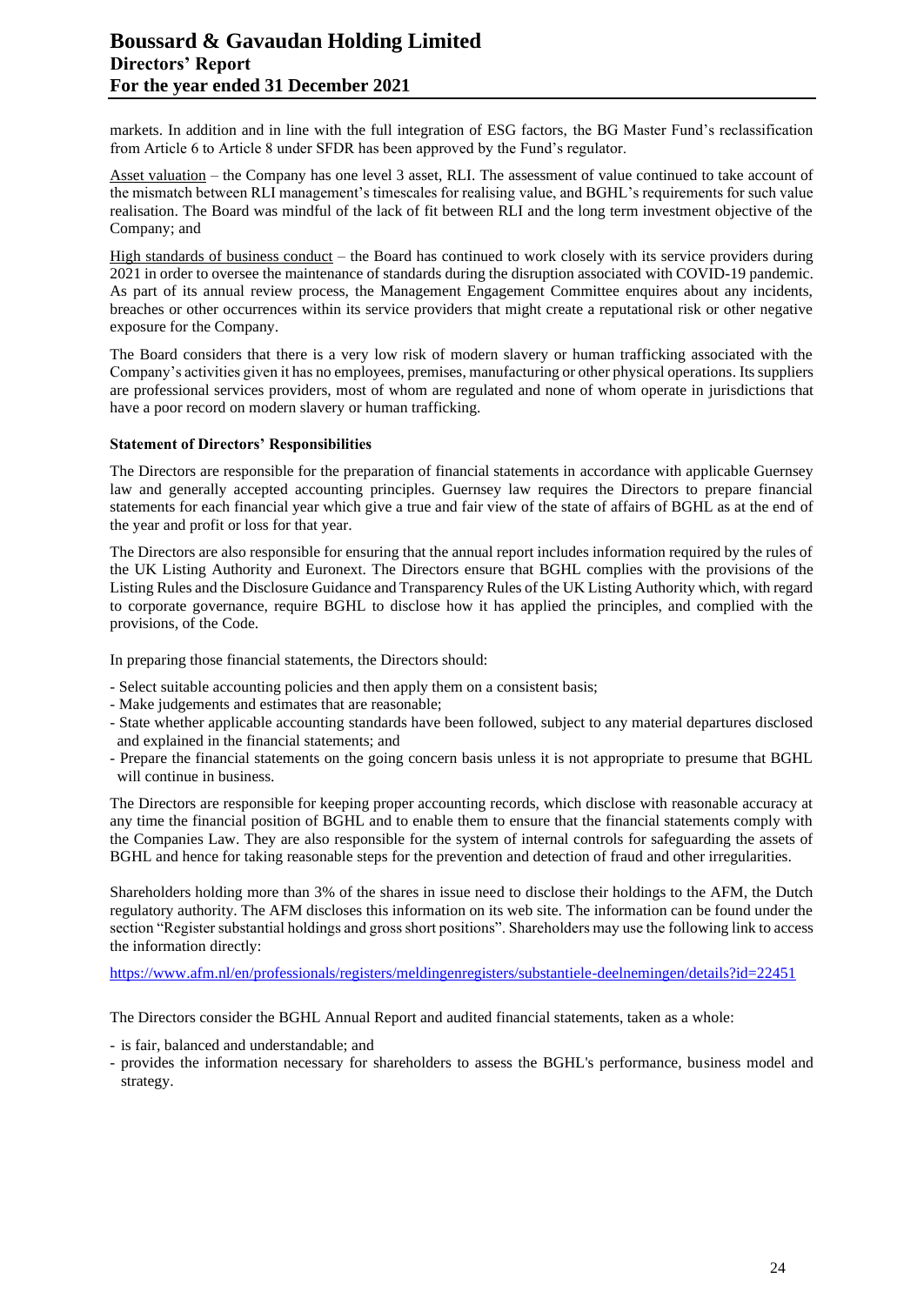#### **Audit Confirmation**

So far as each of the Directors is aware, there is no relevant audit information of which BGHL's auditor is unaware and each Director has taken all reasonable steps he ought to have taken as a Director to make himself aware of any relevant information and to establish that BGHL's auditor is aware of that information.

By order of the Board

/s/ Andrew Howat /s/ Bruce James Chairman Director

27 April 2022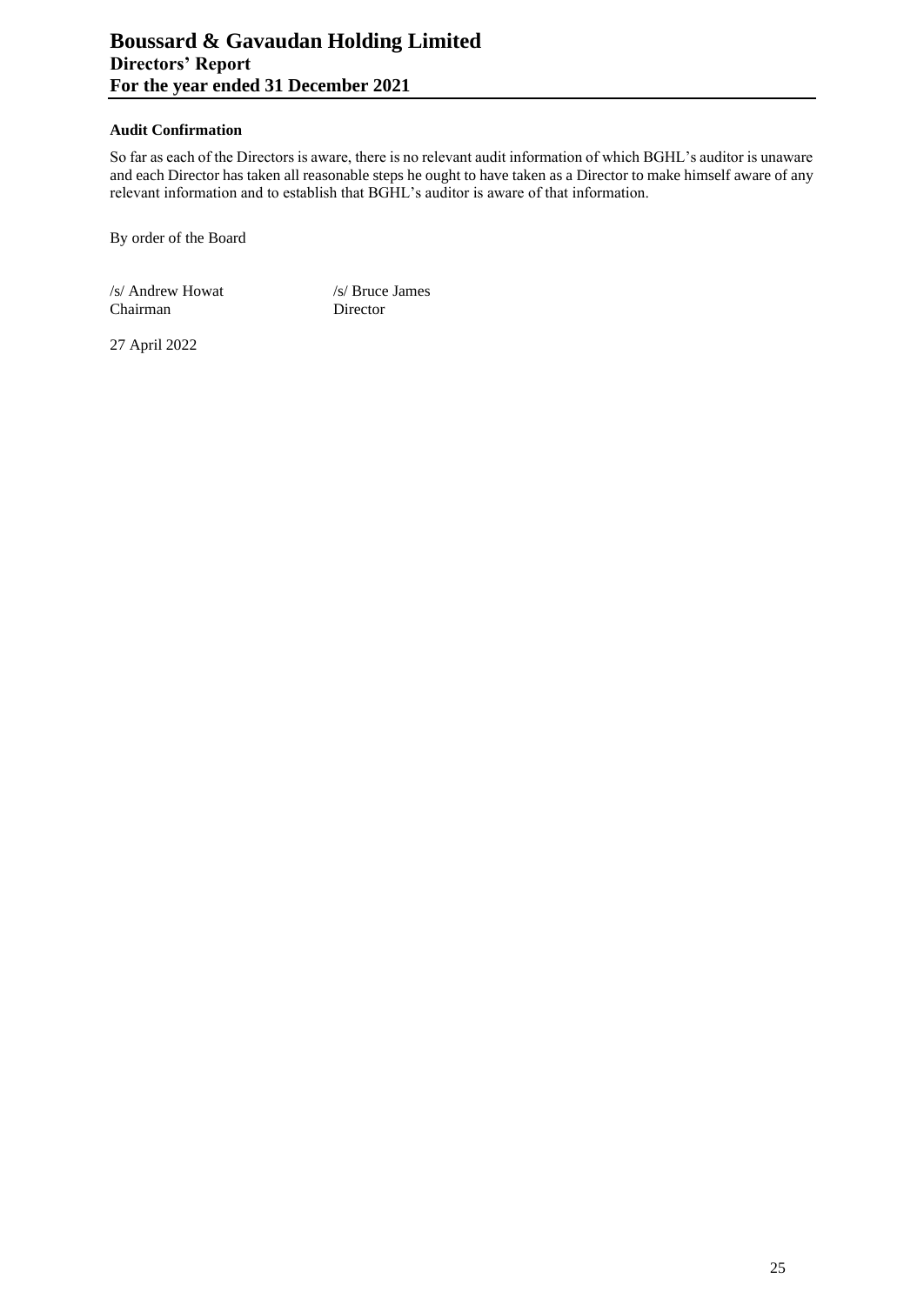#### **Role and responsibility**

This is the report of the Audit Committee (herein the "**Committee**") which has been prepared with reference to the Code and describes the work of the Committee in discharging its responsibilities.

BGHL established the Committee in compliance with the FCA's Disclosure and Transparency Rule 7.1 and the Code. The Committee meets formally at least twice each year and on an ad hoc basis when required and reports to the Board. It has formally delegated duties and responsibilities with written terms of reference which are reviewed and reapproved annually. Those terms of reference are published on BGHL's website at [http://www.bgholdingltd.com](http://www.bgholdingltd.com/)

The Committee is mandated by the Board to investigate any activity within its terms of reference and to consult externally with legal or other independent professional advisors, as required, to ensure that the Committee adequately discharges its duties and responsibilities, which include:

- a) considering the appointment of the external auditor, its letter of engagement and the terms thereof, the audit fee, and any questions of resignation or dismissal of the external auditor;
- b) reviewing from time to time the effectiveness of the audit and the independence and objectivity of the external auditor;
- c) developing and implementing policy on the engagement of the external auditor to supply non-audit services where necessary, taking into account relevant ethical guidance regarding the provision of non-audit services by the external audit firm; and report to the Board, identifying any matters in respect of which it considers that action or improvement is needed and making recommendations as to the steps to be taken;
- d) reviewing BGHL's half-yearly and annual financial reports, not excepting the full Board's responsibility over the reports, focusing particularly on:
	- Any changes in accounting policies and practice;
	- Major judgmental areas;
	- Significant adjustments arising from the audit;
	- The going concern assumption;
	- Compliance with accounting standards (and in particular accounting standards adopted in the financial year for the first time);
	- Compliance with applicable legal and regulatory requirements (including inter alia, those of the FCA, the London Stock Exchange, the Guernsey Financial Services Commission, the Companies Law, NYSE Euronext, and the Netherlands Authority for the Financial Markets);
	- A risk management review; and
	- Assessing the effectiveness of internal controls.
- e) discussing any problems and reservations arising from the final audit, and any other matters which the auditor may wish to discuss (in the absence of BGHL's agents where necessary);
- f) reviewing the external auditor's Report to the Audit Committee and determining whether any changes have to be implemented as a result;
- g) reviewing, on behalf of the Board, BGHL's system of internal control (including financial, operational, compliance and risk management) and making recommendations to the Board;
- h) considering the major findings of internal investigations and management's response;
- i) reviewing BGHL's operating, financial and accounting policies and practices;
- j) considering any other matters specifically delegated to the Committee by the Board from time to time; and
- k) reporting to the Board on how it performs its duties and;
- l) confirming to the Board as to whether the Annual Report and audited financial statements taken as a whole, is fair, balanced and understandable and provides the information necessary for shareholders to assess BGHL's performance, business model and strategy.

The Committee may review any matter that it considers appropriate not withstanding that it is not specifically mentioned in the above list of duties.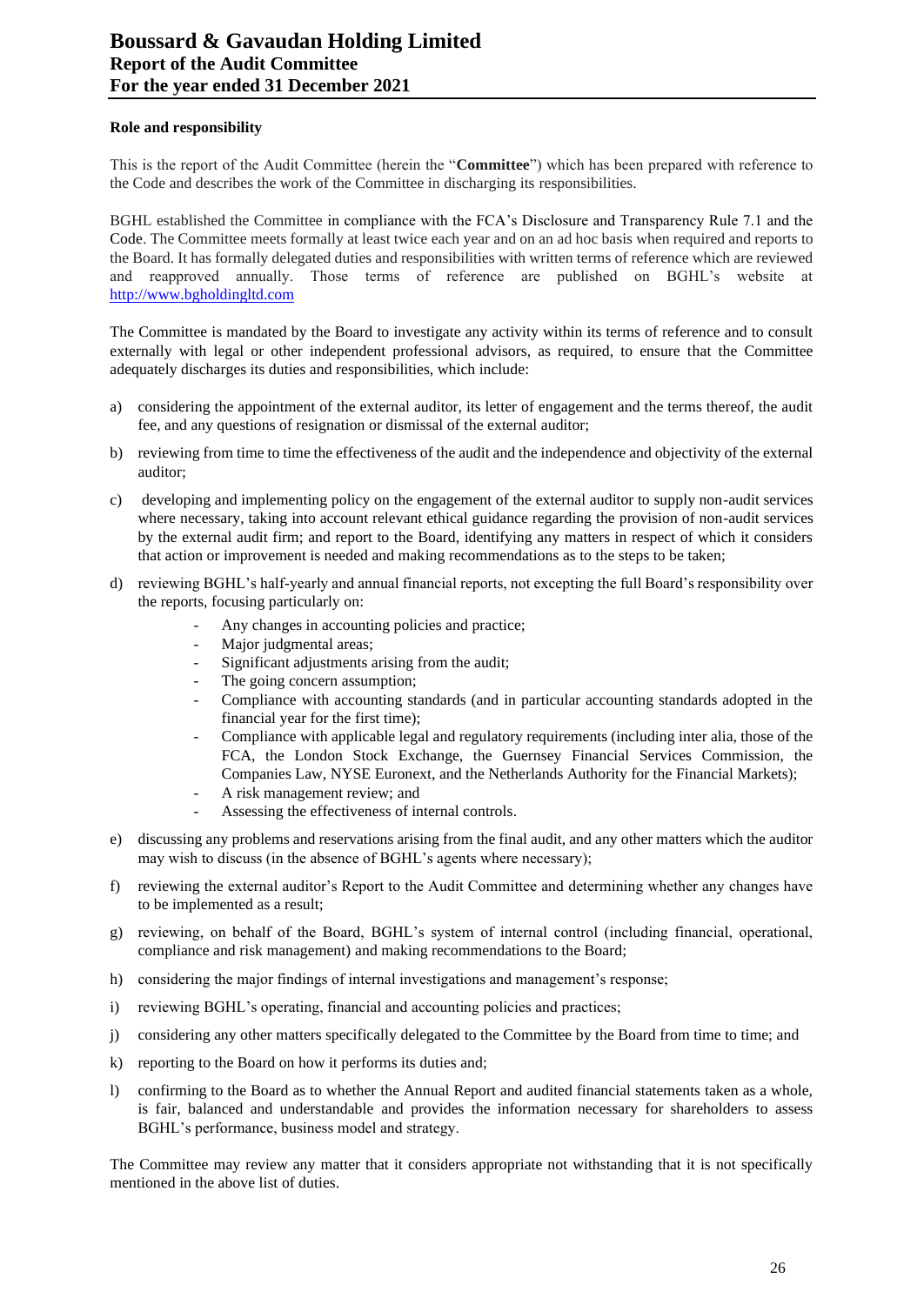#### **Composition**

The Committee comprised the following members as of 31 December 2021: Andrew Howat, Sylvie Sauton, and Bruce James with Mr Howat acting as permanent Chairman of the Committee. All members of the committee have relevant competence to the sector in which BGHL operates in addition to relevant financial experience as required by the Code. Bruce James became a member of the committee in March 2021. Julia Goh took over as chair of the committee on 11th March 2022 following her appointment to the board.

Only independent non-executive Directors serve on the Committee and the members do not have any links with BGHL's external auditor. They are also independent of the management teams of the Investment Manager, administrator and all other service providers. In addition, it meets the external auditor at least twice a year. The membership of the Committee and its terms of reference are kept under review.

## **Oversight of controls and risk management**

The Board, via its Management Engagement Committee, conducts an annual Business Risk Assessment in conjunction with the Investment Manager. The intention of this exercise is to identify and articulate the material risks that might affect BGHL and its trading prospects, the likelihood of them occurring and their assessed impact. As part of this process the explicit controls intended to mitigate either or both of the risk of occurrence, or the impact of an occurrence, are also articulated. In this way a residual net impact assessment is derived.

Due to COVID-19 restrictions the Management Engagement Committee undertook a virtual conference with the Investment Manager to review and inspect operations. The Committee interviewed senior staff members responsible for the internal control and oversight functions, and who report as to the proper conduct of the business in accordance with the regulatory environment in which both BGHL and the Investment Manager operate.

The oversight programme followed a preplanned agenda and in January 2021 involved reviews of, inter alia (i) changes that had taken place within the Investment Manager's operation; (ii) IT systems and controls, including cyber security arrangements; (iii) regulatory compliance; (iv) investor relations; (v) the valuation of unquoted investments; (vi) the risk register, complaints, errors and breaches logs and business continuity arrangements; (vii) ESG and responsible investment policies; and (vii) the impact of external factors such as Brexit and COVID-19. Performance was assessed as satisfactory with no unacceptable or unanticipated risk exposures. The results of the oversight visit are documented.

As part of the oversight programme, both the Investment Manager and the Administrator report formally to the Committee at least annually on their systems of internal controls. In accordance with the provisions of the Code, the Committee has conducted a review of those systems of internal controls and is satisfied that they are sufficient to withstand the risks to which BGHL is subject.

As BGHL is a closed-ended investment company, all of whose Directors are non-executive, and as all executive functions have been delegated to professional third party advisors, the Committee does not consider it necessary for BGHL to have its own internal audit function. Whilst no reliance can be placed on them, reviews conducted on the Investment Manager's operations by independent custodians, and on site due diligence visits by prospective investors and their professional advisers, provide a degree of additional comfort.

Whilst BGHL does not have any staff, the Committee considers that the arrangements by which staff of the Investment Manager and the Administrator may, in confidence, raise concerns about possible improprieties in matters of financial reporting or other matters are of great importance. The Committee reviews such arrangements annually and, as required by the Code, is satisfied that arrangements are in place for the proportionate and independent investigation of such matters and for appropriate follow-up action.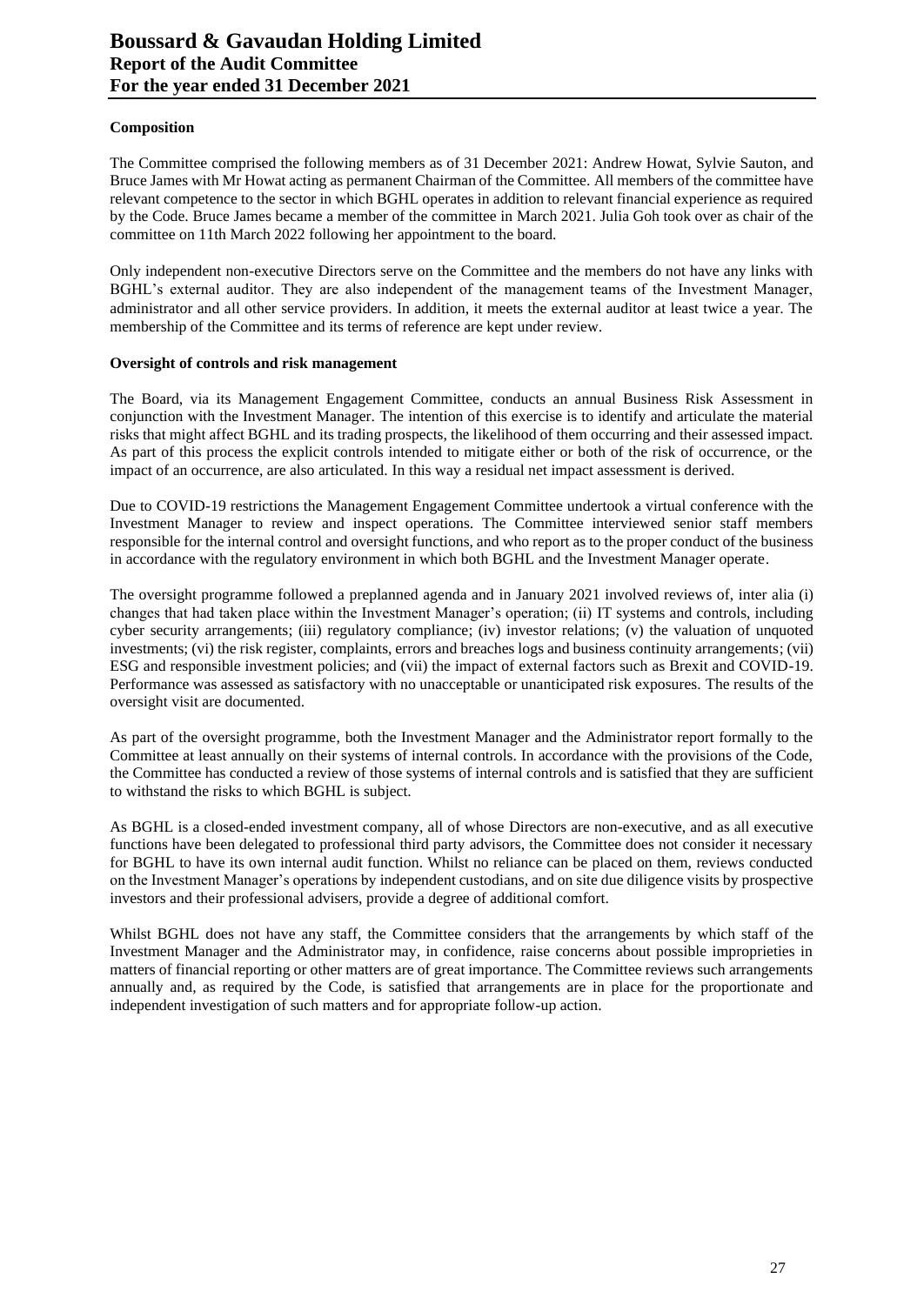# **Significant issues considered regarding the Annual Financial Report**

In discharging its responsibilities, the Audit Committee has specifically considered the following significant issues relating to the financial statements:

| <b>Significant issue</b>           | How the issue was addressed                                                                                                                                                                                                                                                                                                                                                                                                                                                                                                                                                                                                                                                                                                                                                |  |
|------------------------------------|----------------------------------------------------------------------------------------------------------------------------------------------------------------------------------------------------------------------------------------------------------------------------------------------------------------------------------------------------------------------------------------------------------------------------------------------------------------------------------------------------------------------------------------------------------------------------------------------------------------------------------------------------------------------------------------------------------------------------------------------------------------------------|--|
| Valuation of BGHL's<br>investments | The Board reviews portfolio valuations on a regular basis throughout the Year, and<br>at quarterly meetings with the Investment Manager seeks assurance that the pricing<br>basis is appropriate and in line with relevant accounting standards. BGHL's net<br>asset value is calculated on a daily basis by the Sub-Administrator.                                                                                                                                                                                                                                                                                                                                                                                                                                        |  |
|                                    | Rasaland investment                                                                                                                                                                                                                                                                                                                                                                                                                                                                                                                                                                                                                                                                                                                                                        |  |
|                                    | Rasaland is the sole remaining unlisted and level 3 asset in the BGHL portfolio.<br>This position is not immediately realisable and requires valuation based on third<br>party assessments and judgements. Consideration was given as to whether the<br>selected basis of valuation was reasonable and fair.                                                                                                                                                                                                                                                                                                                                                                                                                                                               |  |
|                                    | Historically, the valuation used has been based on calculations produced by the<br>management of that company. A key input is land valuations produced<br>independently of management by a third party. Consistent application of the<br>valuation mechanic used by RLI management is verified by reporting accountants,<br>although this verification does not of itself opine on the resultant valuation.                                                                                                                                                                                                                                                                                                                                                                |  |
|                                    | A c.78% provision was made against the net asset value at 31 December 2021<br>representing the fair value calculated using the tender price. The Audit Committee<br>remains of the view that a provision reflecting illiquidity is appropriate given<br>BGHL's intention to trade out of the position before RLI management deliver final<br>liquidity to investors. The quantum of the provision reflects the differential between<br>the respective time horizons of BGHL and RLI management for value realisation.<br>This is considered to have implications for the manner in which fair value should<br>be assessed, and greater emphasis has been placed on realisable value than intrinsic<br>value.                                                               |  |
|                                    | There remains no immediate threat to solvency and going concern within RLI, and<br>there are physical land assets to underpin the valuation. The provision against the<br>reported valuation in 2021 is considered fair.                                                                                                                                                                                                                                                                                                                                                                                                                                                                                                                                                   |  |
|                                    | <b>BG</b> Fund investment                                                                                                                                                                                                                                                                                                                                                                                                                                                                                                                                                                                                                                                                                                                                                  |  |
|                                    | The Audit Committee concluded that the NAV for the Master Fund remained the<br>appropriate basis of valuation.                                                                                                                                                                                                                                                                                                                                                                                                                                                                                                                                                                                                                                                             |  |
|                                    | The original impact of COVID-19 on financial markets was significant, reflecting<br>disruption to international supply chains, the interruption of production generally,<br>delays in corporate activity and investment, uncertainty about the availability of<br>financing and increased volatility in the value of financial instruments. The Audit<br>Committee has considered the particular circumstances of the Company in light of<br>the broad effects of COVID-19, in particular the associated risk exposures and<br>implications for financial reporting.                                                                                                                                                                                                       |  |
|                                    | As an investment company, the Company does not have employees, customers or<br>suppliers in a conventional sense. Reliance is however placed on service providers,<br>principally the Investment Manager and the Administrator. The Committee has<br>been kept appraised of business continuity measures enacted by these key service<br>providers and is receiving updates in relation to any emergent risks, vulnerabilities<br>and the continued effectiveness of internal controls. Information flows between the<br>Investment Manager and other advisers have been effective and a key component<br>of oversight in prevailing conditions. Both the Board and the Investment Manager<br>are maintaining dialogue with shareholders in order to provide transparency. |  |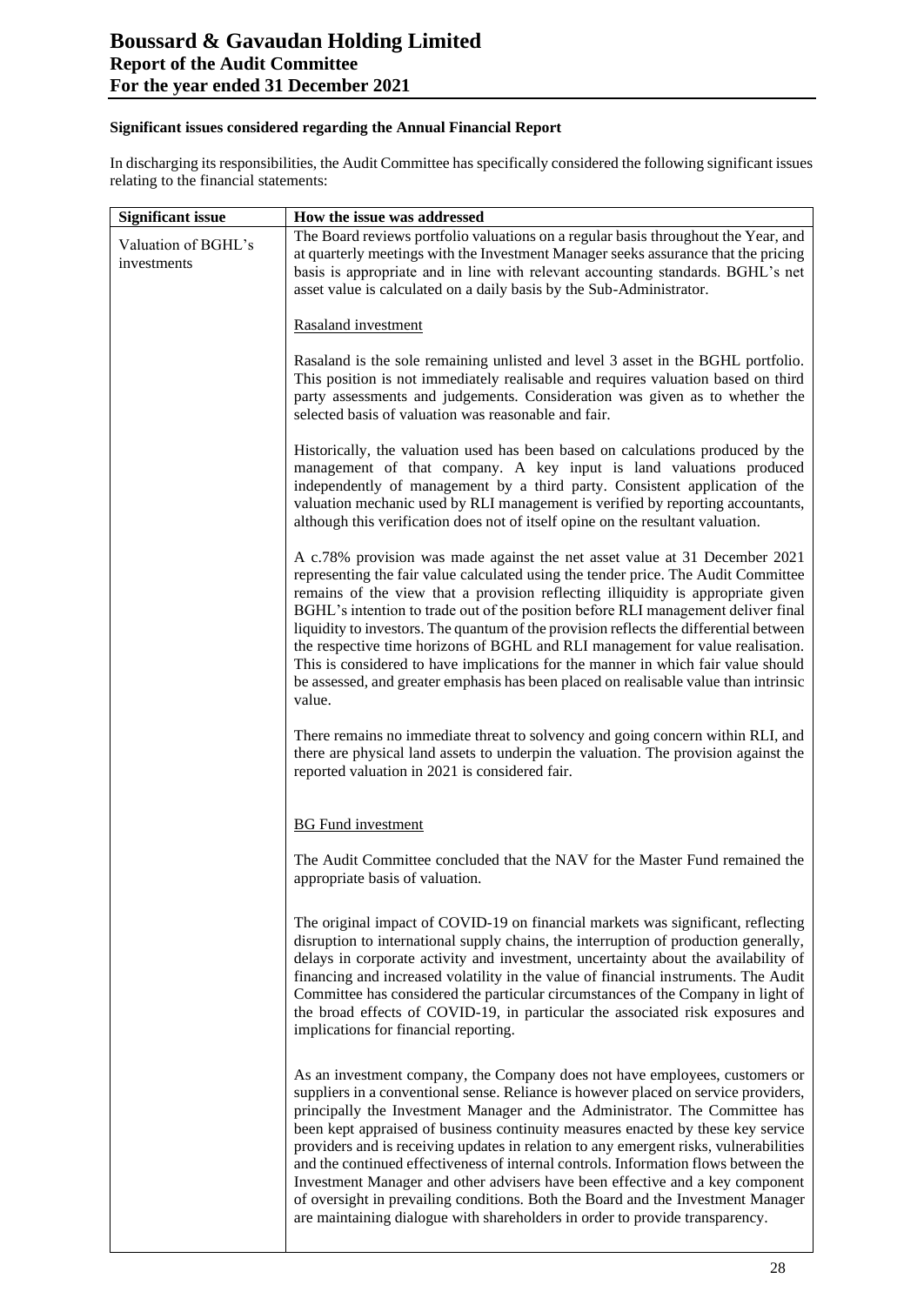# **Boussard & Gavaudan Holding Limited Report of the Audit Committee For the year ended 31 December 2021**

| COVID-19                                                                                         | The continued nature of the global pandemic, and uncertainty about its long term<br>economic impact is still valid. The Committee took note of the fact that NAV has<br>continued to perform within the bounds predicted by stress testing scenarios<br>notwithstanding the unprecedented nature of the disruption inflicted on societies<br>and businesses by the disease. The derivative instruments used to provide downside<br>protection are "over the counter" ("OTC") and remain capable of being priced by<br>reference to third party market sources, thereby supporting valuations. The<br>Committee remains vigilant in considering potential adverse effects that might<br>challenge the Investment Manager's models and asset allocation style. |
|--------------------------------------------------------------------------------------------------|--------------------------------------------------------------------------------------------------------------------------------------------------------------------------------------------------------------------------------------------------------------------------------------------------------------------------------------------------------------------------------------------------------------------------------------------------------------------------------------------------------------------------------------------------------------------------------------------------------------------------------------------------------------------------------------------------------------------------------------------------------------|
|                                                                                                  | The Committee reviews information provided by the Investment Manager in<br>relation to the COVID-19 pandemic and believes the Company is meeting<br>regulatory and broader stakeholder requirements for financial and other public<br>disclosures.                                                                                                                                                                                                                                                                                                                                                                                                                                                                                                           |
| Completeness<br>and<br>of<br>accuracy<br>the<br>disclosures<br>in<br>the<br>financial statements | The Audit Committee concluded that all appropriate and required disclosures have<br>been incorporated in the financial statements, and drew comfort from the fact that<br>multiple layers of oversight exist to achieve this objective. Specifically, the sub-<br>administrator, administrator, Investment Manager and external auditor have all<br>performed their own checks for completeness.                                                                                                                                                                                                                                                                                                                                                             |
|                                                                                                  | The Audit Committee continues to give particular attention to the extent of<br>disclosures about the underlying portfolio of the Master Fund. Risk measures,<br>sensitivities and performance are driven by the make up of that portfolio and hence<br>additional disclosures about it are appropriate to permit a full understanding of the<br>accounts. However, BGHL does not have direct influence over the Master Fund<br>and the Committee remains concerned to ensure that the correct balance gets struck<br>between disclosing the drivers of performance, without inviting users of the<br>financial statements to conflate BGHL with the Master Fund.                                                                                             |
| Presentation of financial<br>statements                                                          | The Audit Committee considered the complexity of the financial statements in their<br>entirety, and the descriptive narrative supporting the financial disclosures. It was<br>recognised that the sophistication of the investment strategies pursued by BGHL<br>do not lend themselves to description in "plain English" and that the use of<br>technical terminology was not always consistent with the goals of ensuring<br>transparency and maximising ease of understanding.                                                                                                                                                                                                                                                                            |
|                                                                                                  | On balance the Audit Committee concluded that the benefits of accurate - but<br>detailed - descriptive narrative outweighed the possible benefit of simplified<br>summaries. The nature of the shareholder base (predominantly sophisticated<br>professional investors) was an important factor in reaching this conclusion.                                                                                                                                                                                                                                                                                                                                                                                                                                 |

#### **Going concern**

The Audit Committee reviewed the assumptions upon which it is assumed that BGHL can continue to operate on a going concern basis. These assumptions include the significant COVID-19 issue. In so doing, it assessed outstanding financial obligations and calls on BGHL's resources, investment performance and the meeting of shareholders' expectations.

#### **Auditor and audit tenure**

BGHL's auditor has acted in this role since 2006, but there have been partner rotations in 2014 and 2019. The Committee, in conjunction with the Board, is committed to reviewing this appointment on a regular basis to ensure that BGHL is receiving an optimal level of service. The appointment of the auditor is reviewed annually, and the Committee is satisfied that sufficient safeguards are put in place by the auditor to mitigate risks associated with long association such as regular partner rotation. There are no contractual obligations which restrict BGHL's choice of auditor. Notwithstanding the Board's satisfaction that the auditor remains independent, it had been the intention of the Company to initiate a tender programme during 2021. The Board however did not feel it prudent to pursue this until such time as the disruption caused by COVID-19 pandemic had subsided. Subsequently the board has decided to defer the process until the result of the continuation vote is known.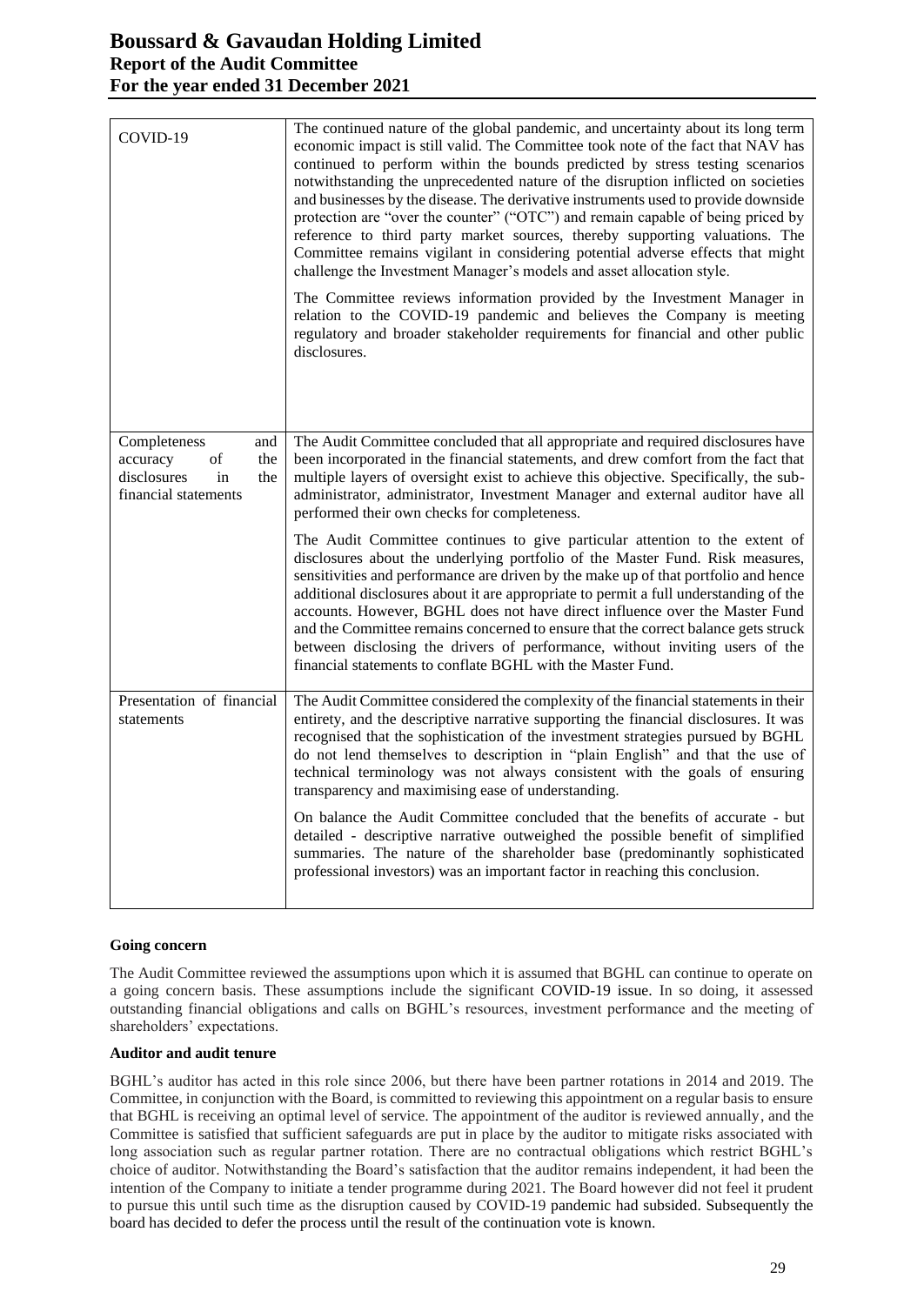# **Boussard & Gavaudan Holding Limited Report of the Audit Committee For the year ended 31 December 2021**

The Committee does not award any non-audit work other than the review of its interim financial statements for the half year ended 30 June and the work required for the provision of the ESEF filing. The full Board would have to approve any other non-audit work. Where non-audit services are provided by the auditor, these engagements are pre-approved by the Committee to ensure that the auditor's independence and objectivity is not breached and a recommendation is made to the Board. Whilst interim reviews of financial information are considered to be a non-audit service, the Committee did not consider that this role undermined auditor independence. No other nonaudit services were provided in 2021.

The Committee considered the experience and tenure of the audit partner and staff and the nature and level of services provided. The Committee received confirmation from the auditor that it had complied with the relevant UK professional and regulatory requirements on independence.

#### **Assessment of the external audit process**

The Committee considers the nature, scope and results of the auditor's work and monitors the independence of the external auditor. Formal reports are received from the auditor on an annual basis relating to the extent of their work. The work of the auditor in respect of any significant audit issues and consideration of the adequacy of that work is discussed.

The Chairman of the Committee liaises with the Investment Manager, the Administrator and the Sub-Administrator to discuss the extent of audit work completed to ensure all matters of risk are covered, while the Committee assesses the quality of the draft financial statements prepared by the Sub-Administrator.

The Committee has an active involvement and oversight of the preparation of both half yearly and annual financial statements. Ultimate responsibility for reviewing and approving the annual financial report remains with the Board.

#### **Conclusion in respect of the Annual Report and audited financial statements**

The production of BGHL's Annual Report and audited financial statements is a comprehensive process requiring input from a number of different parties. One of the key governance requirements is that BGHL's Annual Report and audited financial statements be fair, balanced and understandable. The Board has requested that the Committee advise on whether it considers that the annual financial report fulfil these requirements.

As a result of the work performed, the Committee recommended that the Board should conclude that the Annual Report and audited financial statements for the Year, taken as a whole, is fair, balanced and understandable and provides the information necessary for shareholders to assess BGHL's performance, business model and strategy and has reported on these findings to the Board. The Board's conclusions in this respect are set out in the Directors' Report above.

/s/ Julia Goh Chair of Audit Committee 27 April 2022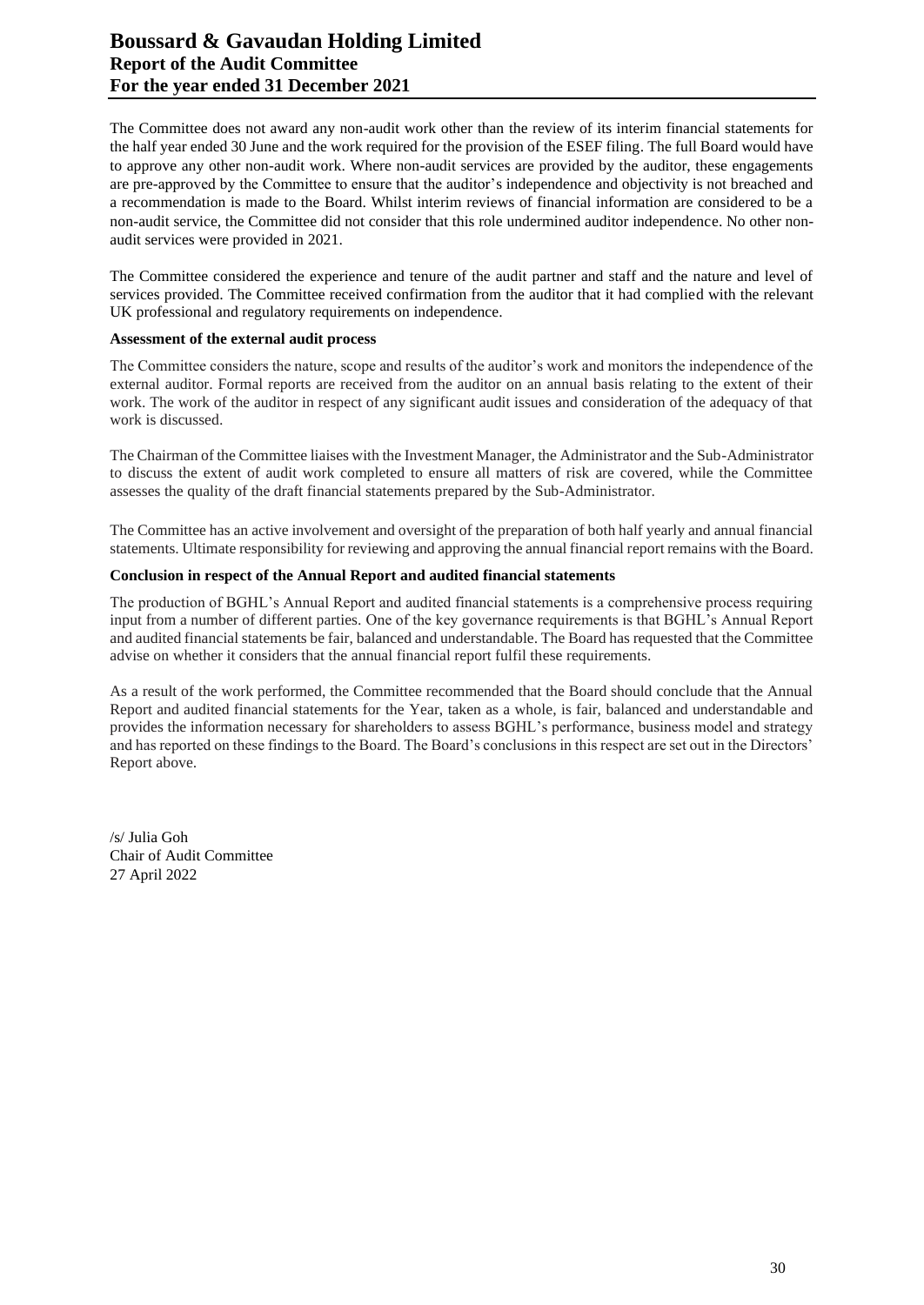# **Boussard & Gavaudan Holding Limited Alternative Investment Fund Managers Directive Report For the year ended 31 December 2021**

#### **Background**

The AIFMD came into force on 22 July 2013, although there was a transitional period for compliance by existing AIFMs and AIFs until 21 July 2014 under the UK's Alternative Investment Fund Managers Regulations, 2013 (the "AIFMD Regulations"). The objective of the AIFMD is to introduce a common regulatory regime for funds marketed in or into the EU which are not regulated under the UCITS regime, with a view to increased investor protection and to enable European regulators to obtain increased information in relation to funds being marketed in or into the EU to assist their monitoring and control of systemic risk issues.

BGHL is not marketed in the EU and therefore does not fulfill the definition of an AIF. However, the Board has chosen to voluntarily adopt the requirements of AIFMD and AIFMD regulations for the Year.

BGHL is not marketed in the EU and therefore is not in scope of the EU Sustainable Finance Disclosure Regulation (the "SFDR Regulation").

As the Investment Manager is established in the United Kingdom, it is a non-EU-based AIFM throughout the Year. Since 1 January 2021, the Investment Manager is no longer an EU-based AIFM. Although the Investment Manager was within the scope of AIFMD, BGHL is a non-EU AIF not currently marketed in the EU, so the depositary rules in Article 21 of the AIFMD and the transparency requirements of Articles 22 (annual report) and 23 (Disclosure to investors) of the AIFMD do not apply to BGHL. However, on the advice of the Investment Manager the Board wishes to provide the BGHL shareholders with the information below.

#### **1. Material changes in the disclosures to investors**

During the Year, there were no material changes to the information required to be made available to investors before they invest in BGHL under Article 23 (Disclosure to investors) of the AIFMD.

#### **2. Presentational changes to the income and expenditure account**

Note 12 to financial statements details the realised and change in unrealised gain /loss at asset type level as per the AIFMD requirements.

#### **3. Risk management policy note**

The current risk profile of BGHL, the main features of the risk management systems employed by Investment Manager to manage those risks and the measures to assess the sensitivity of BGHL's portfolio to the most relevant risks are set out in the Investment Manager's Report and in Note 4 to the financial statements.

#### **4. Leverage and borrowing**

BGHL is entitled to employ leverage in accordance with its investment policy and as described in the section entitled "Gearing" reproduced in the Investment Manager's Report. The investment policy does not restrict the types and sources of leverage.

Derivatives are used by BGHL for the purpose of hedging the exposure on assets denominated in currencies other than the Euro.

#### *Collateral and asset re-use*

The investment policy does not restrict collateral and asset "re-use" arrangements.

#### *Leverage limits and usage*

BGHL is subject to the following leverage limits:

200% of the Net Asset Value as described in the "Gearing" section of the investment policy. 200% of the Net Asset Value as per the AIFMD's "commitment method", 200% of the Net Asset Value as per the AIFMD's "gross method"

## **5. Liquidity arrangements**

BGHL is a closed-ended AIF with the ability to employ leverage, which has two implications on its liquidity management:

BGHL has no redemption-related liquidity management requirements.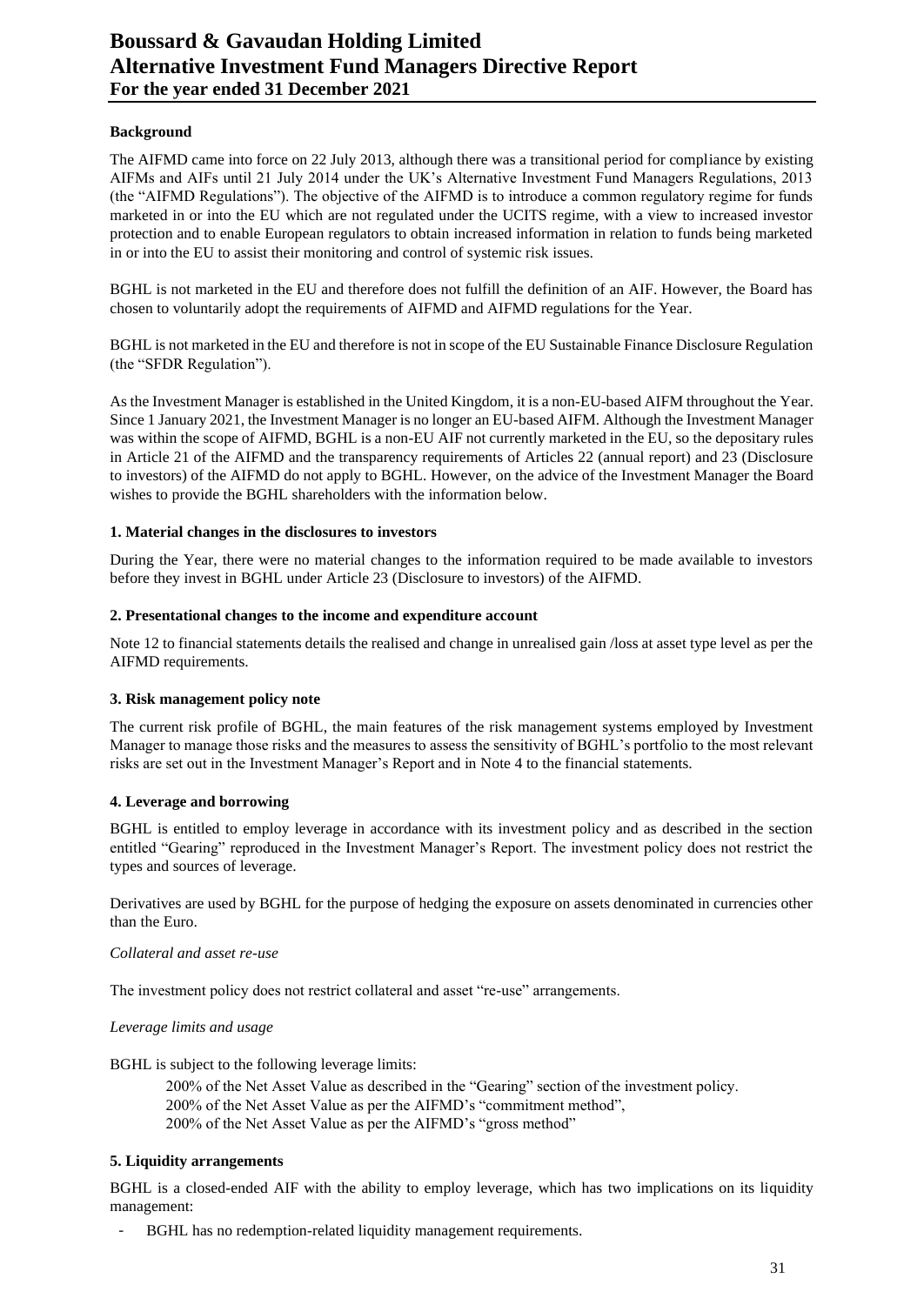# **Boussard & Gavaudan Holding Limited Alternative Investment Fund Managers Directive Report For the year ended 31 December 2021**

- The Investment Manager monitors the liquidity risk and ensures that the liquidity profile of BGHL's investments complies with BGHL's underlying obligations. BGHL's liquidity risk, obligations and liquidity sources are described in Note 4c (liquidity risk).

Within the meaning of AIFMD:

- There were no "new arrangements for managing the liquidity" of BGHL during the reporting Year.
- BGHL has no "assets subject to special arrangements arising from their illiquid nature".

#### **6. Disclosures on Securities Financing Transactions and Total Return Swaps**

BGHL, being managed by an EU-based AIFM throughout the Year, is subject to the European Regulation (EU) 2015/2365 on transparency of securities financing transactions and of reuse.

BGHL does not use securities financing transactions nor total return swaps.

#### **7. AIFM Remuneration Policy**

Remuneration reporting requirements under the AIFMD Regulations are effective once a first full year period has been completed. Given that BGHL decided to voluntarily comply with the AIFMD Regulations with effect from 21 July 2014, these requirements apply to BGHL.

The Investment Manager (the "AIFM") Remuneration Policy is designed to support a pay for performance philosophy and reward eligible colleagues for both team and individual performance against specific goals in line with the needs of the business. All employees share in the responsibility for financial success and the growth of the business. The Remuneration Policy links individual objectives directly to the goals of the business. A participant's actual incentive pay-out will be based on both funding results and business distribution approach. Incentive funding takes into consideration financial performance of a participant's business as well as the Investment Manager overall financial performance. The Investment Manager has a pay for performance philosophy and expects differentiated rewards based on individual performance and contributions. Therefore, distribution of the funded incentive pool is intended to deliver differentiated incentives to the highest performers. Management discretion may be used in determining the funding and the final pay-out. An incentive pay-out is not an entitlement or guarantee, it is designed to enlist and encourage the right actions/behaviours, and reward based on results. All staff receive fixed remuneration in the form of basic pay to ensure that the fixed and variable components are appropriately balanced. The element of basic pay is sufficiently high to allow the operation of a fully flexible policy on variable remuneration including allowing no variable remuneration component being paid. The remuneration policy includes the following features: deferral over 3 years, awards in instruments, at least 50% in shares, retention of the shares for 6 months, and potential application of malus and clawback provisions.

#### **Total remuneration paid to staff of the AIFM during the financial period ending 31 March 2021**:

Fixed remuneration\*: €9,227,000 Variable remuneration\*: €16,388,000 Number of staff: 83 Aggregate remuneration of senior management\*: €8,291,000 Aggregate remuneration of employees whose actions have a material impact on the risk profile of the AIFs managed by the AIFM\*:  $£11,718,000$ 

\*Remuneration figures reflect an approximation of the portion of remuneration reasonably attributable to the AIFs.

The numbers cover the period from 31 March 2020 to 31 March 2021.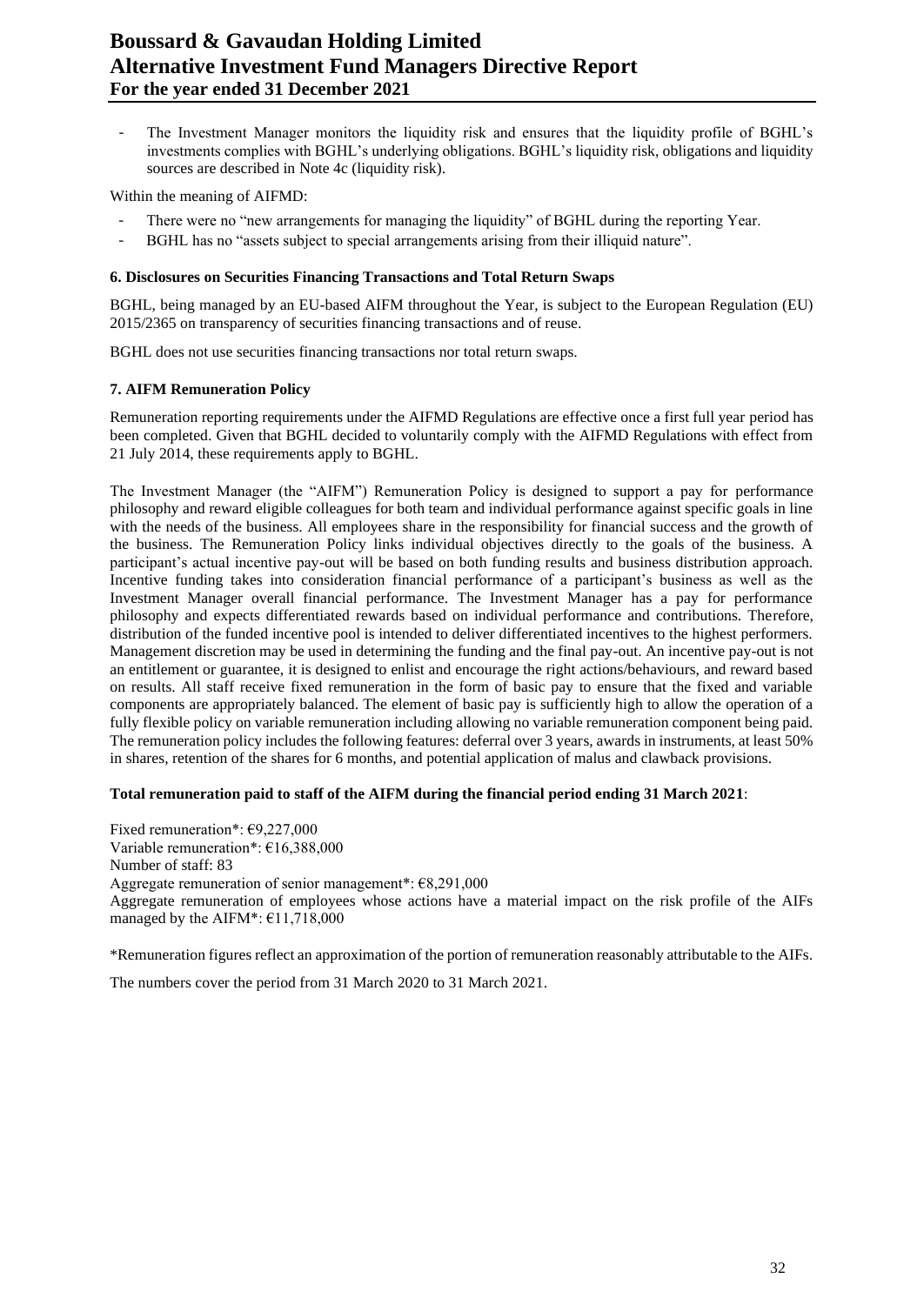A description of important events which have occurred during the Year, their impact on the performance of BGHL as shown in the financial statements and a description of the principal risks and uncertainties facing BGHL, together with an indication of important events that have occurred since the end of the Year and BGHL's likely future development is given in the report of the Investment Manager, the Directors' report and the Notes to the financial statements. They are considered to be incorporated here by reference.

There were no material related party transactions which took place in the Year, other than those disclosed in the report of the Investment Manager and in Note 6 to the financial statements.

The Directors confirm that to the best of their knowledge:

- (a) The financial statements, prepared in accordance with International Financial Reporting Standards (IFRS) as adopted by the European Union, give a true and fair view of the assets, liabilities, financial position and profit or loss of BGHL as at and for the Year and,
- (b) This management report (including the information incorporated by reference) includes a fair review of the development and performance of BGHL and its position at the Year end, together with a description of the principal risks and uncertainties that BGHL faces.

By order of the Board

/s/ Andrew Howat /s/ Bruce James Chairman Director

27 April 2022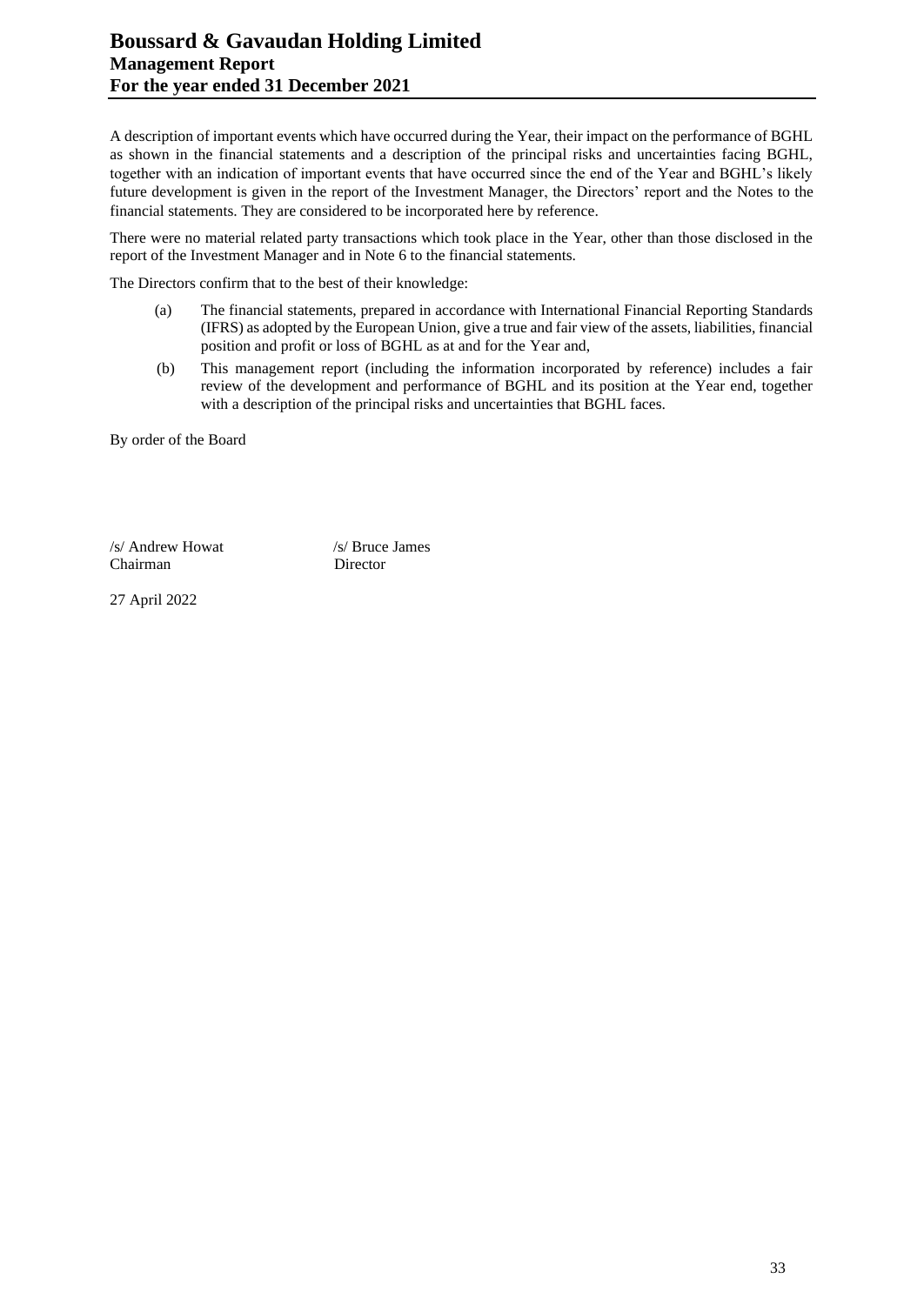## INDEPENDENT AUDITOR'S REPORT TO THE MEMBERS OF BOUSSARD & GAVAUDAN HOLDING LIMITED

#### **Opinion**

We have audited the financial statements of Boussard & Gavaudan Holding Limited (the 'Company') for the year ended 31 December 2021 which comprise the Statement of Financial Position, the Statement of Comprehensive Income, the Statement of Changes in Equity, the Statement of Cash Flows and the related notes 1 to 17, including a summary of significant accounting policies. The financial reporting framework that has been applied in their preparation is applicable law and International Financial Reporting Standards as adopted by the European Union.

In our opinion, the financial statements:

- give a true and fair view of the state of the Company's affairs as at 31 December 2021 and of its profit for the year then ended;
- have been properly prepared in accordance with International Financial Reporting Standards as adopted by the European Union; and
- have been properly prepared in accordance with the requirements of the Companies (Guernsey) Law, 2008.

## **Basis for opinion**

We conducted our audit in accordance with International Standards on Auditing (UK) (ISAs (UK)) and applicable law. Our responsibilities under those standards are further described in the Auditor's responsibilities for the audit of the financial statements section of our report. We believe that the audit evidence we have obtained is sufficient and appropriate to provide a basis for our opinion.

## **Independence**

We are independent of the Company in accordance with the ethical requirements that are relevant to our audit of the financial statements, including the UK FRC's Ethical Standard as applied to listed public interest entities, and we have fulfilled our other ethical responsibilities in accordance with these requirements.

The non-audit services prohibited by the FRC's Ethical Standard were not provided to the company and we remain independent of the company in conducting the audit.

#### **Conclusions relating to going concern**

In auditing the financial statements, we have concluded that the directors' use of the going concern basis of accounting in the preparation of the financial statements is appropriate. Our evaluation of the directors' assessment of the Company's ability to continue to adopt the going concern basis of accounting included;

- Confirming our understanding of the Directors and Investment Manager's going concern assessment process by engaging with the Investment Manager early in the audit process to ensure all key factors were considered in their assessment in its going concern reporting which forms the basis for the Directors' assessment;
- Obtaining the Investment Manager's going concern assessment which comprised a cashflow forecast for the going concern period to 30 April 2023, acknowledging the liquidity of the investment in BG Fund and the significant net asset position, and tested the forecast for arithmetical accuracy;
- Challenged the appropriateness of the Investment Manager's forecasts by applying sensitivities to understand the impact on liquidity of the Company;
- Holding discussions with the Investment Manager and the Board on whether events or conditions exist that, individually or collectively, may cast significant doubt on the Company's ability to continue as a going concern;
- Assessing the assumptions used in the going concern assessment prepared by the Investment Manager and considering whether the methods utilised were appropriate for the Company;
- Reading the going concern disclosures included in the annual report and financial statements in order to assess that the disclosures were appropriate and in conformity with the reporting standards.

Based on the work we have performed, we have not identified any material uncertainties relating to events or conditions that, individually or collectively, may cast significant doubt on the Company's ability to continue as a going concern for the period to 30 April 2023.

In relation to the Company's reporting on how they have applied the UK Corporate Governance Code, we have nothing material to add or draw attention to in relation to the directors' statement in the financial statements about whether the directors considered it appropriate to adopt the going concern basis of accounting.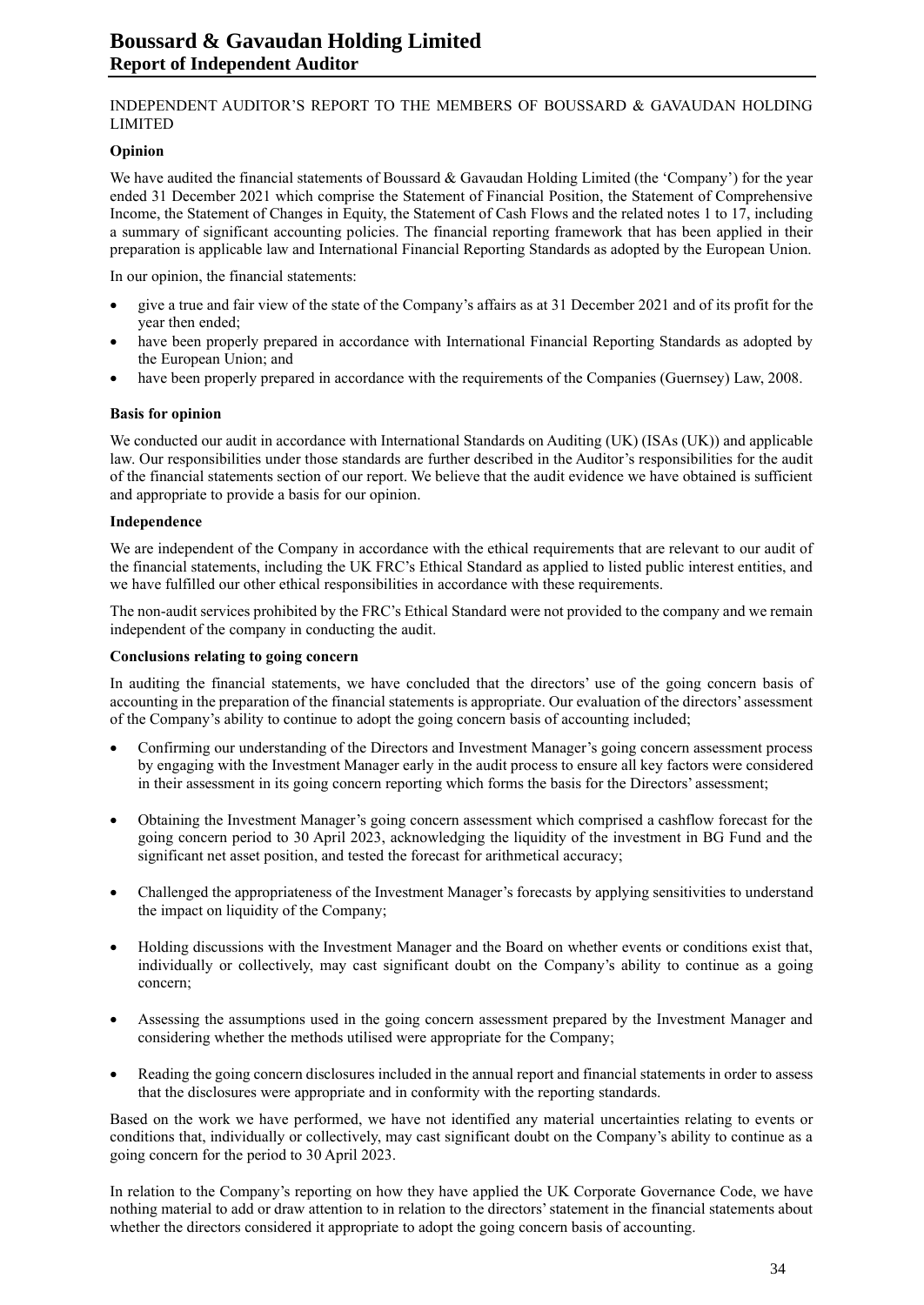# **Boussard & Gavaudan Holding Limited Report of Independent Auditor**

Our responsibilities and the responsibilities of the directors with respect to going concern are described in the relevant sections of this report. However, because not all future events or conditions can be predicted, this statement is not a guarantee as to the Company's ability to continue as a going concern.

## **Overview of our audit approach**

| Key audit matters | • Valuation of Level 2 investments                                            |
|-------------------|-------------------------------------------------------------------------------|
| Materiality       | • Overall materiality of $\epsilon$ 3.7m which represents 1% of total equity. |

## **An overview of the scope of our audit**

## **Tailoring the scope**

Our assessment of audit risk, our evaluation of materiality and our allocation of performance materiality determine our audit scope for the Company. This enables us to form an opinion on the financial statements. We take into account size, risk profile, the organisation of the Company and effectiveness of controls, including controls and changes in the business environment when assessing the level of work to be performed. All audit work was performed directly by the audit engagement team.

# **Climate change**

The Company has explained climate-related risks in the 'Highlights and review of the development of the business' section of the Investment Manager's Report and Financial Highlights and form part of the "Other information", rather than the audited financial statements. Our procedures on these disclosures therefore consisted solely of considering whether these disclosures are materially inconsistent with the Company's financial statements, or our knowledge obtained in the course of the audit, or otherwise appear to be materially misstated.

## **Key audit matters**

Key audit matters are those matters that, in our professional judgment, were of most significance in our audit of the financial statements of the current period and include the most significant assessed risks of material misstatement (whether or not due to fraud) that we identified. These matters included those which had the greatest effect on: the overall audit strategy, the allocation of resources in the audit; and directing the efforts of the engagement team. These matters were addressed in the context of our audit of the financial statements as a whole, and in our opinion thereon, and we do not provide a separate opinion on these matters.

| <b>Risk</b>                                                                                                                                                                                                                                                                                                                                                                                                                                                                                                                                                                                                                                               | Our response to the risk                                                                                                                                                                                                                                                                                                                                                                                                                                                                                                                                                                                                                                                                                 | <b>Key observations</b><br>communicated to the Audit<br><b>Committee</b>                                                                                                                              |
|-----------------------------------------------------------------------------------------------------------------------------------------------------------------------------------------------------------------------------------------------------------------------------------------------------------------------------------------------------------------------------------------------------------------------------------------------------------------------------------------------------------------------------------------------------------------------------------------------------------------------------------------------------------|----------------------------------------------------------------------------------------------------------------------------------------------------------------------------------------------------------------------------------------------------------------------------------------------------------------------------------------------------------------------------------------------------------------------------------------------------------------------------------------------------------------------------------------------------------------------------------------------------------------------------------------------------------------------------------------------------------|-------------------------------------------------------------------------------------------------------------------------------------------------------------------------------------------------------|
| <b>Fair value of Level 2</b><br><b>Investments is not properly</b><br>determined (2021: €375.3<br>million, 2020: $\epsilon$ 364.6 million)<br>Refer to the Report of the Audit<br>Committee on page 26,<br>Accounting policies Note 2 on<br>page 44 and Note 3 of the<br>Financial Statements on page 49.<br>Over 99% of the fair value of<br>investments relate to the<br>Company's holding in the BG<br>Fund.<br>The valuation of the investments<br>is the principal driver of the<br>Company's net asset value and<br>total comprehensive income.<br>Incorrect valuation could have a<br>significant impact on the net<br>asset value of the Company. | We have updated and confirmed<br>our understanding of the<br>Company's valuation processes,<br>methodology and accounting<br>policies for its investments;<br>We have confirmed the Net Asset<br>$\bullet$<br>Value ("NAV") at the reporting<br>date with the independent<br>administrator of BG Fund;<br>We have recalculated the fair<br>$\bullet$<br>value of the investment in BG<br>Fund based on the number of units<br>held and NAV at the reporting date<br>confirmed by administrator;<br>We have observed liquidity in BG<br>$\bullet$<br>Fund and confirmed the NAV<br>represented the exit price at which<br>the Company redeemed part of its<br>investment around the year end<br>date; and | We reported to the Audit<br>Committee that, overall, the<br>valuation of the Company's<br>investment in the underlying<br>Partnership was materially<br>correct and in accordance with<br><b>IFRS</b> |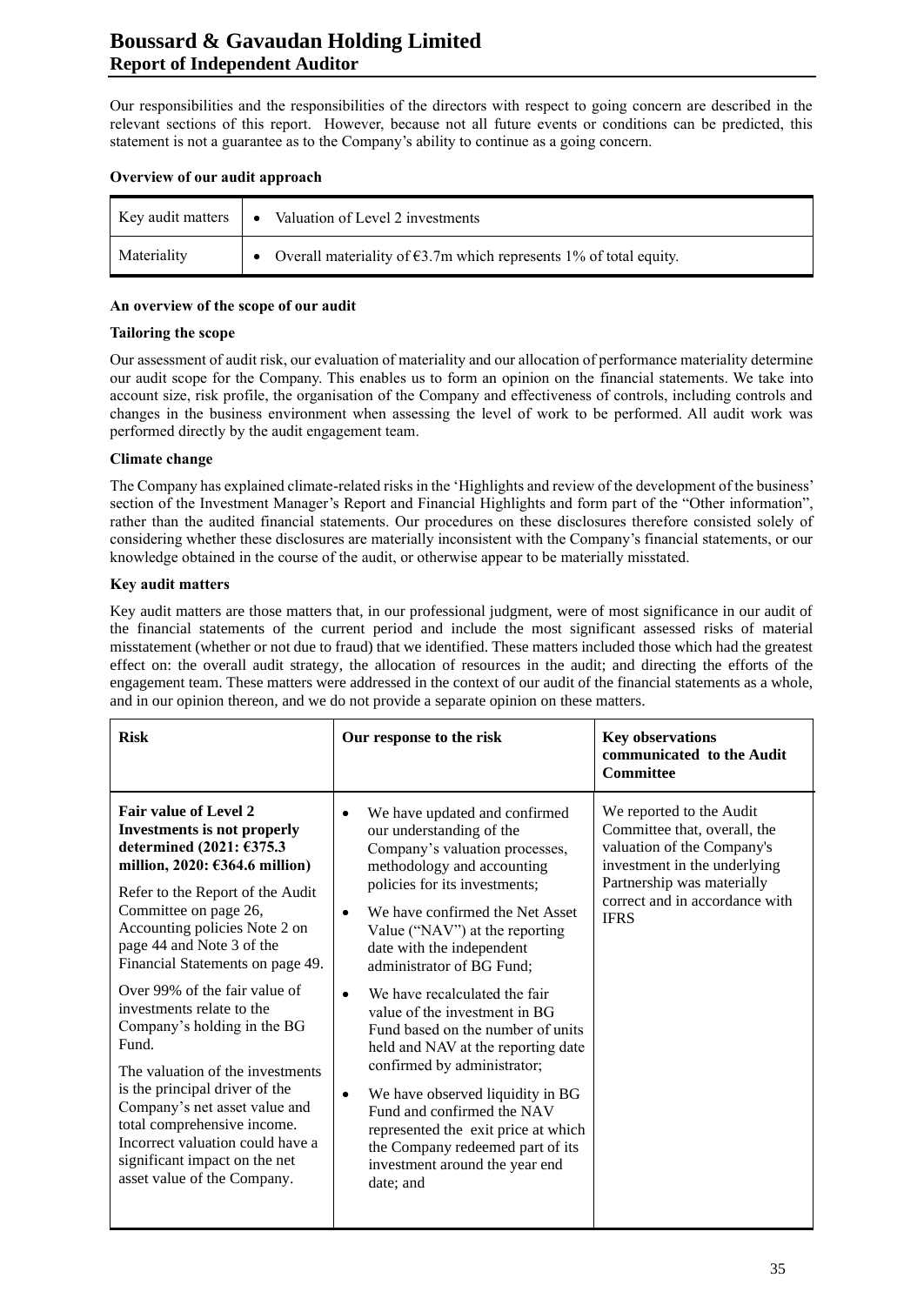| <b>Risk</b> | Our response to the risk                                                                                                                                                                      | <b>Key observations</b><br>communicated to the Audit<br><b>Committee</b> |
|-------------|-----------------------------------------------------------------------------------------------------------------------------------------------------------------------------------------------|--------------------------------------------------------------------------|
|             | We have obtained a copy of the<br>$\bullet$<br>signed annual report and Financial<br>Statements of the BG Fund for the<br>year ended 31 December 2021 and<br>agreed the NAV per unit to this. |                                                                          |

#### **Our application of materiality**

We apply the concept of materiality in planning and performing the audit, in evaluating the effect of identified misstatements on the audit and in forming our audit opinion.

#### **Materiality**

*The magnitude of an omission or misstatement that, individually or in the aggregate, could reasonably be expected to influence the economic decisions of the users of the financial statements. Materiality provides a basis for determining the nature and extent of our audit procedures.*

We determined materiality for the Company to be  $63.7$  million (2020:  $63.6$  million), which is 1% (2020: 1%) of total equity. We believe that total equity provides us with an appropriate basis for audit materiality as this is a key published performance measure and is a key metric used by management in assessing and reporting on the overall performance of the Company.

During the course of our audit, we reassessed initial materiality and noted that total equity had increased from €347.0 million at 30 June 2021 to €365.6 million as at 31 December 2021. This resulted in a higher materiality of  $€3.7$  million compared to  $€3.5$  million that was originally determined at the audit planning stage.

#### **Performance materiality**

*The application of materiality at the individual account or balance level. It is set at an amount to reduce to an appropriately low level the probability that the aggregate of uncorrected and undetected misstatements exceeds materiality.*

On the basis of our risk assessments, together with our assessment of the Company's overall control environment, our judgement was that performance materiality was 75% (2020: 75%) of our planning materiality, namely  $\epsilon$ 2.7 million (2020: €2.7 million). We have set performance materiality at this percentage due to the investment strategy remaining consistent with our previous experience and limited identification of audit findings in previous periods.

#### **Reporting threshold**

*An amount below which identified misstatements are considered as being clearly trivial.*

We agreed with the Audit Committee that we would report to them all uncorrected audit differences in excess of €0.2 million (2020: €0.2 million), which is set at 5% of planning materiality, as well as differences below that threshold that, in our view, warranted reporting on qualitative grounds.

We evaluate any uncorrected misstatements against both the quantitative measures of materiality discussed above and in light of other relevant qualitative considerations in forming our opinion.

#### **Other information**

The other information comprises the information included in the annual report, other than the financial statements and our auditor's report thereon. The directors are responsible for the other information.

Our opinion on the financial statements does not cover the other information and, except to the extent otherwise explicitly stated in this report, we do not express any form of assurance conclusion thereon.

Our responsibility is to read the other information and, in doing so, consider whether the other information is materially inconsistent with the financial statements or our knowledge obtained in the course of the audit or otherwise appears to be materially misstated. If we identify such material inconsistencies or apparent material misstatements, we are required to determine whether there is a material misstatement in the financial statements themselves. If, based on the work we have performed, we conclude that there is a material misstatement of the other information, we are required to report that fact.

We have nothing to report in this regard.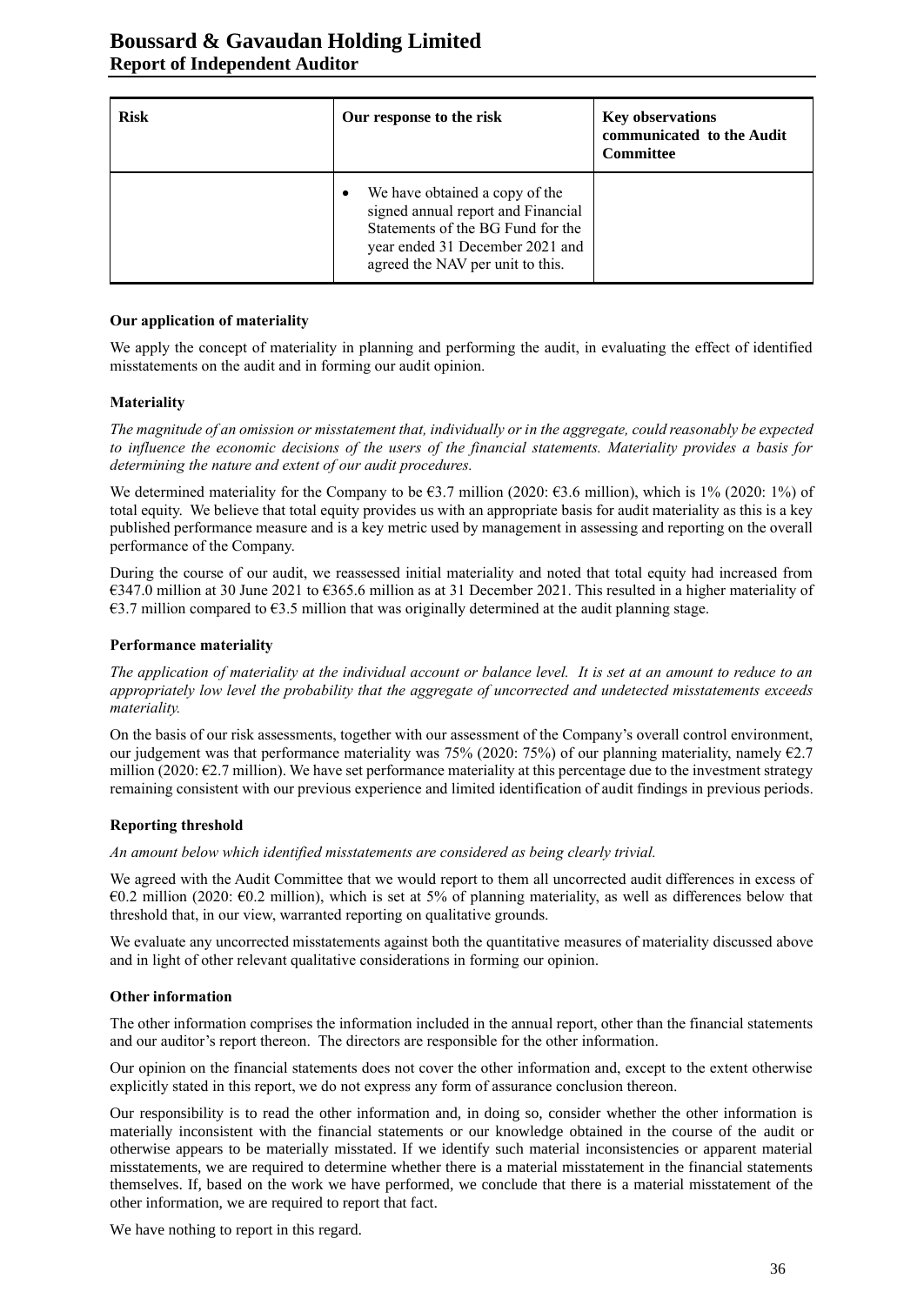# **Matters on which we are required to report by exception**

We have nothing to report in respect of the following matters in relation to which the Companies (Guernsey) Law, 2008 requires us to report to you if, in our opinion:

- proper accounting records have not been kept by the Company; or
- the financial statements are not in agreement with the Company's accounting records and returns; or
- we have not received all the information and explanations we require for our audit.

#### **Corporate Governance Statement**

The Listing Rules require us to review the directors' statement in relation to going concern, longer-term viability and that part of the Corporate Governance Statement relating to the Company's compliance with the provisions of the UK Corporate Governance Code specified for our review.

Based on the work undertaken as part of our audit, we have concluded that each of the following elements of the Corporate Governance Statement is materially consistent with the financial statements or our knowledge obtained during the audit:

- Directors' statement with regards to the appropriateness of adopting the going concern basis of accounting and any material uncertainties identified, set out on page 22;
- Directors' explanation as to its assessment of the Company's prospects, the period this assessment covers and why the period is appropriate set out on page 21;
- Directors' statement on whether it has a reasonable expectation that the Company will be able to continue in operation and meets its liabilities, set out on page 23
- Directors' statement on fair, balanced and understandable set out on page 24;
- Board's confirmation that it has carried out a robust assessment of the emerging and principal risks set out on page 19;
- The section of the annual report that describes the review of effectiveness of risk management and internal control systems set out on page 21; and;
- The section describing the work of the audit committee set out on page 26.

#### **European Single Electronic Format (ESEF)**

The Company has prepared its annual report and financial statements in ESEF. The requirements for this are set out in the Delegated Regulation (EU) 2019/815 with regard to regulatory technical standards on the specification of a single electronic reporting format (hereinafter: the RTS on ESEF).

In our opinion the annual report and financial statements prepared in XHTML-format, including the financial statements, complies in all material respects with the RTS on ESEF.

Management is responsible for preparing the annual report and financial statements in accordance with the RTS on ESEF.

Our responsibility is to obtain reasonable assurance for our opinion whether the annual report and financial statements complies with the RTS on ESEF.

Our procedures, taking into account Alert 43 of NBA (the Netherlands Institute of Chartered Accountants), included amongst others:

- obtaining an understanding of the entity's financial reporting process, including the preparation of the annual financial report in XHTML-format;
- examining whether the annual financial report in the XHTML-format is in accordance with the RTS on ESEF.

#### **Responsibilities of directors**

As explained more fully in the statement of directors' responsibilities set out on page 24, the directors are responsible for the preparation of the financial statements and for being satisfied that they give a true and fair view, and for such internal control as the directors determine is necessary to enable the preparation of financial statements that are free from material misstatement, whether due to fraud or error.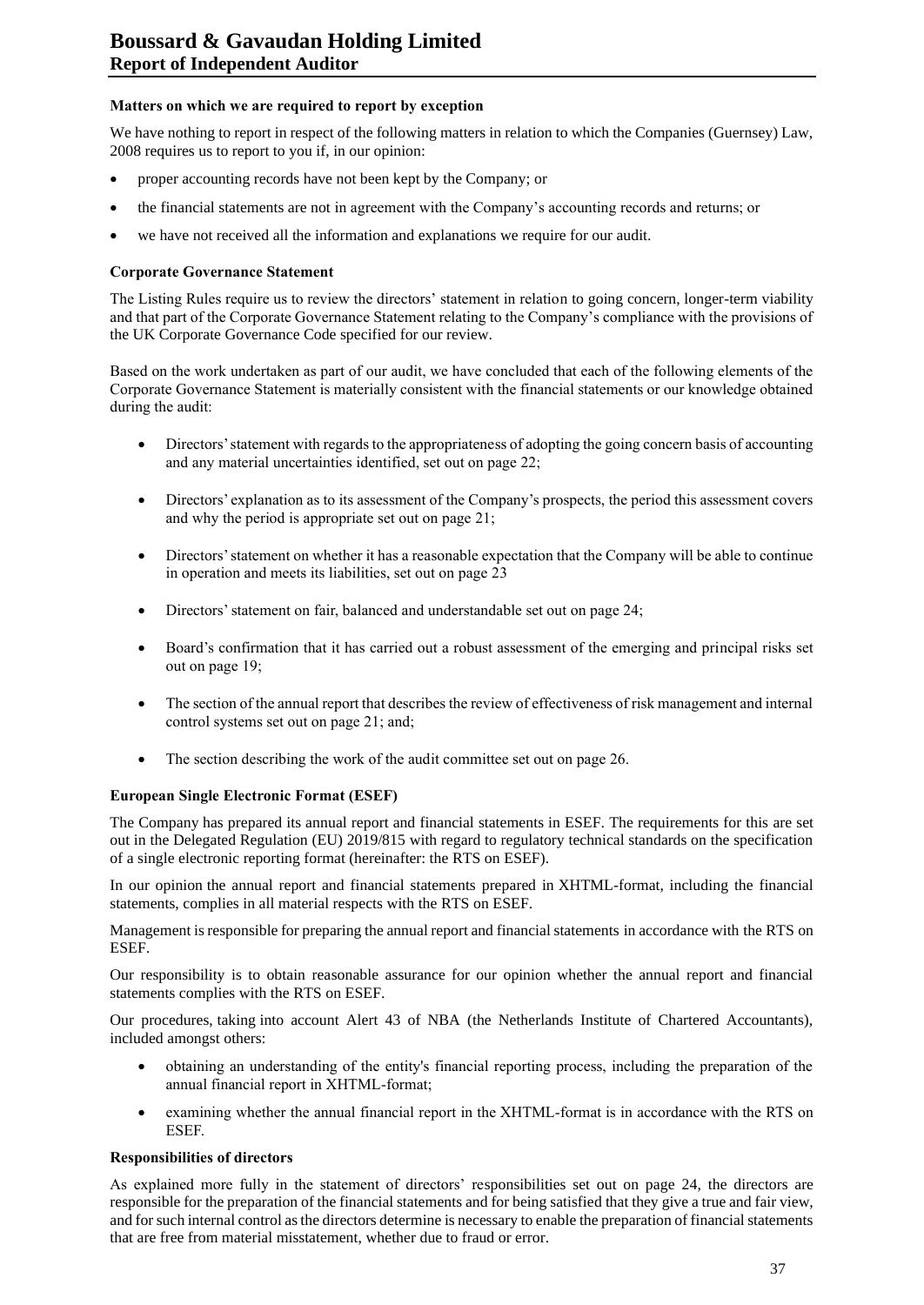# **Boussard & Gavaudan Holding Limited Report of Independent Auditor**

In preparing the financial statements, the directors are responsible for assessing the Company's ability to continue as a going concern, disclosing, as applicable, matters related to going concern and using the going concern basis of accounting unless the directors either intend to liquidate the Company or to cease operations, or have no realistic alternative but to do so.

#### **Auditor's responsibilities for the audit of the financial statements**

Our objectives are to obtain reasonable assurance about whether the financial statements as a whole are free from material misstatement, whether due to fraud or error, and to issue an auditor's report that includes our opinion. Reasonable assurance is a high level of assurance, but is not a guarantee that an audit conducted in accordance with ISAs (UK) will always detect a material misstatement when it exists. Misstatements can arise from fraud or error and are considered material if, individually or in the aggregate, they could reasonably be expected to influence the economic decisions of users taken on the basis of these financial statements.

# *Explanation as to what extent the audit was considered capable of detecting irregularities, including fraud*

Irregularities, including fraud, are instances of non-compliance with laws and regulations. We design procedures in line with our responsibilities, outlined above, to detect irregularities, including fraud. The risk of not detecting a material misstatement due to fraud is higher than the risk of not detecting one resulting from error, as fraud may involve deliberate concealment by, for example, forgery or intentional misrepresentations, or through collusion. The extent to which our procedures are capable of detecting irregularities, including fraud is detailed below.

However, the primary responsibility for the prevention and detection of fraud rests with those charged with governance of the Company.

- We obtained an understanding of the legal and regulatory frameworks that are applicable to the Company and determined that the most significant are
	- o The Companies (Guernsey) Law, 2008
	- o The UK Corporate Governance Code
	- o The 2019 AIC Code of Corporate Governance
	- o Financial Conduct Authority ("FCA") Listing Rules
	- o Disclosure Guidance and Transparency Rules ("DTR") of the FCA
	- o The listing rules of Euronext Amsterdam
- We understood how the Company is complying with those frameworks by making enquiries of the Investment Manager and those charged with governance regarding:
	- o their knowledge of any non-compliance or potential non-compliance with laws and regulations that could affect the financial statements;
	- o the Company's methods of enforcing and monitoring non-compliance with such policies;
	- o management's process for identifying and responding to fraud risks, including programs and controls the Company has established to address risks identified by the entity, or that otherwise prevent, deter and detect fraud; and
	- o how management monitors those programs and controls.
- Administration and maintenance of the Company's books and records is performed by JTC Fund Solutions (Guernsey) Limited (Administrator and Corporate Secretary) and SS&C Financial Services, LLC (Sub-Administrator) which are regulated firms, independent of the Investment Manager and the Company. We corroborated our enquiries through our review of Board minutes and any correspondence received from regulatory bodies. We also obtained their SOC1 controls reports and bridging letters for the period not covered by the reports, and reviewed them for findings relevant to the Company. We noted no contradictory evidence during these procedures.
- We assessed the susceptibility of the Company's financial statements to material misstatement, including how fraud might occur by:
	- o obtaining an understanding of entity-level controls and considering the influence of the control environment;
	- o obtaining management's assessment of fraud risks including an understanding of the nature, extent and frequency of such assessment documented in the Company's risk register;
	- o making inquiries with those charged with governance as to how they exercise oversight of management's processes for identifying and responding to fraud risks and the controls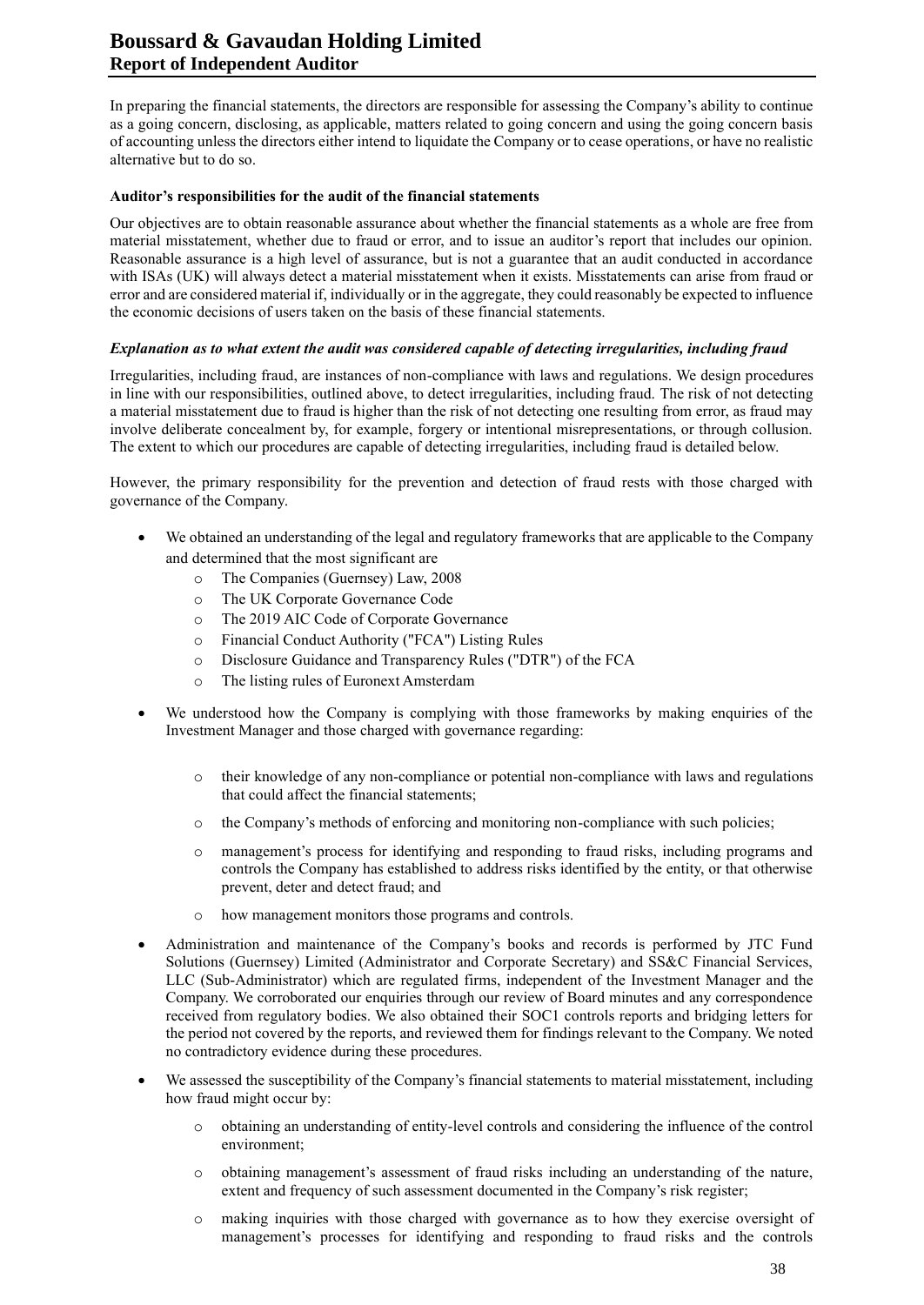established by management to mitigate specifically those risks the entity has identified, or that otherwise help to prevent, deter and detect fraud;

- o making inquiries with management and those charged with governance regarding how they identify related parties including circumstances related to the existence of a related party with dominant influence; and
- o making inquiries with management and those charged with governance regarding their knowledge of any actual or suspected fraud or allegations of fraudulent financial reporting affecting the Company.
- Based on this understanding we designed our audit procedures to identify non-compliance with such laws and regulations identified above. Our procedures involved a review of board minutes, inquiries of the Investment Manager and those charged with governance, and focused testing, including:
	- o Through discussion, gaining an understanding of how those charged with governance, the Investment Manager, Administrator and Sub-Administrator identify instances of noncompliance by the Company with relevant laws and regulations;
	- o Inspecting the relevant policies, processes and procedures to further our understanding;
	- o Reviewing Board minutes and internal compliance reporting;
	- o Inspecting correspondence with regulators; and
	- o Obtaining relevant written representations from the Board of Directors.

A further description of our responsibilities for the audit of the financial statements is located on the Financial Reporting Council's website at [https://www.frc.org.uk/auditorsresponsibilities.](https://www.frc.org.uk/auditorsresponsibilities) This description forms part of our auditor's report.

#### **Other matters we are required to address**

- Following the appointment by the directors, we were appointed by the Company at its annual general meeting on 14 August 2007 to audit the financial statements for the period ending 31 December 2007 and subsequent financial periods. .
- The period of total uninterrupted engagement including previous renewals and reappointments is 14 years and 5 months, covering the period from initial appointment to 31 December 2021.
- The audit opinion is consistent with the additional report to the audit committee.

#### **Use of our report**

This report is made solely to the Company's members, as a body, in accordance with Section 262 of the Companies (Guernsey) Law, 2008. Our audit work has been undertaken so that we might state to the Company's members those matters we are required to state to them in an auditor's report and for no other purpose. To the fullest extent permitted by law, we do not accept or assume responsibility to anyone other than the Company and the Company's members as a body, for our audit work, for this report, or for the opinions we have formed.

#### */s/ Richard Geoffrey Le Tissier*

*For and on behalf of Ernst & Young LLP Guernsey, Channel Islands 27 April 2022*

Notes:

- 1. The maintenance and integrity of the Boussard & Gavaudan Holding Limited website is the responsibility of the directors; the work carried out by the auditors does not involve consideration of these matters and, accordingly, the auditors accept no responsibility for any changes that may have occurred to the financial statements since they were initially presented on the website.
- 2. Legislation in Guernsey governing the preparation and dissemination of financial statements may differ from legislation in other jurisdictions.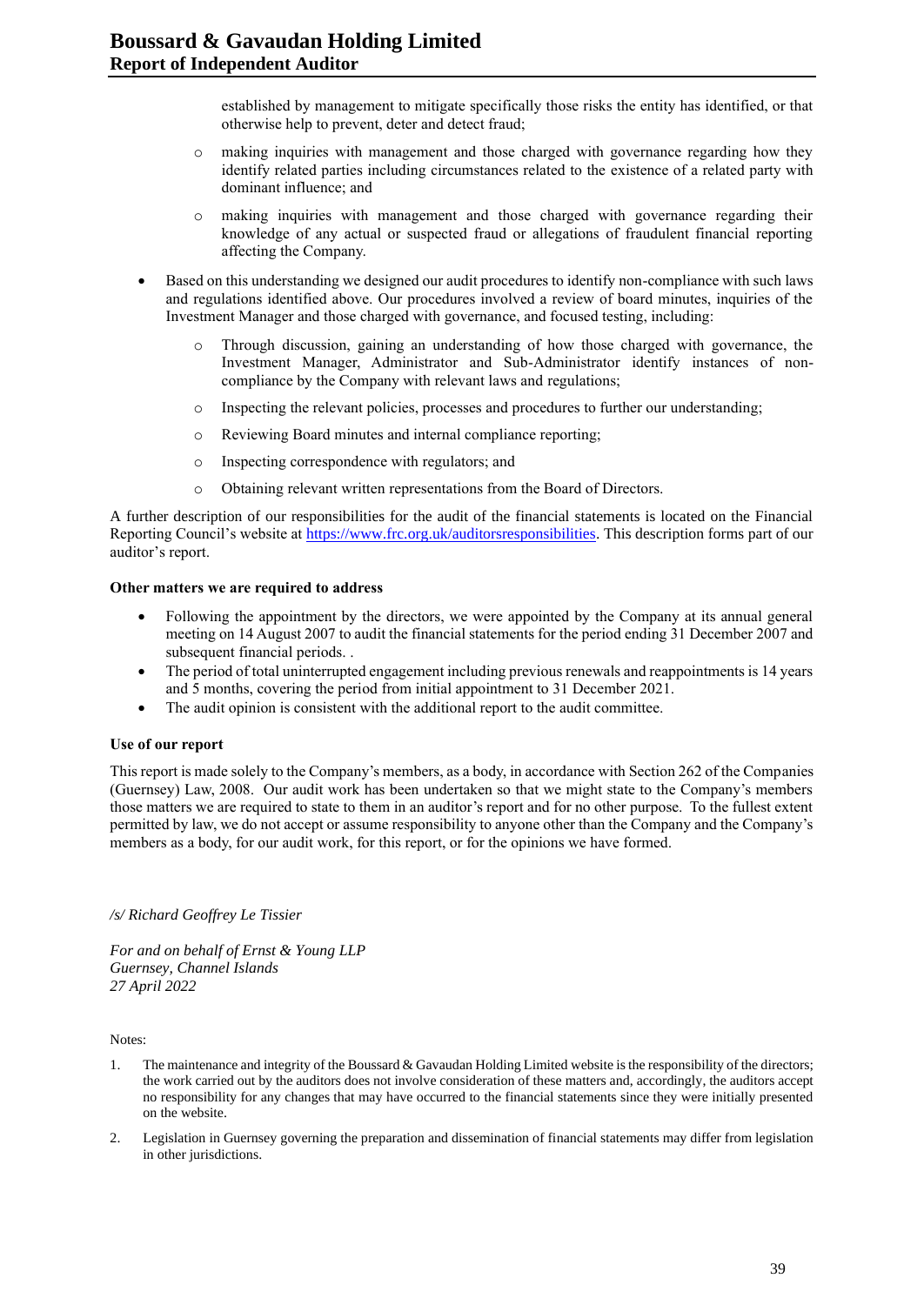# **Boussard & Gavaudan Holding Limited Statement of Financial Position As at 31 December 2021**

|                                                                                             | <b>Note</b> | 31 Dec 2021<br>€ | 31 Dec 2020<br>€ |
|---------------------------------------------------------------------------------------------|-------------|------------------|------------------|
| <b>Assets</b>                                                                               |             |                  |                  |
| Investments at fair value through profit or loss                                            |             |                  |                  |
| Cost: $\text{\textsterling}180,116,178$ (2020: $\text{\textsterling}198,740,566$ )          | 3           | 376, 435, 851    | 365,610,630      |
| Unrealized gain on forward derivatives contracts                                            | 3           | 53.891           | 197.195          |
| Due from brokers                                                                            | 14          | 540,000          | 530,000          |
| Cash and cash equivalents                                                                   |             | 497,157          | 2,615,428        |
| <b>Total assets</b>                                                                         |             | 377,526,899      | 368,953,253      |
| <b>Liabilities</b>                                                                          |             |                  |                  |
| Unrealized loss on forward derivatives contracts                                            | 3           | 24,140           |                  |
| Due to brokers                                                                              | 14          | 229              | 1,225,051        |
| Performance fees payable                                                                    | 8           | 10,391,558       | 8,788,664        |
| Management fees payable                                                                     | 8           | 1,373,118        | 1,312,323        |
| Other liabilities                                                                           |             | 106,400          | 179,761          |
| <b>Total liabilities</b>                                                                    |             | 11,895,445       | 11,505,799       |
|                                                                                             |             |                  |                  |
| <b>Equity</b>                                                                               |             |                  |                  |
| Share capital                                                                               |             | 199,707,928      | 199,708,055      |
| Treasury shares                                                                             |             |                  | (5,444,132)      |
| Retained earnings                                                                           |             | 165,923,526      | 163, 183, 531    |
| <b>Total equity</b>                                                                         |             | 365,631,454      | 357,447,454      |
| <b>Total equity and liabilities</b>                                                         |             | 377,526,899      | 368,953,253      |
|                                                                                             |             |                  |                  |
| Net asset value per share:<br>Class A EURO shares outstanding 12,387,061 (2020: 13,493,269) |             | € 29.2003        | € 25.9356        |
| Class A GBP shares outstanding 130,254 (2020: 294,494)                                      |             | £25.3052         | £22.7685         |

**The financial statements on pages 40 to 59 were approved by the Board of Directors on 27 April 2022 and signed on its behalf by:**

/s/ Andrew Howat /s/ Bruce James /s/ Bruce James /s/ Bruce James /s/ Bruce James /s/ Bruce James /s/ Bruce James /s/ Bruce James /s/ Bruce James /s/ Bruce James /s/ Bruce James /s/ Bruce James /s/ Bruce James /s/ Bruce Jam **Chairman**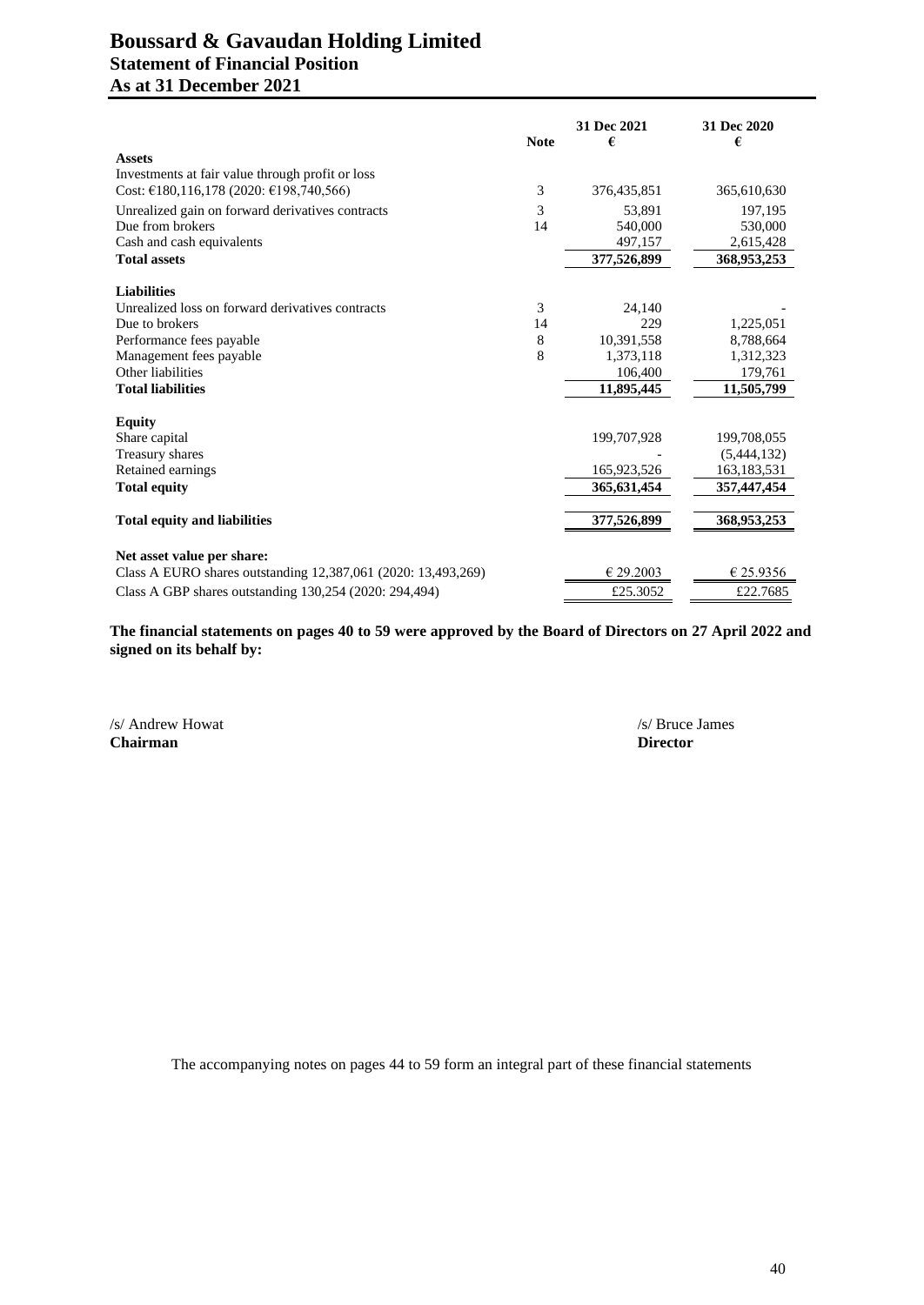# **Boussard & Gavaudan Holding Limited Statement of Comprehensive Income For the year ended 31 December 2021**

|                                                                                                                                                                                                 | <b>Note</b> | 31 Dec 2021<br>€ | 31 Dec 2020<br>€ |
|-------------------------------------------------------------------------------------------------------------------------------------------------------------------------------------------------|-------------|------------------|------------------|
| <b>Income</b>                                                                                                                                                                                   |             |                  |                  |
| Net realised gain on financial assets and liabilities at fair value through                                                                                                                     |             |                  |                  |
| profit or loss                                                                                                                                                                                  | 12          | 22,232,139       | 12,968,106       |
| Change in unrealised gain on financial instruments at fair value through                                                                                                                        |             |                  |                  |
| profit or loss                                                                                                                                                                                  | 12          | 29,282,166       | 32,989,815       |
| Net gain on financial assets at fair value through profit or loss                                                                                                                               |             | 51,514,305       | 45,957,921       |
| Other realised and unrealised foreign currency gain                                                                                                                                             |             | 7,435            | 17,337           |
| Other income                                                                                                                                                                                    | 3.1         |                  | 2,285,196        |
| <b>Total income</b>                                                                                                                                                                             |             | 51,521,740       | 48,260,454       |
|                                                                                                                                                                                                 |             |                  |                  |
| Interest expense on cash equivalents                                                                                                                                                            |             | 2,798            | 3,973            |
| Performance fees                                                                                                                                                                                | 8           | 10,391,558       | 8,788,663        |
| Management fees                                                                                                                                                                                 | 8           | 5,342,007        | 5,110,080        |
| Administrative fees                                                                                                                                                                             | 7           | 153,968          | 141,321          |
| Directors fees                                                                                                                                                                                  | 6           | 137,139          | 88,028           |
| Professional fees                                                                                                                                                                               |             | 88,316           | 107,165          |
| Audit fees                                                                                                                                                                                      |             | 84,170           | 82,549           |
| Other expenses                                                                                                                                                                                  |             | 229,115          | 230,628          |
| <b>Total expenses</b>                                                                                                                                                                           |             | 16,429,071       | 14,552,407       |
| Net profit before tax                                                                                                                                                                           |             | 35,092,669       | 33,708,047       |
| <b>Taxation</b>                                                                                                                                                                                 |             |                  |                  |
| Withholding tax                                                                                                                                                                                 |             |                  |                  |
| Net profit and total comprehensive income                                                                                                                                                       |             | 35,092,669       | 33,708,047       |
| Basic and diluted earnings per share<br>Class A EURO $\text{\textsterling}33,777,905$ Profit / 12,567,377 shares<br>$(2020: \text{£}33, 664, 993 \text{ Profit} / 14, 162, 580 \text{ shares})$ |             | € 2.6877         | € 2.3770         |
| Class A GBP £1,126,218 Profit $/$ 280,807 shares,                                                                                                                                               |             |                  |                  |
| (2020: £33,973 Profit / 325,201 shares)                                                                                                                                                         |             | £4.0106          | £0.1045          |

There is no statement of Other Comprehensive Income presented as there was no other comprehensive income during the Year.

All activities are of a continuing nature.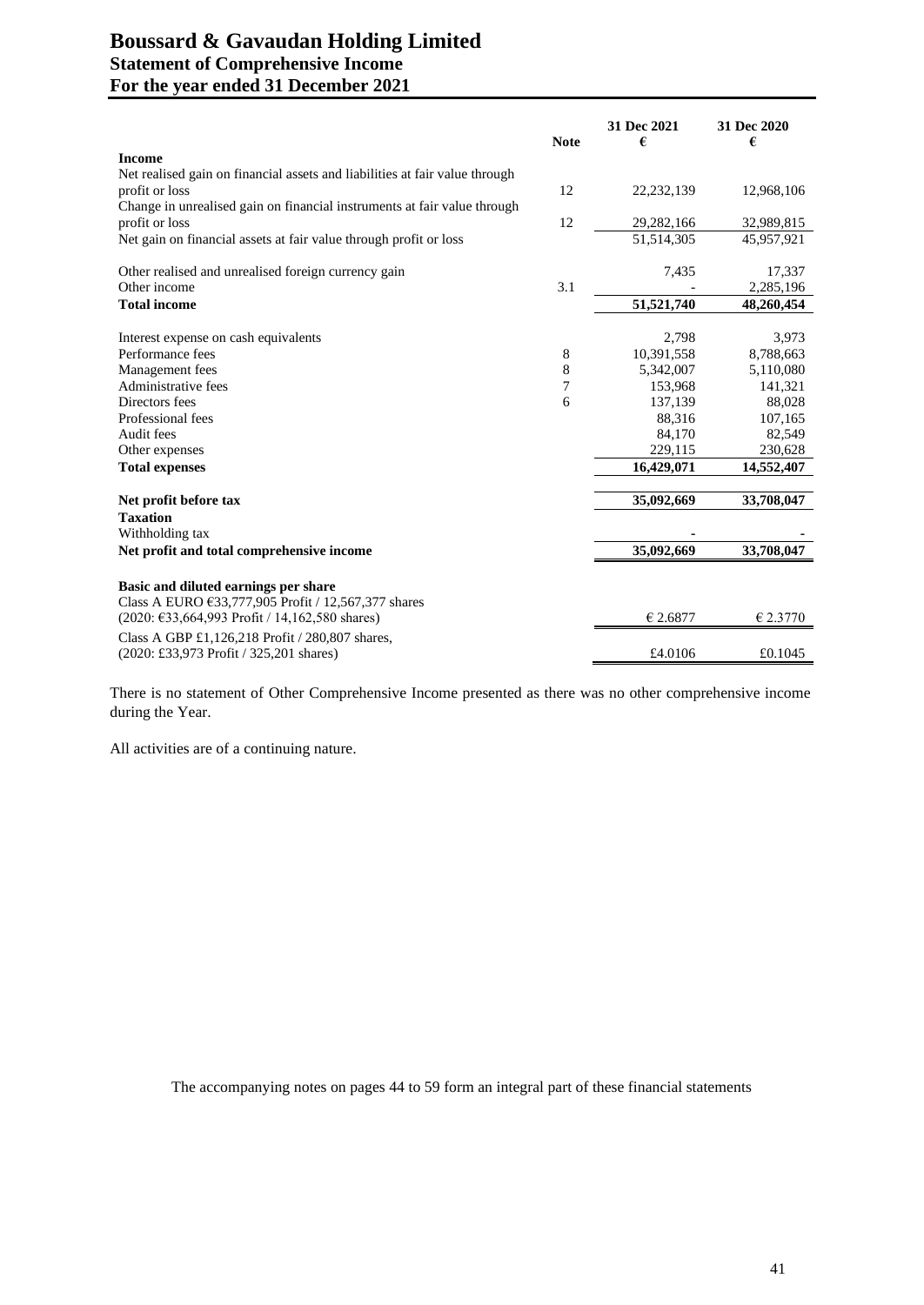# **Boussard & Gavaudan Holding Limited Statement of Changes in Equity For the year ended 31 December 2021**

|                                          | <b>Share Capital</b> | <b>Distributable Reserve</b> | <b>Treasury Shares</b> | <b>Retained Earnings</b> | <b>Total Equity</b> |
|------------------------------------------|----------------------|------------------------------|------------------------|--------------------------|---------------------|
| 2021                                     |                      |                              |                        |                          |                     |
| Balance as at 1 January 2021             | 199,708,055          |                              | (5,444,132)            | 163, 183, 531            | 357,447,454         |
| Net gain attributable to ordinary shares |                      |                              |                        | 35,092,669               | 35,092,669          |
| Treasury shares acquired                 |                      |                              | (26,908,669)           |                          | (26,908,669)        |
| Treasury shares cancelled                | (127)                | (32, 352, 674)               | 32,352,801             |                          |                     |
| Transfer to retained earnings            |                      | 32,352,674                   |                        | (32, 352, 674)           |                     |
| <b>Balance as at 31 December 2021</b>    | 199,707,928          |                              |                        | 165,923,526              | 365,631,454         |
|                                          | <b>Share Capital</b> | <b>Distributable Reserve</b> | <b>Treasury Shares</b> | <b>Retained Earnings</b> | <b>Total Equity</b> |
| 2020                                     |                      |                              |                        |                          |                     |
| Balance as at 1 January 2020             | 199,708,196          |                              | (5,266,580)            | 154,283,208              | 348,724,824         |
| Net gain attributable to ordinary shares |                      |                              |                        | 33,708,047               | 33,708,047          |
| Treasury shares acquired                 |                      |                              | (24,985,417)           |                          | (24, 985, 417)      |
| Treasury shares cancelled                | (141)                | (24,807,724)                 | 24,807,865             |                          |                     |
| Transfer to retained earnings            |                      | 24,807,724                   |                        | (24,807,724)             |                     |
| <b>Balance as at 31 December 2020</b>    | 199,708,055          |                              | (5,444,132)            | 163,183,531              | 357,447,454         |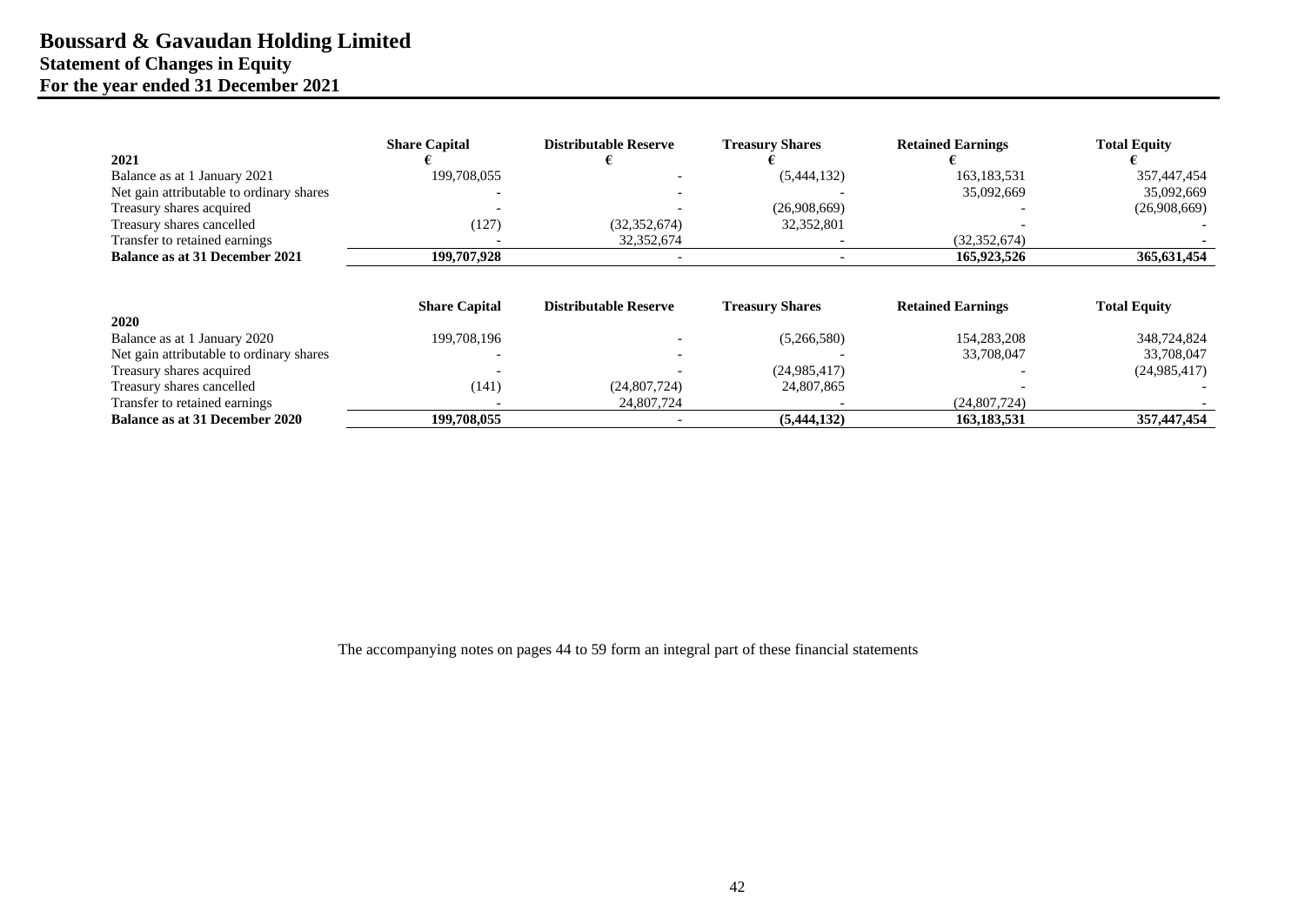# **Boussard & Gavaudan Holding Limited Statement of Cash Flows For the year ended 31 December 2021**

|                                                                                  |             | 31 Dec 2021    | 31 Dec 2020  |
|----------------------------------------------------------------------------------|-------------|----------------|--------------|
|                                                                                  | <b>Note</b> | €              | €            |
| <b>Cash flows from operating activities</b>                                      |             |                |              |
| Net profit and total comprehensive income                                        |             | 35,092,669     | 33,708,047   |
| Adjustments to reconcile net profit to net cash used in operating activities:    |             |                |              |
| Unrealised gain on financial instruments at fair value through profit and loss   | 12          | (29, 282, 166) | (32,989,815) |
| Realised gain on financial instruments at fair value through profit and loss     | 12          | (22, 232, 139) | (12,968,106) |
| Other income                                                                     |             |                | (2,285,196)  |
| (Increase)/decrease in due from brokers                                          |             | (10,000)       | 320,000      |
| Decrease in due to brokers                                                       |             |                | (118)        |
| Increase in performance fee payable                                              |             | 1,602,894      | 8,788,664    |
| Increase/(decrease) in management fee payable                                    |             | 60,795         | (392, 948)   |
| (Decrease)/increase in other liabilities                                         |             | (73, 361)      | 92,432       |
| Net cash used in operating activities                                            |             | (14, 841, 308) | (5,727,040)  |
| <b>Cash flows from investing activities</b>                                      |             |                |              |
| Sales of investments at fair value through profit or loss                        | 3.2         | 40,300,001     | 29,100,000   |
| Cash distribution received from investments at fair value through profit or loss |             |                | 2,285,196    |
| Net cash provided by investing activities                                        |             | 40,300,001     | 31,385,196   |
| <b>Cash flows from financing activities</b>                                      |             |                |              |
| Treasury shares acquired                                                         |             | (28, 133, 491) | (23,760,582) |
| Net sales/(purchases) of foreign exchange forward derivative contracts           | 12          | 556,527        | (323, 333)   |
| Net cash used in financing activities                                            |             | (27, 576, 964) | (24,083,915) |
| Cash and cash equivalents                                                        |             |                |              |
| Beginning of the period                                                          |             | 2,615,428      | 1,041,187    |
| Net movement in cash and cash equivalents                                        |             | (2, 118, 271)  | 1,574,241    |
| Cash and cash equivalents at Dec 2021                                            |             | 497,157        | 2,615,428    |
|                                                                                  |             |                |              |
| <b>Supplementary information</b>                                                 |             |                |              |
| Interest paid                                                                    |             | (2,798)        | (3,973)      |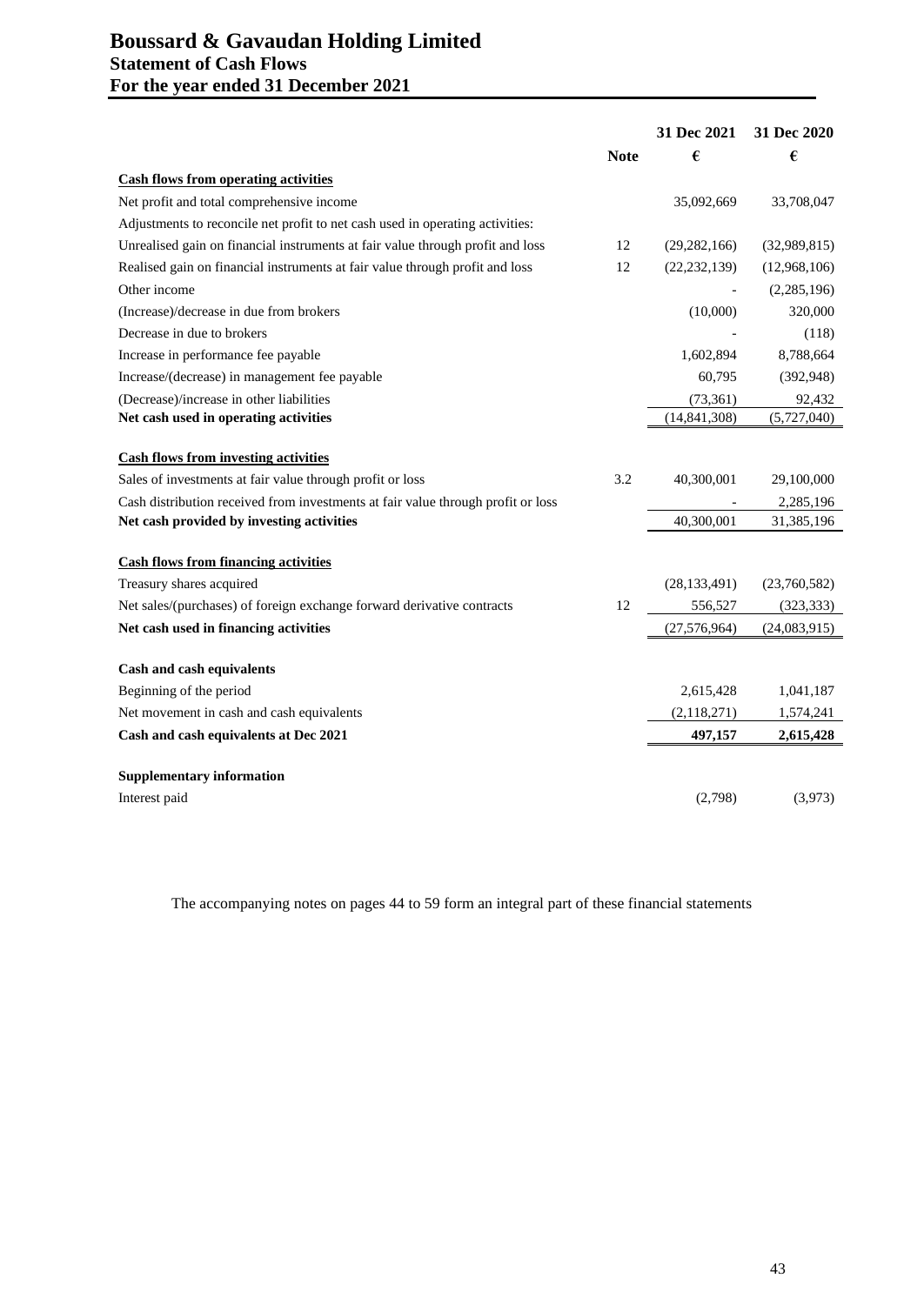# **1. General information**

# *1.1 BGHL*

BGHL is a limited liability closed-ended investment company incorporated in Guernsey on 3 October 2006 with registration number 45582.

BGHL was admitted to the Eurolist Market operated by Euronext Amsterdam on 3 November 2006. As a result of listing and trading of the shares on Euronext Amsterdam, BGHL is subject to Dutch securities regulations and to supervision by the relevant Dutch authorities. BGHL is registered with the Dutch Authority for the Financial Markets as a collective investment scheme.

On 28 July 2008, BGHL's shares were also admitted to the Official List of the UK Listing Authority and to trading on the London Stock Exchange Plc's main market for listed securities. As a result of admission to the Official List of the UK Listing Authority, BGHL is subject to the UK Listing Authority's Listing, Prospectus, Disclosure Guidance and Transparency Rules, save where Dutch securities regulations take precedence. BGHL's share issue costs were borne by the Investment Manager.

At the time of this dual listing, BGHL created a class of shares denominated in Sterling (the "Sterling Shares") through the conversion of existing Euro shares into new Sterling shares at the prevailing NAV per Euro share as at 30 June 2008. From that date, shareholders have been able to convert their existing holding of shares in BGHL from one class into another class. Conversions, from one class to another, are effected once a year on the last business day of November in compliance with the procedure published on BGHL's website.

## *1.2 The Investment Manager*

Boussard & Gavaudan Investment Management LLP is the Investment Manager of BGHL. The Investment Manager is an English limited liability partnership. The Investment Manager is authorised by the United Kingdom's Financial Conduct Authority to perform the activity of managing alternative investment funds.

The Investment Manager also manages BGF and the Master Fund.

The Administrator arranges for the monthly publication of the NAV of BGHL as at the end of the previous month and the Investment Manager provides daily estimates.

Neither of BGHL and BGF have or have ever had any employees or own or has ever owned any facilities.

# **2. Accounting policies**

#### **Basis of preparation and statement of compliance**

The financial statements have been prepared on a historical cost basis except for financial assets and liabilities held at fair value through profit or loss that have been measured at fair value.

The financial statements are prepared in accordance with IFRS and with legislation and rules pertaining to Amsterdam Euronext and London Stock Exchange for listed companies, as well as in accordance with the Companies Law.

The accounting policies have been applied consistently by BGHL and are consistent with those used in the previous year. Major accounting policies are described below.

# **Going Concern**

As set out in the Directors' Report, the Board has a reasonable expectation that BGHL has adequate resources to continue in operational existence for the period ending 30 April 2023. The Investment Manager is comfortable that BGHL currently has enough liquidity to meet all expenses over the coming 12 months. Performance fees are paid annually in March. In order to generate the necessary liquidity to pay expenses, BGHL redeems shares in the Master Fund on a regular basis. BGHL's has a monthly redemption right with 60 calendar day prior notice to redeem those shares. A long-term liquidity gating at the Master Fund level would still allow BGHL to receive at least 10% of any redemption request and to meet its expenses. Therefore, the financial statements have been prepared on a going concern basis.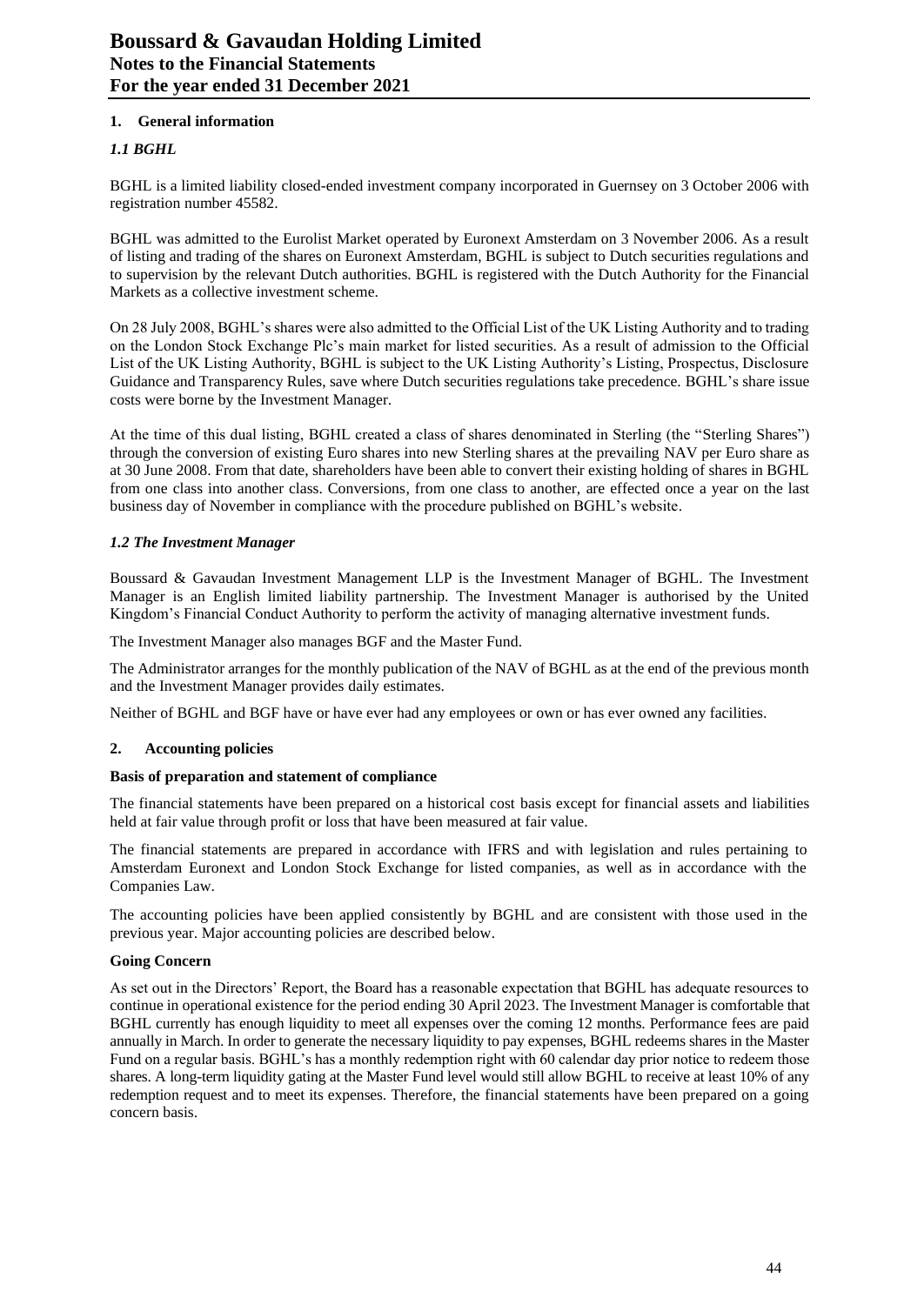## **New standards, amendments and interpretations issued but not effective for the financial Year beginning 1 January 2021 and not early adopted by BGHL**

IAS 1 'Presentation of financial statements' Classification of Liabilities as Current or Non-current. The International Accounting Standards Board issued amendments to paragraphs 69 to 76 of IAS 1 to specify the requirements for classifying liabilities as current or non-current. The effective date is for annual periods beginning on or after 1 January 2023. The standard is not expected to have a material impact on the financial statements or performance of BGHL.

Disclosure of Accounting Policies - Amendments to IAS 1 and IFRS Practice Statement 2. In February 2021, the IASB issued amendments to IAS 1 and IFRS Practice Statement 2 Making Materiality Judgements, in which it provides guidance and examples to help entities apply materiality judgements to accounting policy disclosures. The amendments aim to help entities provide accounting policy disclosures that are more useful by: replacing the requirement for entities to disclose their 'significant' accounting policies with a requirement to disclose their 'material' accounting policies; and adding guidance on how entities apply the concept of materiality in making decisions about accounting policy disclosures. The effective date is for annual periods beginning on or after 1 January 2023. BGHL is in the process of assessing the amendments to the standard but it is not expected to have a material impact on the financial statements or performance of BGHL.

Definition of Accounting Estimates - Amendments to IAS 8. In February 2021, the IASB issued amendments to IAS 8, in which it introduces a new definition of 'accounting estimates'. The amendments clarify the distinction between changes in accounting estimates and changes in accounting policies and the correction of errors. Also, they clarify how entities use measurement techniques and inputs to develop accounting estimates. The effective date is for annual periods beginning on or after 1 January 2023. The standard is not expected to have a material impact on the financial statements or performance of BGHL.

There are no other standards, interpretations or amendments to existing standards that are not yet effective that would be expected to have a significant or material impact on BGHL.

## **New standards, amendments and interpretations effective for the Period beginning 1 January 2021 and adopted by BGHL**

There are no standards, amendments to standards or interpretations that are effective for periods beginning on 1 January 2021 that have a material effect on the financial statements of BGHL.

#### **Significant accounting judgements, estimates and assumptions**

The preparation of BGHL's financial statements requires management to make judgements, estimates and assumptions that affect the reported amounts recognised in the financial statements and disclosure of contingent liabilities. However, uncertainty about these assumptions and estimates could result in outcomes that could require material adjustment to the carrying amount of the asset or liability affected in future periods.

#### *Judgements*

In the process of applying BGHL's accounting policies, management has made the following judgements, which have the most significant effect on the amounts recognised in the financial statements:

#### *Fair Value*

Carrying value of all financial assets and liabilities are reasonable approximation of the fair values. When the fair value of financial assets cannot be derived from active markets, their fair value is determined using valuation techniques that may include the use of valuation models. BGHL applies judgement when selecting the method of valuation.

#### *Estimates and assumptions*

The key assumptions concerning the future and other key sources of estimation uncertainty at the reporting date, that have a significant risk of causing a material adjustment to the carrying amounts of assets and liabilities within the next financial year, are discussed below. BGHL based its assumptions and estimates on parameters available when the financial statements were prepared. However, existing circumstances and assumptions about future developments may change due to market changes or circumstances arising beyond the control of BGHL. Such changes are reflected in the assumptions when they occur.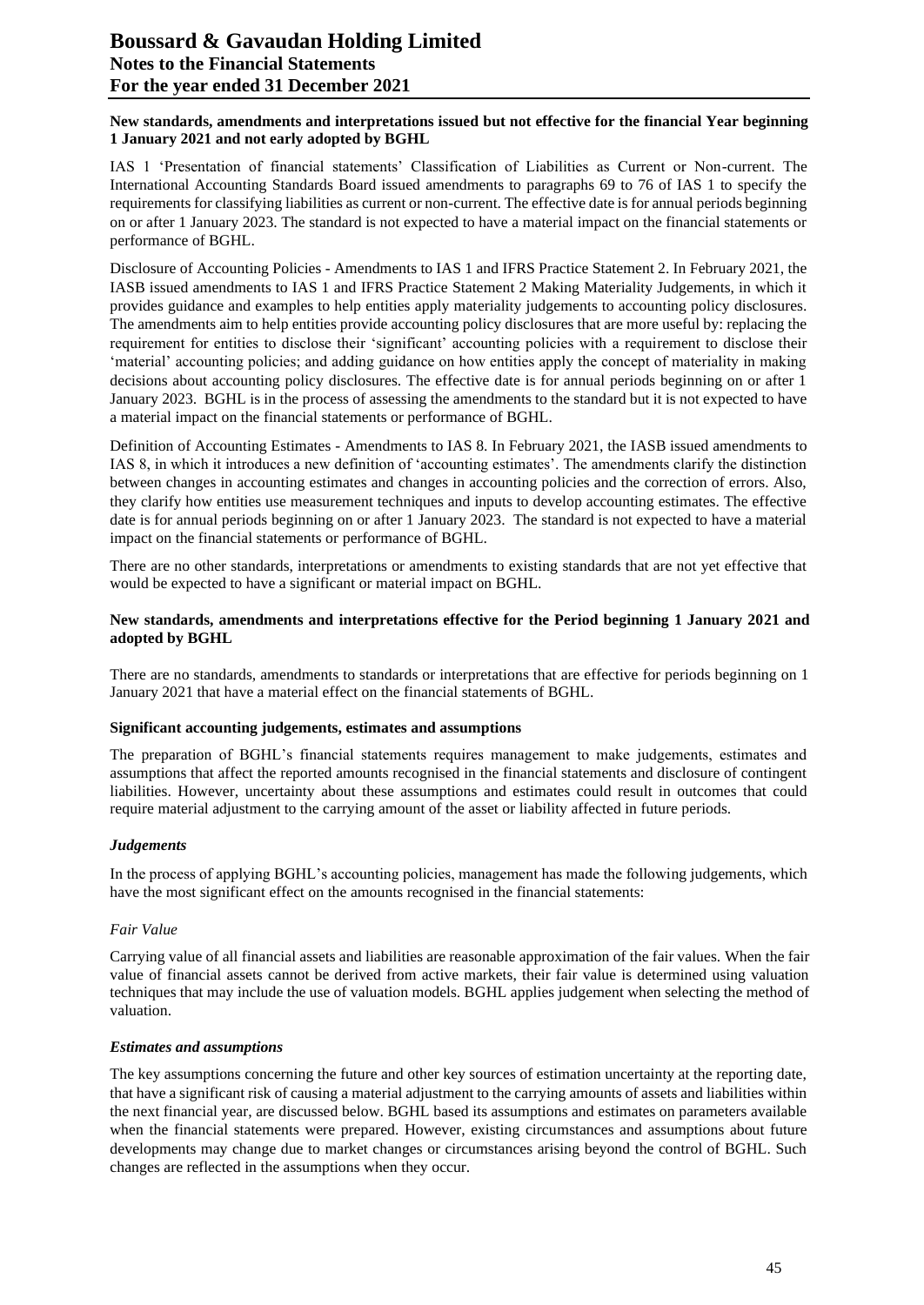#### *Fair Value*

The inputs to the valuation models are taken from observable markets where possible, but where this is not feasible, estimation is required in establishing fair values. The estimates include considerations of liquidity and model inputs related to items such as credit risk (both own and counterparty's), correlation and volatility.

Changes in assumptions about these factors could affect the reported fair value of financial instruments in the statement of financial position and the level where the instruments are disclosed in the fair value hierarchy.

The models are tested for validity by calibration against prices from any observable current market transactions in the same instrument (without modification or repackaging) when available. To assess the significance of a particular input to the entire measurement, BGHL performs sensitivity analysis or stress testing techniques.

BGHL may invest in private equity funds, which are not quoted in an active market and which may be subject to restrictions on redemptions such as lock up periods, redemption gates and side pockets.

The Investment Manager considers the valuation techniques and inputs used in valuing these investments as part of its due diligence prior to investing, to ensure they are reasonable and appropriate and therefore the NAV of these funds may be used as an input into measuring their fair value. In measuring this fair value, the NAV of the funds is adjusted, as necessary, to reflect restrictions on redemptions, future commitments, and other specific factors of the fund and fund manager. In measuring fair value, consideration is also paid to any transactions in the shares of the fund.

When assessing the fair value of the RLI position, BGHL made an estimation of the level of discount to the valuation reported by RLI reflecting the value currently realisable by BGHL.

For a description of estimates and assumptions used in assessing fair value of financial assets, please refer to Note 3. Management believes that the estimates utilised in preparing its financial statements and management judgements applied are reasonable. However, actual results could differ from these estimates.

#### **Functional and presentation currency**

Items included in the financial statements are measured using the currency of the primary economic environment in which BGHL operates ('the functional currency'). The functional currency is Euro, which reflects BGHL's primary activity of investing in Euro denominated securities. BGHL has adopted the Euro as its presentation currency. Foreign currency transactions are translated into the functional currency using the exchange rates prevailing at the dates of the transactions. Foreign exchange gains and losses resulting from the settlement of such transactions and from the translation at year-end exchange rates of monetary assets and liabilities denominated in foreign currencies are recognised in the Statement of Comprehensive Income.

# **Financial assets and liabilities at fair value through profit or loss**

A financial asset is measured at fair value through profit or loss if:

(a) Its contractual terms do not give rise to cash flows on specified dates that are solely payments of principal and interest (SPPI) on the principal amount outstanding; or

(b) It is not held within a business model whose objective is either to collect contractual cash flows, or to both collect contractual cash flows and sell; or

(c) At initial recognition, it is irrevocably designated as measured at fair value through profit or loss when doing so eliminates or significantly reduces a measurement or recognition inconsistency that would otherwise arise from measuring assets or liabilities or recognising the gains and losses on them on different bases.

Included within this category are:

- Investments in equity instruments as they are held for trading;
- Investments in debt instruments that are held under a business model to manage them on a fair value basis for investment income and fair value gains; and
- Derivative forward contracts that are in an asset position.

Investments in equity are initially recognised at fair value excluding attributable purchase costs. For equity and debt instruments that are listed they are subsequently valued by using quoted prices, whereas non-listed equities are determined by using the NAV determined by independent administrator as its basis or by using valuation models. The valuation methodology is discussed in Note 3.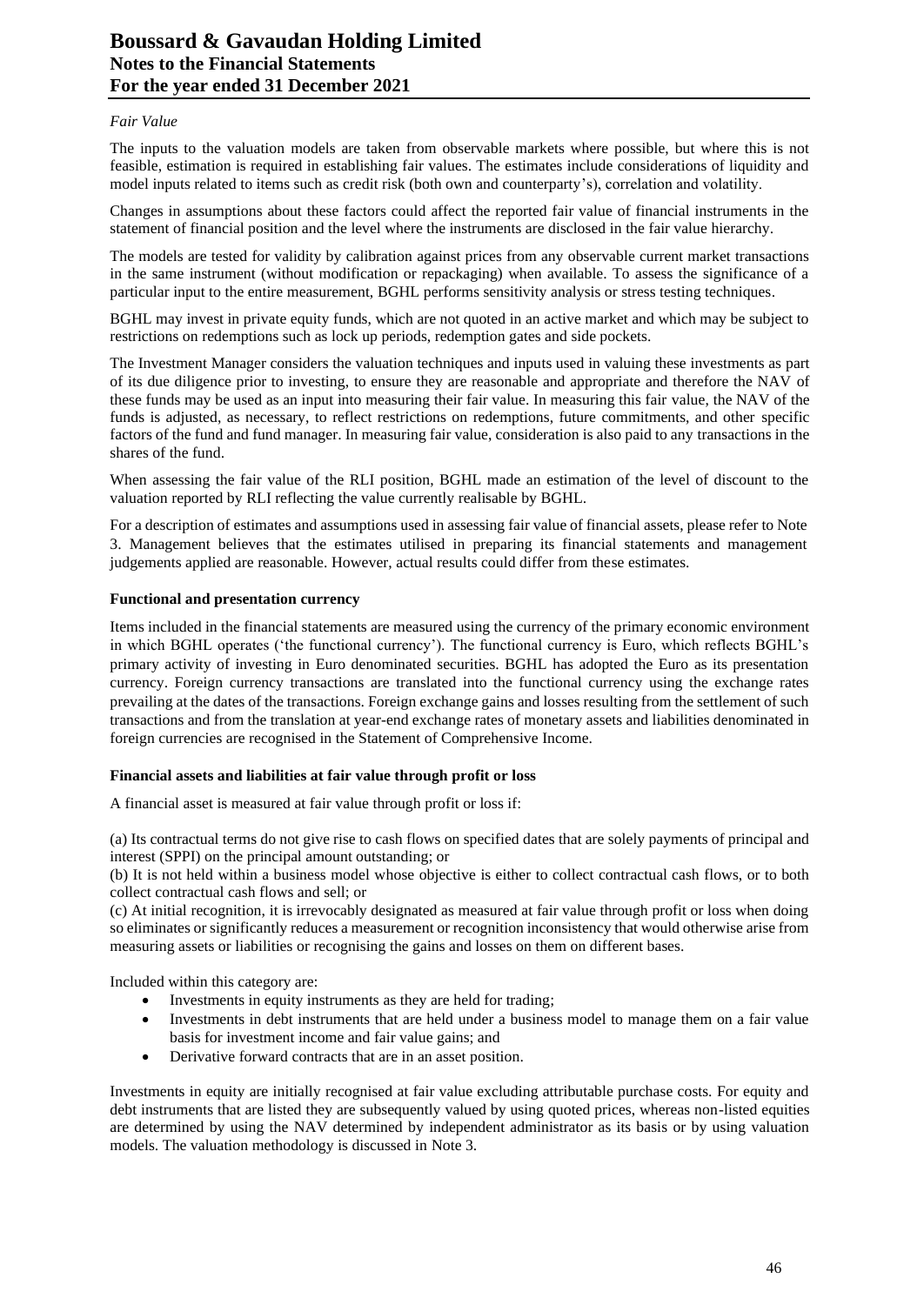#### Derivative forward contract

A forward contract is a contract which obliges one party to the contract to buy, and the other party to sell, the asset that is the subject of the contract for a fixed price at a future date. Forward contracts are initially recorded at fair value. A forward currency contract involves an obligation to purchase or sell a specific currency at a future date, at a price set at the time the contract is made. Forward foreign exchange contracts are subsequently valued by reference to the forward price at which a new forward contract of the same size and maturity could be undertaken at the valuation date. The unrealised gain or loss on open forward currency contracts is calculated as the difference between the contract rate and this forward price, and is recognised in the Statement of Financial Position.

Changes in the fair value of investments are recorded in the Statement of Comprehensive Income in net unrealised gain/loss on financial assets at fair value through profit or loss.

BGHL's policy is to determine that any transfers between levels of the fair value hierarchy are deemed to have occurred at the end of the reporting Year.

#### **Financial liabilities at fair value through profit or loss**

A financial derivative liability is required to be measured at fair value through profit or loss. Included within this category are:

• Derivative forward contracts that are in a liability position.

The accounting policy for forward contracts in liability position is the same as described in financial assets at fair value through profit or loss.

#### **Recognition/derecognition of financial assets and liabilities at fair value**

Purchases and sales of financial assets and liabilities at fair value are recognised on the trade date - the date on which BGHL commits to purchase or sell the investment. Financial assets and liabilities are derecognised when the rights to receive cash flows from the investments have expired or BGHL has transferred substantially all risks and rewards of ownership.

#### **Due from and due to brokers**

Amounts due from and to brokers represent deposits held with brokers, receivables for securities sold, payables or payments for securities purchased that have been contracted for but not yet settled or delivered on the statement of financial position date respectively, and cash pledged as collateral on derivative contracts. Amounts due from brokers is initially measured at fair value plus transaction costs and subsequently measured at cost less impairment. Amounts due to brokers is initially measured at fair value less transaction costs and subsequently measured at amortised cost.

#### **Impairment of financial assets**

While cash and cash equivalents are also subject to the impairment requirements of IFRS 9, the expected credit loss ("ECL") is negligible. Investments held at fair value through profit or loss are not subject to IFRS 9 impairment requirements.

For due from brokers the Company uses a 12 month expected loss allowance. The Company has completed some high-level analysis and forward looking qualitative and quantitative information, to determine if the receivables are low credit risk. Based on this analysis the expected credit loss ("ECL") on receivables is not material and therefore no impairment adjustments were accounted for.

#### **Offsetting of financial instruments**

Financial assets and financial liabilities are not offset in the statement of financial position. However they are eligible to offset if there is a currently enforceable legal right to offset the recognised amounts and there is an intention to settle on a net basis, to realise the assets and settle the liabilities simultaneously.

#### **Cash and cash equivalents**

Cash and cash equivalents includes cash in hand, deposits held at call with banks and other short-term investments in an active market with original maturities of three months or less and bank overdrafts.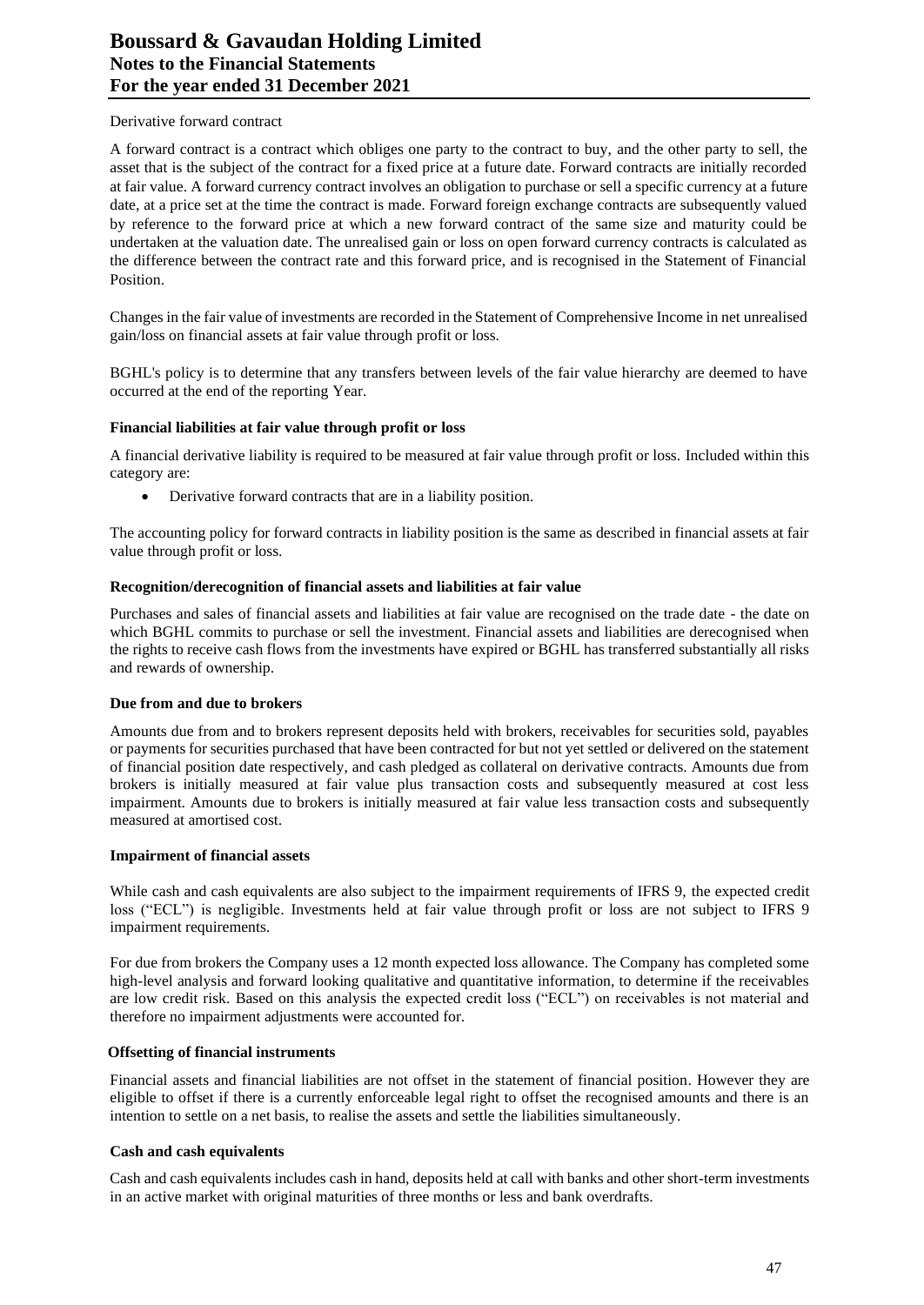## **Taxation**

Current income tax assets and liabilities for the current Year are measured at the amount expected to be recovered from or paid to the taxation authorities. The tax rates and tax laws used to compute the amount are those that are enacted or substantively enacted, at the reporting date in the countries where BGHL directly and through the Master Fund, operates and generates taxable income.

BGHL invests in foreign countries which may levy withholding tax at source on revenues derived by nonresidents. Where such tax is withheld at source by the broker or another party BGHL records the revenue on a gross basis in Statement of Comprehensive Income (the revenue is grossed up and offset against an expense representing the tax withheld at source).

#### **Expenses**

Expenses are accounted for as they occur on an accrual basis. Expenses are charged to the Statement of Comprehensive Income.

#### **Interest income and expense**

Interest income, arising on due from brokers and interest expense on due to broker and short term loans are recognised in the Statement of Comprehensive Income within interest income and interest expense.

#### **Dividend income**

Dividend income is recognised on ex-dividend date.

#### **Investment entity**

BGHL has unrelated investors and holds multiple investments. Ownership interests in BGHL are in the form of equity shares which are exposed to variable returns from changes in the fair value of BGHL's assets and liabilities. BGHL has been deemed to meet the definition of an investment entity per IFRS 10 as the following conditions exist:

(a) BGHL has obtained funds for the purpose of providing investors with investment management services. (b) BGHL's business purpose, which was communicated directly to investors, is investing solely for returns from capital appreciation and investment income, through investments.

(c) The performance of investments is measured and evaluated on a fair value basis.

BGHL's exit strategy with respect to its investment in BGF is that BGHL may redeem its shares in BGF on a monthly basis and does not have any special or preferential rights in BGF. Redemptions and subscriptions in BGF are made in order to manage BGHL's exposure in accordance with BGHL's investment policy.

#### **Basic and diluted earnings per share, and NAV per share**

Basic earnings per share are calculated by dividing the net income by the weighted average number of registered shares in issue, during the Year. There is no difference between the basic and diluted earnings per share.

NAV per share is calculated by dividing the net assets at the Statement of Financial Position date by the number of shares outstanding at the Statement of Financial Position date.

#### **Treasury shares**

When BGHL purchases its own equity instruments (treasury shares), they are deducted from equity. No gain or loss is recognised in profit or loss on the purchase, sale, issue or cancellation of BGHL's own equity instruments.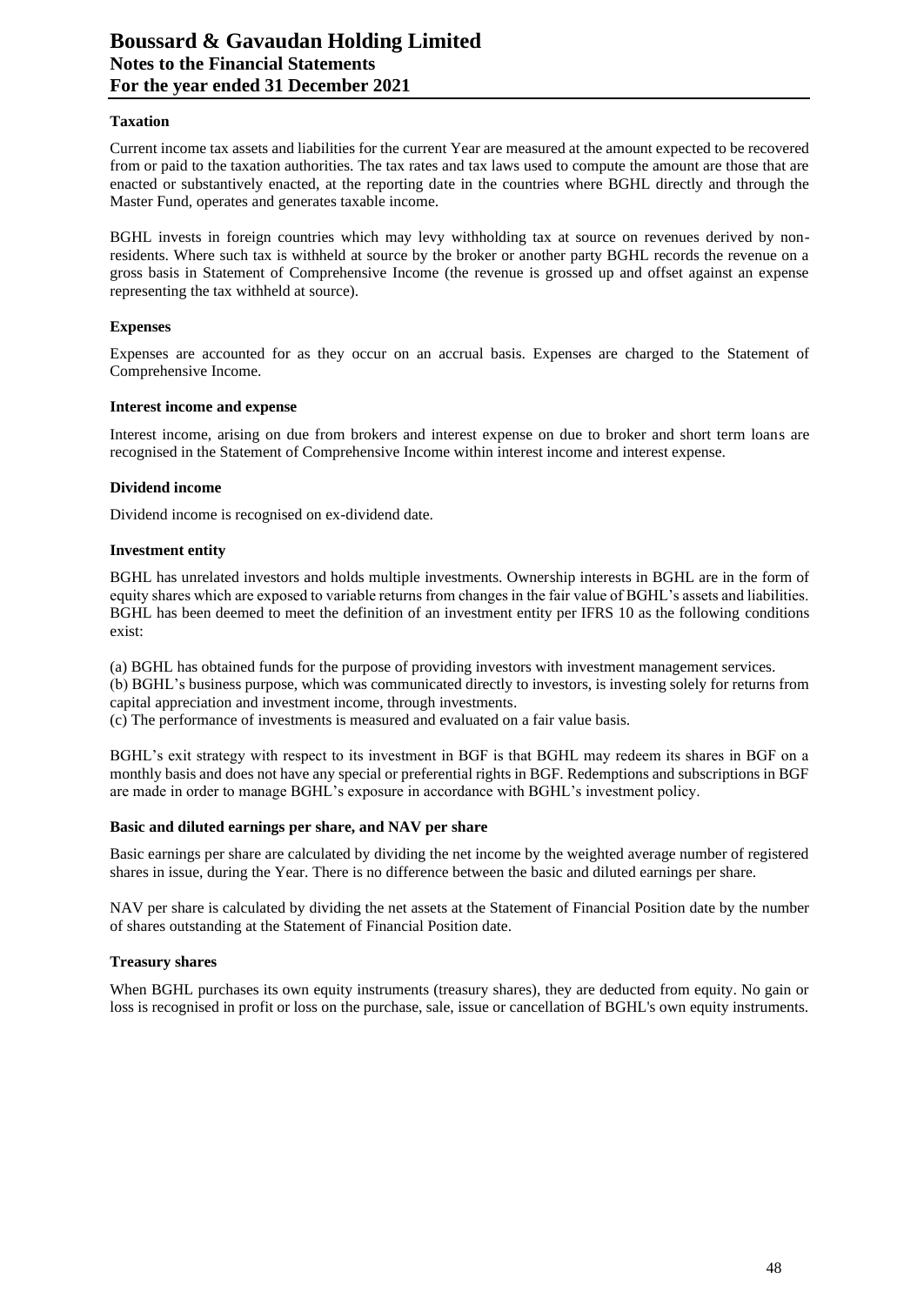#### **3. Fair value of financial instruments**

The following tables analyse BGHL's net assets between the three levels of the fair value hierarchy:

| 31 December 2021                                 | Level 1                  | Level 2     | Level 3   | <b>Total Fair Value</b> | <b>Total Cost</b> |
|--------------------------------------------------|--------------------------|-------------|-----------|-------------------------|-------------------|
| Financial assets at fair value $\epsilon$ :      |                          |             |           |                         |                   |
| <b>BG</b> Fund                                   | $\overline{\phantom{a}}$ | 375,349,958 |           | 375, 349, 958           | 177,456,689       |
| Private equity investments                       | $\overline{\phantom{0}}$ |             | 1,085,893 | 1,085,893               | 2,659,489         |
| Sub-Total $\epsilon$                             | $\overline{\phantom{a}}$ | 375,349,958 | 1,085,893 | 376, 435, 851           | 180.116.178       |
| <b>Derivatives</b>                               |                          |             |           |                         |                   |
| Forward foreign exchange contracts               | $\overline{\phantom{a}}$ | 53,891      |           | 53,891                  |                   |
| Sub-Total $\epsilon$                             | $\overline{\phantom{a}}$ | 375,403,849 | 1,085,893 | 376,489,742             | 180, 116, 178     |
| Financial liabilities at fair value $\epsilon$ : |                          |             |           |                         |                   |
| <b>Derivatives</b>                               |                          |             |           |                         |                   |
| Forward foreign exchange contracts               |                          | (24, 140)   |           | (24, 140)               |                   |
| Total $\epsilon$                                 |                          | 375,379,709 | 1,085,893 | 376,465,602             | 180, 116, 178     |
| <b>31 December 2020</b>                          | Level 1                  | Level 2     | Level 3   | <b>Total Fair Value</b> | <b>Total Cost</b> |
| Financial assets at fair value $\epsilon$ :      |                          |             |           |                         |                   |
| <b>BG</b> Fund                                   | $\overline{\phantom{a}}$ | 364,601,372 |           | 364,601,372             | 196,081,077       |
| Private equity investments                       | $\overline{\phantom{a}}$ |             | 1,009,258 | 1,009,258               | 2,659,489         |
| Sub-Total $\epsilon$                             | $\overline{\phantom{a}}$ | 364,601,372 | 1,009,258 | 365,610,630             | 198,740,566       |
| <b>Derivatives</b>                               |                          |             |           |                         |                   |
| Forward foreign exchange contracts               | $\overline{\phantom{a}}$ | 197,195     |           | 197,195                 |                   |
| Total $\epsilon$                                 | $\overline{\phantom{a}}$ | 364,798,567 | 1,009,258 | 365,807,825             | 198,740,566       |

Other short term operating assets and liabilities are excluded from the table due to their nature.

In accordance with IFRS, fair value is defined as the price that would be received to sell an asset or paid to transfer a liability (i.e. the "exit price") in an orderly transaction between market participants. The above tables analyse BGHL's investment into the three levels of fair value hierarchy in accordance with IFRS 13 as described below:

Level 1 – quoted prices in active markets for identical investments that BGHL has the ability to access.

Level 2 – valuations based on other significant observable inputs (including quoted prices for similar investments, interest rates, prepayment spreads, credit risk, etc.) or quoted prices from inactive exchanges. Forward contracts are valued primarily based on market observable inputs such as a share price or forward foreign currency curves at the balance sheet date.

Level 3 – valuations based on significant unobservable inputs (including BGHL's own assumptions in determining the fair value of investments)

#### **3.1 Level 3 investments**

| Financial assets $\epsilon$ | 31 December 2021 | 31 December 2020 |
|-----------------------------|------------------|------------------|
| <b>Opening Balance</b>      | 1.009.258        | 4.472.406        |
| Unrealised gain/(loss)      | 76.635           | 3.463.148)       |
| <b>Closing Balance</b>      | 1.085.893        | 1,009,258        |

The above tables present the movements in Level 3 investments. There were no transfers between levels for the Year.

## **Rasaland Investors Plc ("RLI")**

RLI is classified as a Level 3 asset for valuation purposes.

RLI is administered by Francis J. Vassallo & Associates, a Maltese company. RLI management value the net assets of the company using a documented valuation procedure. The key significant unobservable input used in this process is land values in Mexico sourced from independent professional advisers, Cushman & Wakefield. These "area based" land values are applied without adjustment to individual properties, the existence and ownership of which is also independently verified by law firm Baker & Mackenzie. The administrator Francis J. Vassallo & Associates, performs an annual valuation each 31 December. In addition, on an annual basis RLI commissions PricewaterhouseCoopers to undertake an agreed upon procedure to verify the consistency and accurate application of various aspects of the agreed valuation methodology.

In June 2020, RLI's life term was extended until January 2027. The Investment Manager has received a strong indication that RLI will not realize its remaining assets until 2030 at the earliest. BGHL's exit, if it wishes to exit before the expected term, is likely to be on the secondary market, at a material discount to the net asset value.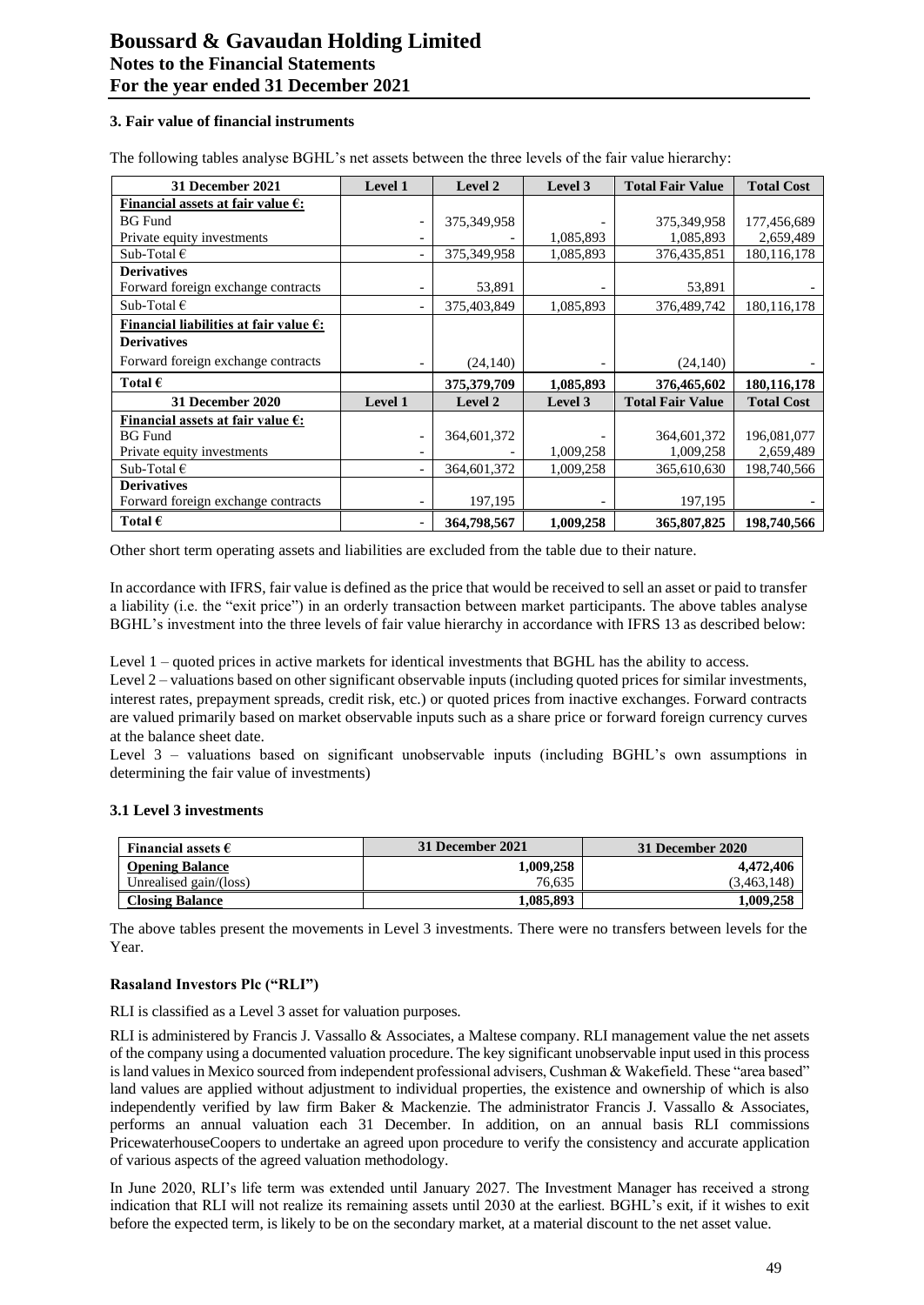# **Boussard & Gavaudan Holding Limited Notes to the Financial Statements For the year ended 31 December 2021**

The life extension is one of the drivers of the Investment Manager's application of a significant discount to carrying value, and motivator for looking to the secondary market for an exit.

In July 2020, RLI made a tender offer for a fixed price per share of US\$0.12270. 11.71% of the Shareholders brought their shares to the offer. Given the significance of the transaction and RLI's long term horizon, the Investment Manager's valuation committee has decided to use the tender price to fair value its RLI position. It implies a significant discount to the NAV per share published by RLI's administrator.

| <b>RLI</b> | NAV per share \$<br>as of 31 Dec 2021 | <b>BGHL Valuation</b> | Discount % |
|------------|---------------------------------------|-----------------------|------------|
| Price      | 0.55617                               | 0.12270               | $77.94\%$  |

In 2021, no material information or event has required a change to the decision and the position continues to be valued at the tender price.

As of 31 December 2021, a 25% increase or decrease in the NAV after the applied discount rate would result in an increase/decrease of profits of €271,473 (31 December 2020: €252,314).

# **3.2 Level 2 investments**

The significant majority of BGHL's gross assets are invested in the Master Fund. Notwithstanding the significance of BGHL as a material investor in the Umbrella Fund, BGHL does not enjoy any special or particular rights in relation to the management of the Master Fund because of the voting rights attached to its investment. Specifically, it receives no information from the Umbrella Fund that is not communicated simultaneously to other investors, has no right to appoint a Director or attend board meetings, and has no influence on investment and operational decisions. Therefore, BGHL has no control over the Umbrella Fund nor, in the opinion of the Directors, could it exercise significant influence as described in IAS 28.

BGHL's investment in BGF is classified as Level 2 in the fair value hierarchy because the only inputs to valuation are number of shares and the quoted observable market price of those shares. The quoted price is published on the Irish Stock Exchange. BGHL classifies the interest in BGF as Level 2 because there is not a continuous active market in BGF's shares. The market is active only once a month when investors can transact in BGF shares at the published price which is calculated by the administrator of BGF based on its NAV.

The underlying investments of BGF, which are principally held by the Master Fund, are predominantly classified as Level 1 and Level 2 in the fair value hierarchy.

The proportion of Level 3 direct and indirect investments of the Master Fund is disclosed in the tables below including the proportion of the investments which are fair valued by the Investment Manager using a variety of techniques including discounted cash flows and public/private company comparable. Indirect investments refer to the proportion of Level 3 investments of the BG Select Investments (Ireland) Limited, a subsidiary fully owned by the Master Fund.

| Master Fund $%$ AUM $(*)$               | 31 Dec 2021 | 31 Dec 2020 | Variation % |
|-----------------------------------------|-------------|-------------|-------------|
| Level 3                                 | 2.93%       | 7.21%       | $(4.28)\%$  |
| of which Investment Manager's Valuation | 0.42%       | 0.87%       | $(0.45)\%$  |

*Source: Administrator, SS&C Financial Services LLC*

| <b>BG Select Investments %AUM of</b><br>Master fund $(*)$ | 31 Dec 2021 | 31 Dec 2020 | Variation % |
|-----------------------------------------------------------|-------------|-------------|-------------|
| Level 3                                                   | 9.72%       | 7.31%       | 2.41%       |
| of which Investment Manager's Valuation                   | 1.84%       | 1.73%       | $(0.02)$ %  |

*Source: Administrator, SS&C Financial Services LLC*

| Total exposure in $\%$ AUM $(*)$        | 31 Dec 2021 | 31 Dec 2020 | Variation % |
|-----------------------------------------|-------------|-------------|-------------|
| Level 3                                 | 12.65%      | 14.52%      | (1.87)%     |
| of which Investment Manager's Valuation | 2.26%       | 2.6%        | $(0.47)$ %  |

*Source: Administrator, SS&C Financial Services LLC*

*(\*) Profit & Loss of the FX to hedge investors is included in the AUM of the Master Fund.*

Instruments held by the Master Fund are valued in the risk management system which is fed by real time market data in order to price the portfolio. Some instruments such as, but not limited to, derivatives are priced by using in-house developed models.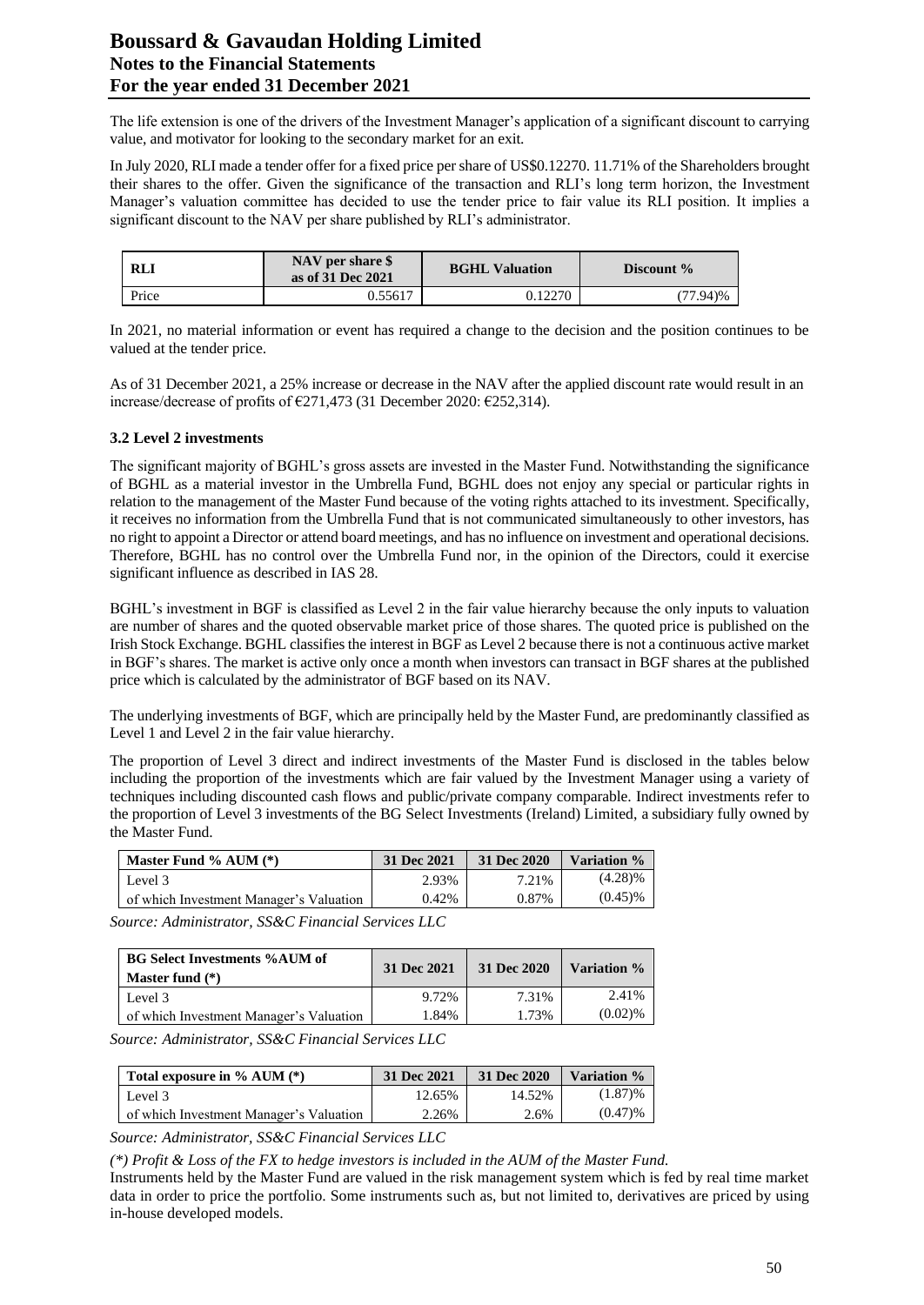# **Boussard & Gavaudan Holding Limited Notes to the Financial Statements For the year ended 31 December 2021**

The system calculates profits and losses as well as net asset values. Inputs are used in applying the various valuation techniques and broadly based on the assumptions that market participants use to make valuation decisions, including assumptions about risk. Inputs may include price information, spot and volatility prices, interest rate, credit and foreign exchange levels, default probabilities, liquidity factors as well as other data.

BGHL does not have access to the detail of the underlying valuations nor to the sensitivities and strategies of the Umbrella Fund, BGF and the Master Fund other than as explained in the Investment Manager's Report. BGHL does not have the ability nor the responsibility to direct or to implement the Master Fund's investment objective and policy. As a consequence, BGHL does not consider that it is appropriate to seek to disclose in the Notes of the financial statements all quantitative information relating to the underlying investments held by the Master Fund in its financial statements. General information about the Master Fund's exposure can be found in the Investment Manager's Report.

## **Umbrella Fund**

BGHL's holding of voting shares in the Umbrella Fund is disclosed in the table below:

| <b>BGHL's holdings</b>        | 31 Dec 2021 | 31 Dec 2020 |
|-------------------------------|-------------|-------------|
| Voting shares - Umbrella Fund | 14.20%      | 18.31%      |

The investment in the Umbrella Fund is measured at fair value through profit or loss.

| Investment by BGHL into BGF in $\epsilon$ | 31 Dec 2021  | 31 Dec 2020  |
|-------------------------------------------|--------------|--------------|
| <b>Subscriptions</b>                      |              |              |
| Redemptions                               | (40,300,001) | (29,100,000) |
| <b>Change in holding</b>                  | (40,300,001) | (29,100,000) |

As at 31 December 2021 and 31 December 2020 there were no capital commitment obligations and no amounts due to BGF for unsettled purchases.

#### **4. Financial instruments and associated risks**

BGHL's objective in managing risk is the creation and protection of shareholder value. Risk is inherent in BGHL's activities, but it is managed through a process of ongoing identification, measurement and monitoring, subject to risk limits and other controls. The process of risk management is critical to BGHL's continuing profitability. BGHL is exposed to market risk (which includes currency risk, interest rate risk and price risk), credit risk and liquidity risk arising from the financial instruments it holds.

#### **Risk management structure**

The Investment Manager is responsible for identifying and controlling risks. The Board of Directors supervises the Investment Manager and is ultimately responsible for the overall risk management of BGHL.

#### **Risk measurement and reporting system**

Monitoring and controlling risks is primarily set up to be performed based on limits established by the Board of Directors. These limits reflect the business strategy including the risk that BGHL is willing to accept and the market environment of BGHL. In addition, BGHL monitors and measures the overall risk in relation to the aggregate risk exposure across all risk types and activities.

BGHL is substantially invested in the Master Fund, which represents over time between 80% and 110% of its Net Asset Value. Prima facie, this creates a concentration risk. This concentration risk is addressed by the fact that the Master Fund has wide discretion to invest across different asset classes and to pursue different strategies, and therefore has the benefit of diversification inherently embedded within it. However, the considerable discretion to allocate assets within the Master Fund is of itself a risk since it is theoretically possible for that vehicle to take highly concentrated positions. This risk is managed by the scenario analysis that is performed as part of the stress testing processes. These tests are intended to identify concentration risk which may exist within the Master Fund. The tests are described in the Directors' report.

BGHL has investment guidelines that set out its overall business strategies, its tolerance for risk and its general risk management philosophy. The Master Fund's maximum level of leverage in accordance with the gross and commitment methods as required under AIFMD is expressed as a percentage of NAV, are 700% under the commitment method and 2,000% under the gross method.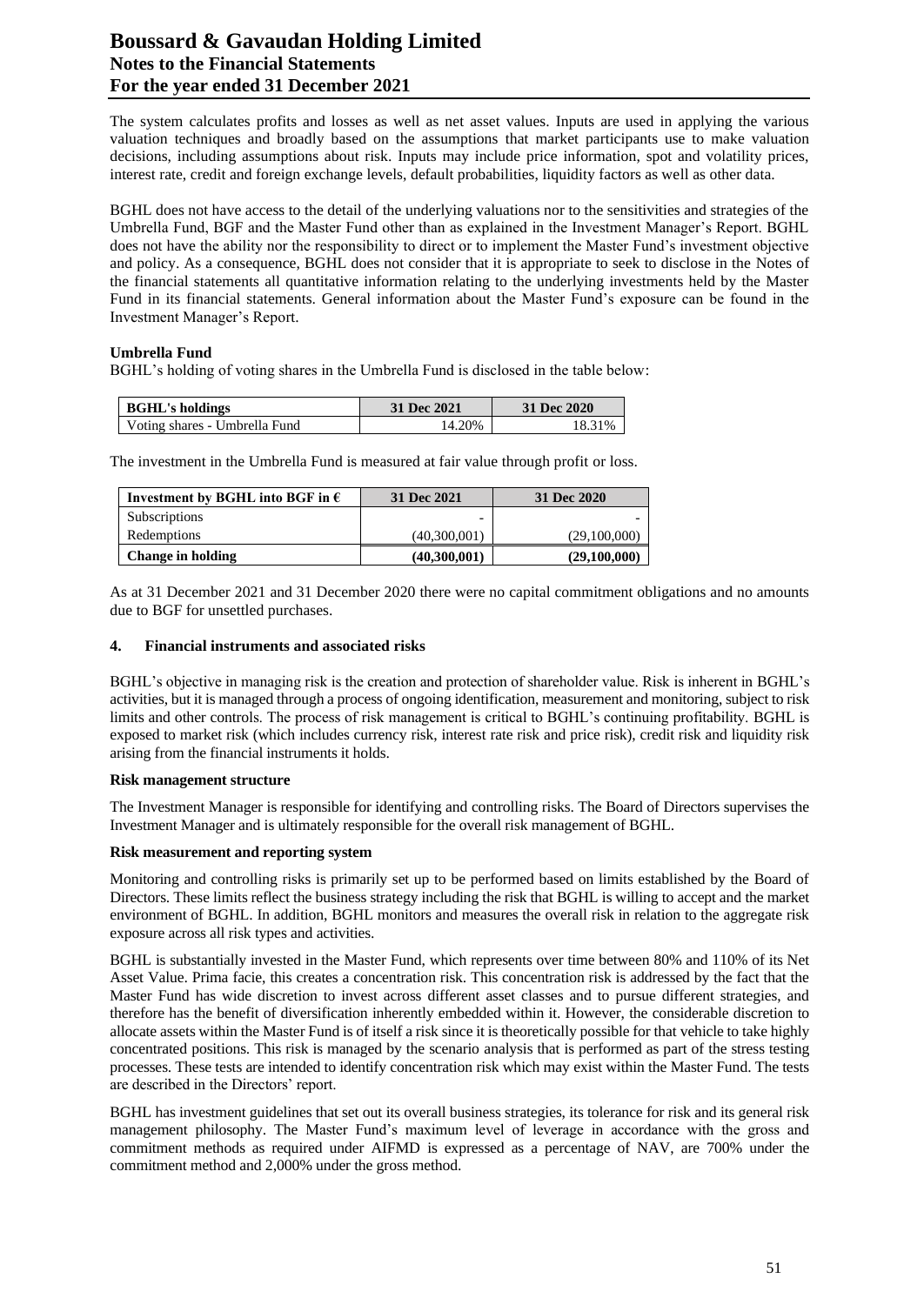Further commentary on risks and the management of risk is contained within the Investment Manager's report.

## *Market Risk*

BGHL is exposed to market risk directly from the investments it makes and indirectly as a result of the types of investments that the Master Fund makes. Market risk is the risk that the fair value or future cash flows of a financial instrument will fluctuate due to changes in market variables.

Market risk consists of equity price risks, foreign currency risks and interest rate risks and is discussed in the below sections.

#### *Price risk*

Price risk is the risk of changes in the fair values of equities or equity-linked financial instruments as the result of changes in the levels of equity indices and the value of individual shares. Price risk exposure arises from BGHL's investments in equity securities. BGHL takes significant equity price risk from the investments it makes. At 31 December 2021, should the price of BGF and investments other than BGF have increased/decreased by 10% with all other variables remaining constant, the effect on profit and loss for the Year and on net assets would result in an increase/decrease of approximately  $£37,643,585$  (2020:  $£36,561,063$ ).

The above impact includes BGHL's indirect exposure to the Master Fund's price risk.

#### *Interest rate risk*

BGHL is exposed to risks associated with the effects of fluctuations in the prevailing levels of market interest rates on its Statement of Financial Position and Statement of Cash Flows. Interest rate risk arises from the possibility that changes in interest rates will affect future cash flows or the fair value of financial instruments. Volatility in interest rates could make it more difficult or expensive for BGHL to obtain debt financing, and could negatively cause the prices of long or short positions to move in directions not initially anticipated and could decrease the returns that BGHL's investments generate.

BGHL has no significant exposure to short term interest rate risk in the current or prior year. BGHL is also indirectly exposed to interest rate risk through its exposure in the Master Fund.

#### *Foreign currency risks*

Foreign currency risk is the risk the fair value or future cash flows of a financial instrument will fluctuate due to changes in foreign exchange rates.

#### *Currency hedge of the Sterling Shares*

BGHL uses forward foreign exchange contracts with maturities of less than three months to hedge the sterling share class exposure in order to provide Sterling shareholders with Sterling equivalent of the Euro performance.

#### *Portfolio currency hedge*

BGHL's investments in currencies other that the Euro are hedged by the Investment Manager using forward currency contracts which are commitments either to purchase or sell a designated currency at a specified future date for a specific price and may settle in cash or another financial asset. Forward currency contracts are individually traded over-the-counter contracts which result in credit exposure to the counterparty. Forward currency contracts result in exposure to market risk based on changes in market prices relative to contracted amounts. Market risks arise due to the possible movement in foreign currency exchange rates. BGHL uses forward foreign exchange contracts with maturities up to three months to hedge its private equity investments which are denominated in foreign currencies.

Notional amounts are the underlying reference amounts to foreign currencies upon which the fair value of the forward contracts held by BGHL are based. While notional amounts do not represent the current fair value and are not necessarily indicative of the future cash flows of BGHL's forward contracts, the underlying price changes in relation to the variables specified by the notional amounts affect the fair value of these derivative financial instruments.

Forward foreign exchange contracts settle on a net basis and the net amount at 31 December 2021 was receivable  $\epsilon$ 29,751 (2020: receivable  $\epsilon$ 197,195). The table below summarises BGHL's exposure to foreign currency risks:

|                                                     | 31 December 2021 |             | 31 December 2020 |             |  |
|-----------------------------------------------------|------------------|-------------|------------------|-------------|--|
| Portfolio Currency Exposure - Amounts in $\epsilon$ | GBP              | USD         | GBP              | <b>USD</b>  |  |
| Investments at fair value through profit or loss    |                  | 1,085,893   |                  | 1,009,258   |  |
| Due from brokers                                    | 15,012           | 16.481      | 55.473           | 2,296,261   |  |
| Foreign exchange forward derivatives contracts      | 3,942,196        | (1,173,001) | 7.350.961        | (3,370,579) |  |
| Net FX exposure of the portfolio                    | 3,957,208        | (70,627)    | 7.406.434        | (65,060)    |  |
| Net assets effect -5% change in currency            | (197, 860)       | 3,531       | (370, 322)       | 3,253       |  |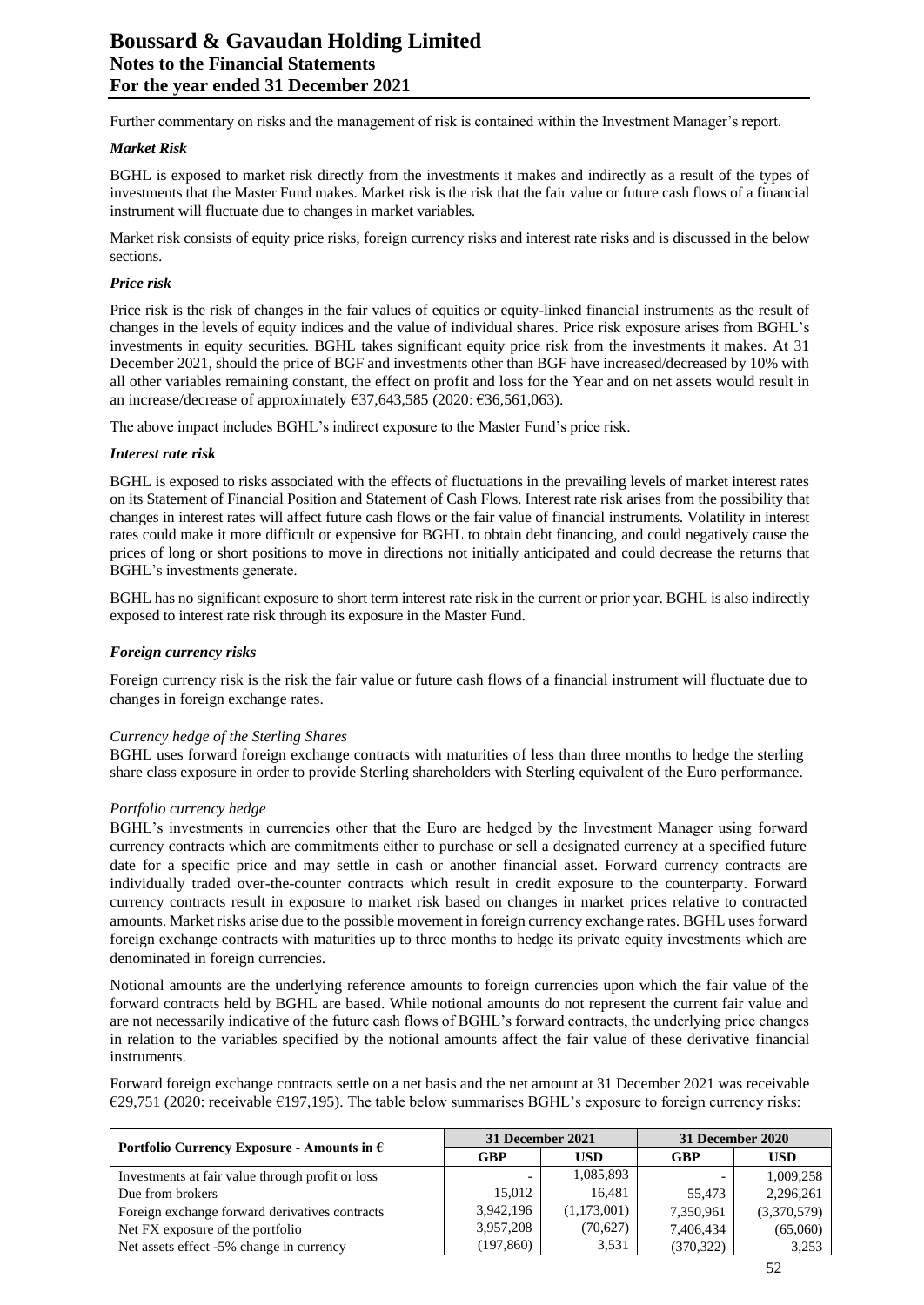# **Boussard & Gavaudan Holding Limited Notes to the Financial Statements For the year ended 31 December 2021**

|                                                          | 31 December 2021 |     | 31 December 2020 |     |  |
|----------------------------------------------------------|------------------|-----|------------------|-----|--|
| Sterling Share Currency Exposure - Amounts in $\epsilon$ | GBP              | USD | GBP              | USD |  |
| Foreign exchange forward derivatives contracts – hedge   | 3,942,196        |     | 7,350,961        |     |  |
| Value of sterling shares                                 | (3,925,786)      |     | (7,491,023)      |     |  |
| Net FX exposure                                          | 16,410           |     | (140,062)        |     |  |
| Sterling Share Net Assets effect -5% change in currency  | (820)            |     | 7.003            |     |  |

At 31 December 2021, BGHL had contracted to buy and sell the foreign exchange amounts:

| <b>Purchase Currency</b> | Unit      | <b>Sale Currency</b> | Unit        | <b>Settlement Date</b> | <b>Unrealised</b><br>gain/(loss) $(E)$ |
|--------------------------|-----------|----------------------|-------------|------------------------|----------------------------------------|
| <b>EUR</b>               | 1,148,402 | <b>USD</b>           | (1,334,200) | 2/3/2022               | (24, 140)                              |
| <b>GBP</b>               | 3,310,000 | EUR                  | (3,888,290) | 1/6/2022               | 53,891                                 |
| <b>Total</b>             |           |                      |             |                        | 29,751                                 |

At 31 December 2020, BGHL had contracted to buy and sell the foreign exchange amounts:

| <b>Purchase Currency</b> | Unit      | <b>Sale Currency</b> | Unit        | <b>Settlement Date</b> | <b>Unrealised</b><br>gain/(loss) $(\epsilon)$ |
|--------------------------|-----------|----------------------|-------------|------------------------|-----------------------------------------------|
| <b>EUR</b>               | 3.537.760 | USD                  | (4,125,000) | 2/3/2021               | 168,878                                       |
| <b>GBP</b>               | 6.580,000 | EUR                  | (7,322,738) | 1/6/2021               | 28,317                                        |
| <b>Total</b>             |           |                      |             |                        | 197,195                                       |

BGHL is also indirectly exposed to foreign exchange risk through its exposure in the Master Fund.

## *(b) Liquidity risk*

Liquidity risk is the risk that BGHL will encounter difficulty in realising assets or otherwise raising funds to meet financial commitments.

The Investment Manager of the Master Fund monitors the liquidity adequacy between assets and liabilities on an ongoing basis. As part of this monitoring, attention is paid to the liquidity and the maturity of the assets in the portfolio.

BGHL's financial commitments are represented from time to time by:

- interest, fees and other expenses payable
- amounts payable for the share buy-backs
- amounts due under forward foreign exchange contracts

BGHL manages its liquidity risk by combining the unencumbered cash held for working capital purposes and the redemptions in BGF. BGHL invests into BGF by subscribing redeemable participating shares. BGHL may redeem its shares in BGF on a monthly basis with a 60-day notification and does not have any special or preferential rights in BGF.

The Investment Manager of the Master Fund monitors the liquidity adequacy between assets and liabilities on an ongoing basis. As part of this monitoring, attention is paid to the liquidity and the maturity of the assets in the portfolio.

Compared to last year end, there were no material change in the contractual undiscounted cash outflows for financial liabilities.

All financial liabilities of BGHL at 31 December 2021 are shown on an undiscounted basis in the following maturity table.

| In EURO                            | 31 December 2021 |                |                    |           |  |  |
|------------------------------------|------------------|----------------|--------------------|-----------|--|--|
|                                    | $< 1$ month      | 1 to 3 months  | 4 months to 1 year | $>1$ year |  |  |
| Foreign exchange forwards          | (24, 140)        |                |                    |           |  |  |
| Due to brokers                     | (229)            |                |                    |           |  |  |
| Performance fees Payable           |                  | (10, 391, 558) |                    |           |  |  |
| Management fee payable             |                  | (1,373,118)    |                    |           |  |  |
| Other payables                     | (106, 400)       |                |                    |           |  |  |
| <b>Total financial liabilities</b> | (130,769)        | (11,764,676)   | ۰                  |           |  |  |
| In EURO                            | 31 December 2020 |                |                    |           |  |  |
|                                    | $< 1$ month      | 1 to 3 months  | 4 months to 1 year | $>1$ vear |  |  |
| Due to brokers                     | (1,225,051)      |                |                    |           |  |  |
| Performance fees Payable           |                  | (8,788,664)    |                    |           |  |  |
| Management fee payable             |                  | (1,312,323)    |                    |           |  |  |
| Other payables                     | (179,761)        |                |                    |           |  |  |
| <b>Total financial liabilities</b> | (1.404.812)      | (10.100.987)   | -                  |           |  |  |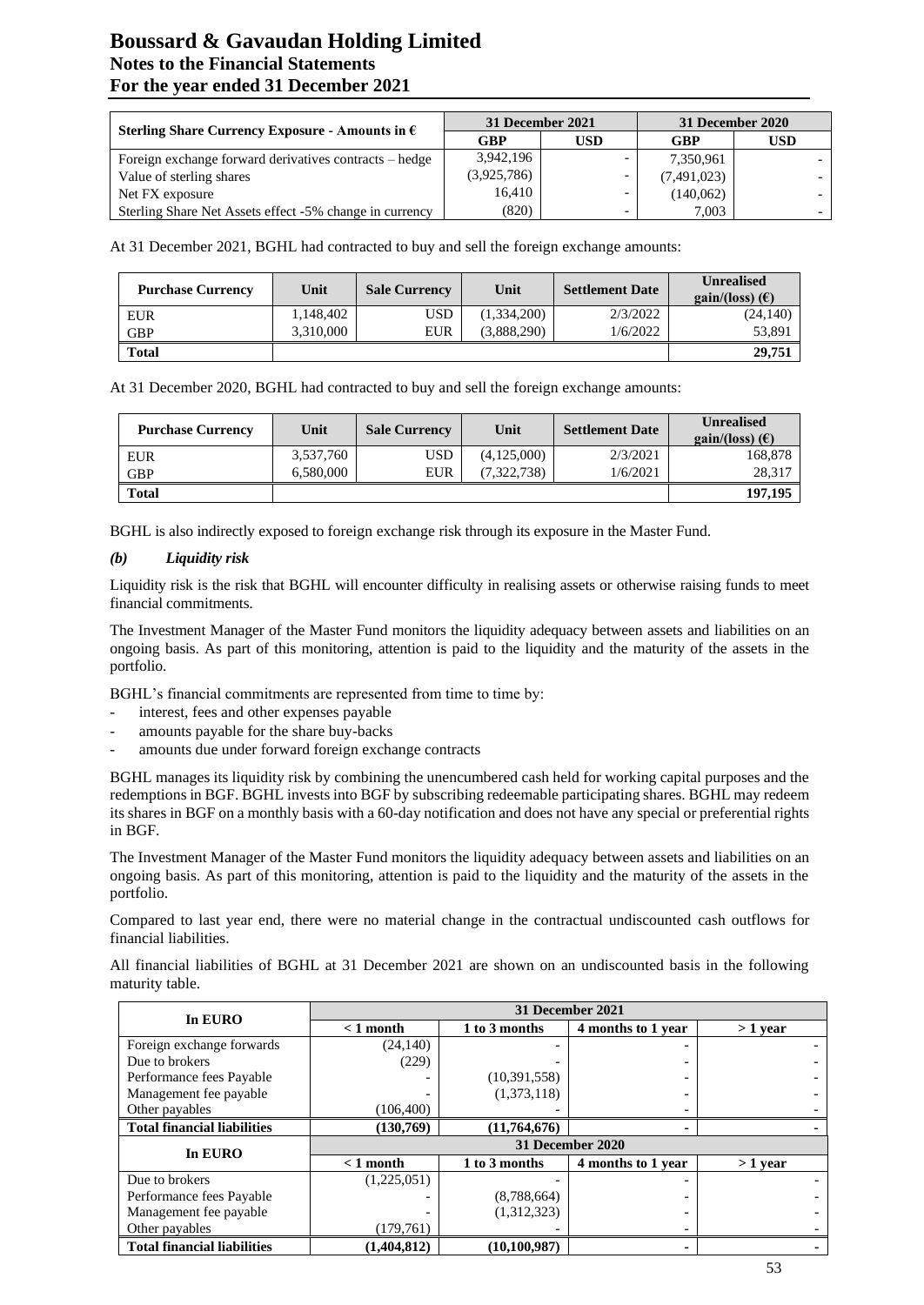## *(c) Credit risk*

Credit risk is the risk that an issuer or counterparty will be unable or unwilling to meet a commitment that it has entered into with BGHL.

BGHL's credit risk is assessed as low since its exposure to brokers/dealers is with reputable broker/dealers, all securities transactions of BGHL are cleared by major securities firms pursuant to customer agreements, BGHL's appointed Custodian is a large financial institution having investment grade ratings from the major rating agencies and all of BGHL's exposures to counterparties are with reputable financial institutions.

While cash and cash equivalents and balances due from brokers are also subject to the impairment requirements of IFRS 9, there has been no expected credit loss ("ECL") recognised. Investments held at fair value through profit or loss is not subject to IFRS 9 impairment requirements.

For receivables the Company uses a 12 month expected loss allowance. The Company has completed some highlevel analysis and forward looking qualitative and quantitative information, to determine if the receivables are low credit risk. Based on this analysis the ECL on receivables is not material and therefore no impairment adjustments were accounted for.

Amounts appearing in the Statement of Financial Position as due from and due to brokers, which contribute to credit risk and which are detailed by main categories in the following table.

| 31 December 2021                | Gross amount $\epsilon$<br><b>Due from Brokers</b> | Gross amount $\epsilon$<br><b>Due to Brokers</b> | Net amount due $\epsilon$ |
|---------------------------------|----------------------------------------------------|--------------------------------------------------|---------------------------|
| Unsettled trades                |                                                    | (229)                                            | (229)                     |
| Cash held with custodians       | 497,157                                            | $\overline{\phantom{0}}$                         | 497,157                   |
| Cash Collateral                 | 540,000                                            | -                                                | 540,000                   |
| Gain/(loss) on forward contract | 53.891                                             | (24,140)                                         | 29.751                    |
| Total $\epsilon$                | 1,091,048                                          | (24,369)                                         | 1,066,679                 |

| 31 December 2020                | Gross amount $\epsilon$<br>Gross amount $\epsilon$<br><b>Due from Brokers</b><br><b>Due to Brokers</b> |             | Net amount due $\epsilon$ |
|---------------------------------|--------------------------------------------------------------------------------------------------------|-------------|---------------------------|
| Unsettled trades                |                                                                                                        | (1,225,051) | (1,225,051)               |
| Cash held with custodians       | 2,615,428                                                                                              | -           | 2,615,428                 |
| Cash Collateral                 | 530,000                                                                                                | -           | 530,000                   |
| Gain/(loss) on forward contract | 197.195                                                                                                | -           | 197.195                   |
| Total $\epsilon$                | 3,342,623                                                                                              | (1.225.051) | 2,117,572                 |

#### *Unsettled trades*

BGHL is exposed to the credit risk of the counterparties, brokers, dealers and exchanges with which it deals, whether BGHL engages in exchange-traded or off-exchange transactions. BGHL's principal trading activities are primarily with brokers and other financial institutions located in Europe. At the end of the Year, substantially all the investments in securities owned and securities sold, not yet purchased, due from brokers and due to brokers, are positions with and amounts due to or from these brokers. BGHL may be subject to the risk of loss of assets placed on deposit with a broker in the event of the broker's bankruptcy, the bankruptcy of any clearing broker through which the broker executes and clears transactions, or the bankruptcy of an exchange clearing house. BGHL's exposure to brokers/dealers is with reputable broker/dealers.

Amounts receivable or payable for securities transactions that have not settled at the Year end are reflected under the line unsettled trade. The nominal amount is the maximum exposure. Most of the transactions settle on a delivery versus payment basis. The risk on unsettled trades is the difference between the contractual price and the replacement price of the transaction if the counterparty were to default. Dividends receivable from brokers are at risk for their full nominal amount. All securities transactions of BGHL are cleared by major securities firms pursuant to customer agreements.

#### *Cash held with custodian*

BNP Paribas Securities Services SA ("BPSS") was appointed by BGHL to act as custodian, and is responsible for the safe custody of those assets held by BGHL through BPSS. BPSS is a wholly-owned subsidiary of BNP Paribas SA. The Custodian is entitled to receive a fee from BGHL based on an agreed percentage per annum of the assets held in custody. BPSS is a large financial institution having investment grade ratings from the major rating agencies.

# *Off balance sheet risk in relation to over-the-counter derivatives*

Participants on over-the counter markets are not subject to credit valuation and regulatory oversight as are members of "exchange-based" markets. BGHL may invest in over-the-counter transactions in these markets, and may take a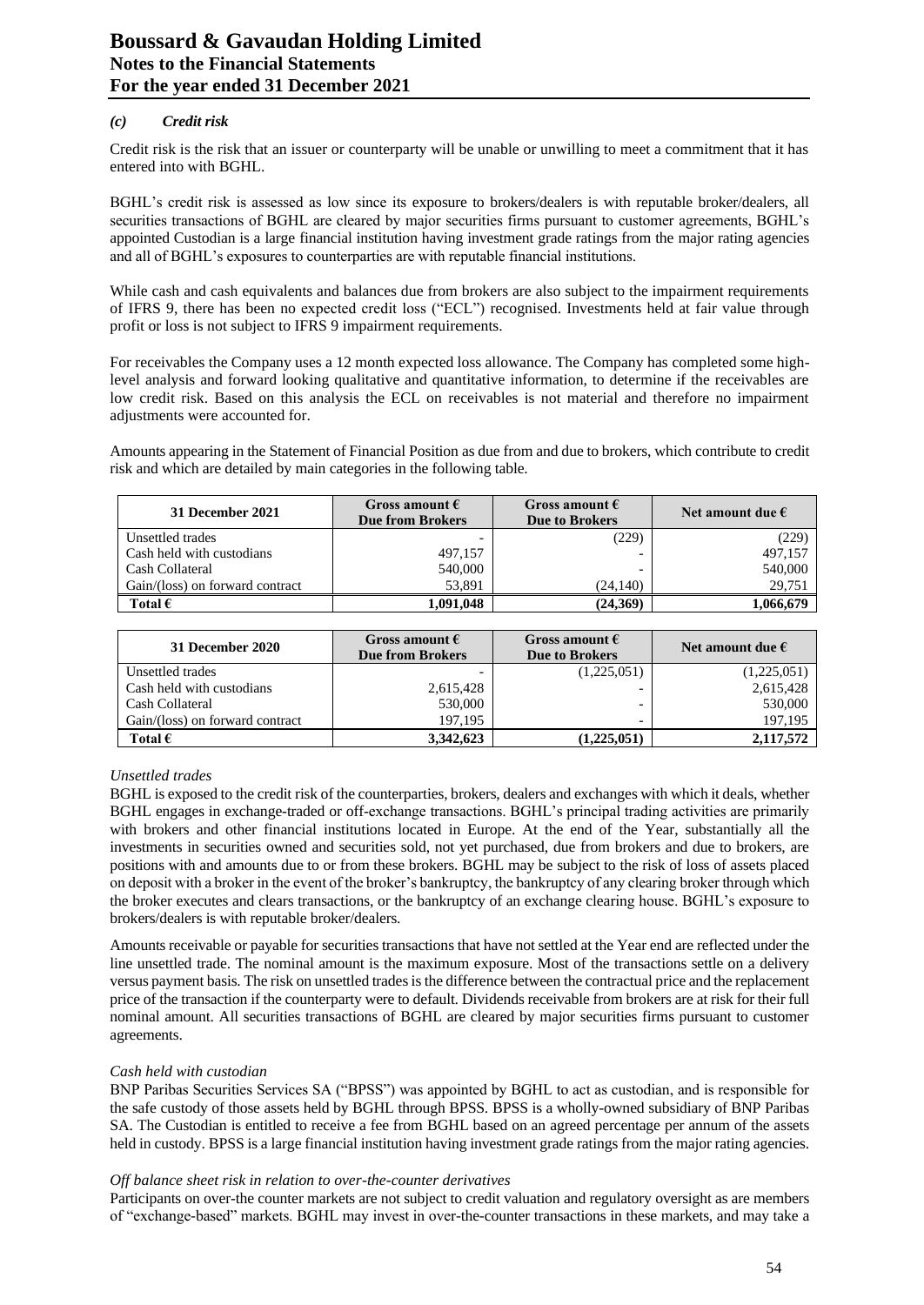# **Boussard & Gavaudan Holding Limited Notes to the Financial Statements For the year ended 31 December 2021**

credit risk with regard to parties with which it trades and may bear the risk of settlement default. These risks may differ materially from those involved in exchange-traded transactions described above.

Transactions entered into directly between two counterparties generally do not benefit from these protections, which in turn may subject BGHL to the risk that a counterparty does not settle a transaction in accordance with agreed terms and conditions because of a dispute over the terms of the contract or because of a credit or liquidity problem. Counterparty risk is increased for contracts with longer maturities when events may intervene to prevent settlement. The ability of BGHL to transact business with any one or any number of counterparties, the lack of any independent evaluation of the counterparties or their financial capabilities, and the absence of a regulated market to facilitate settlement, may increase the potential for losses to BGHL. BGHL's exposure to counterparty risk associated with counterparty non-performance on over-the-counter derivatives is generally limited to the fair value of over the counter contracts reported as assets which are not covered by an equivalent collateral amount and to the independent amounts requested by counterparties to cover the risk of a derivative contract. Counterparty risk exposure is monitored daily. The risk management system gives real time marked to market position, collateral and risk exposure. All of BGHL's exposures to counterparties are with reputable financial institutions which are at least single A investment grade rated from the major rating agencies.

There are no assets and liabilities held at Year end, other than FX forwards which are subject to offsetting. The rights of set off under the master netting agreements with respect to BGHL's recognized financial assets and recognized financial liabilities included in the below table under the heading 'Gross amounts not offset in the Statement of Financial Position' are as below:

- If on any date identical amounts are payable by each party to the other in the same currency and in respect of the same transaction then, on such date, each party's obligation to make payment of any such amount will be automatically satisfied and discharged. However, if the aggregate amount payable by one party exceeds the payable by the other, then the party liable to larger amount will pay the excess amount to other party.

- In respect of two or more transactions, the parties may elect that a net amount will be determined in respect of all amounts payable on the same date and in the same currency. This election may be made separately for different groups of transactions, usually except for FX transactions and currency options.

- In case of early termination (such as in the case of default), the amounts payable will be subject to set off. The net amount payable or receivable will be the sum of the settlement amount in respect of the terminated transactions and the termination currency equivalent of the unpaid amounts payable to the other party less the termination currency equivalent of the unpaid amounts receivable from the other party.

The following table provides disclosure regarding the potential effect of offsetting of recognized assets and liabilities presented in the statement of financial position:

|                                                                      | 31 December 2021          |                                |  |  |
|----------------------------------------------------------------------|---------------------------|--------------------------------|--|--|
| <b>Description</b>                                                   | <b>Derivatives Assets</b> | <b>Derivatives Liabilities</b> |  |  |
| Gross Amounts of Recognized Assets                                   | 53,891                    | (24, 140)                      |  |  |
| Gross Amounts Offset in the SFP*                                     |                           |                                |  |  |
| Net Amounts of Assets presented in the SFP                           | 53,891                    | (24, 140)                      |  |  |
| Gross Amounts Not Offset in the SFP: Financial Instruments           | (24, 140)                 | 24,140                         |  |  |
| Gross Amounts Not Offset in the SFP: Cash Collateral Received/Posted |                           |                                |  |  |
| Net Amount $\epsilon$                                                | 29,751                    |                                |  |  |

|                                                                      | 31 December 2020          |                                |  |
|----------------------------------------------------------------------|---------------------------|--------------------------------|--|
| <b>Description</b>                                                   | <b>Derivatives Assets</b> | <b>Derivatives Liabilities</b> |  |
| Gross Amounts of Recognized Assets                                   | 197,195                   |                                |  |
| Gross Amounts Offset in the SFP*                                     |                           |                                |  |
| Net Amounts of Assets presented in the SFP                           | 197.195                   |                                |  |
| Gross Amounts Not Offset in the SFP: Financial Instruments           |                           |                                |  |
| Gross Amounts Not Offset in the SFP: Cash Collateral Received/Posted |                           |                                |  |
| Net Amount $\epsilon$                                                | 197.195                   |                                |  |

*\*SFP: Statement of Financial Position*

BGHL is also indirectly exposed to credit risk through its exposure in the Master Fund.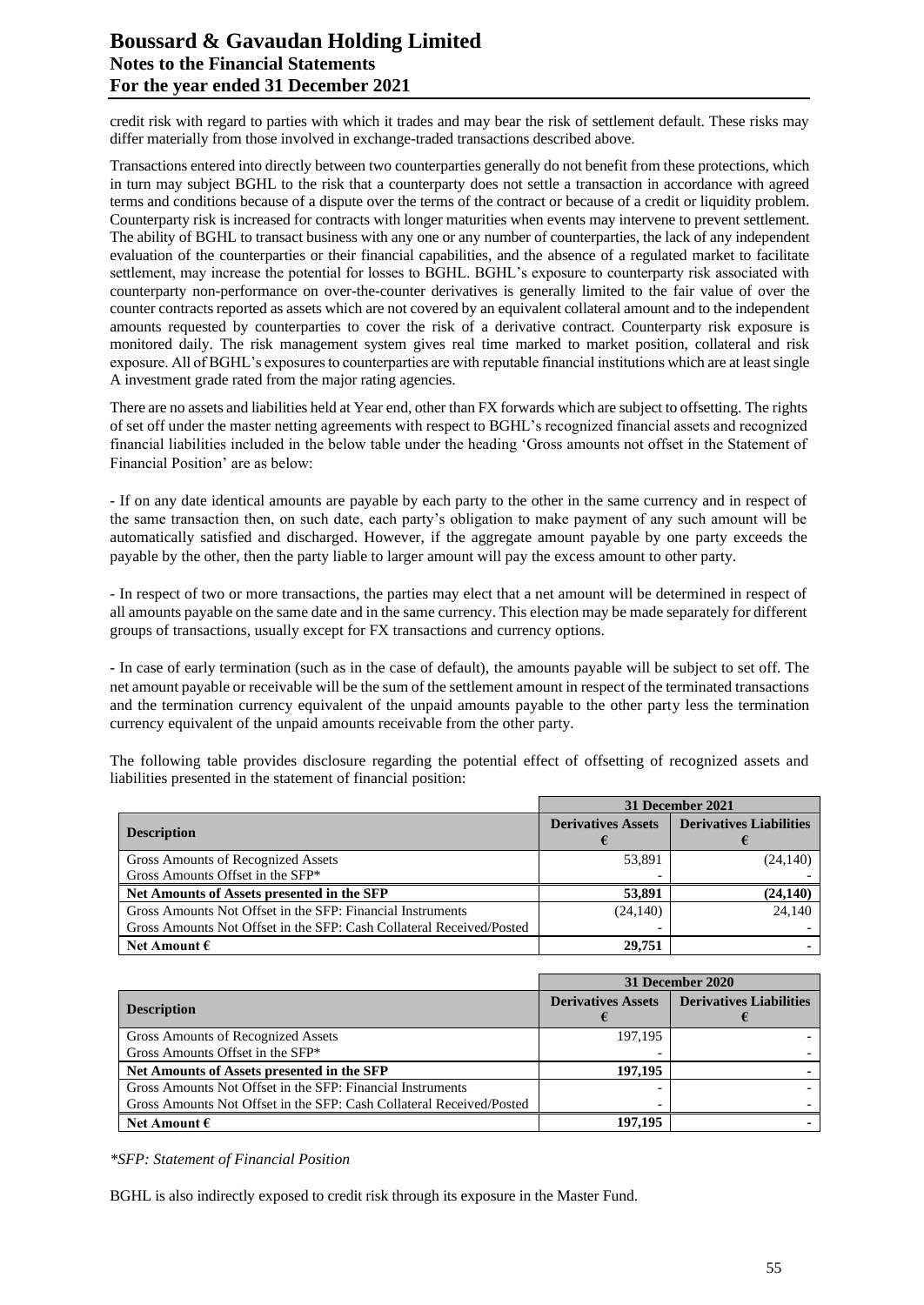## **5. Capital management**

BGHL is not subject to any externally imposed capital requirements. When managing the capital of BGHL as detailed below, the Investment Manager seeks to provide consistent absolute returns in accordance with BGHL's investment objectives and policies, for example those related to gearing.

BGHL operated a share buy-back programme designed to reduce its capital, which has had the favourable effect of increasing the NAV per Share since the Shares were repurchased at a discount to their NAV. Transactions under the programme are disclosed in Note 10.

## **6. Related Party transactions**

The relationship between BGHL and the Investment Manager and the fees earned are disclosed in Note 8.

A review of fees was conducted during 2020 and following an analysis of amounts paid to Directors of similar listed companies the Chairman's annual fee was increased to €45,000 from April 2021, and fees to other Directors increased to €30,000. The Chair of the Audit Committee continued to receive an additional fee of €7,500.

The Chairman is currently entitled to an annual fee of  $645,000$  (2020:  $638,000$ ) and each Director to an annual fee of €30,000 (2020: €20,000). The Chairman of the audit committee is entitled to receive an additional fee of €7,500 (2020: €7,500) per annum.

As of 31 December 2021, Directors Sylvie Sauton and Andrew Henton are invested respectively for 6,177 and 6,000 (31 December 2020: 6,177 and 6,000) in shares of BGHL.

The issued share capital of BGHL is owned by numerous parties and therefore in the opinion of the Directors, there is no ultimate and immediate controlling party.

## **7. Administration fees**

JTC Fund Solutions (Guernsey) Limited, the Administrator, is entitled to an annual fee. In addition, the Administrator outsources the accounting to SS&C Financial Services LLC for an annual service fee payable monthly. As of 31 December 2021 the administration expenses during the Year was €153,968 (31 December 2020:  $E$ 141,321) and payable at the end of the Year was  $E$ 33,394 (31 December 2020:  $E$ 29,741). From 1 January 2021, the amount of fees for administration services increased, with the fee payable to JTC Fund Solutions (Guernsey) Limited subject to a minimum of £94,250 per annum.

#### **8. Management fees and Performance fees**

Under the Investment Management Agreement, the Investment Manager has been given responsibility for the day-to-day discretionary management of BGHL's assets in accordance with BGHL's investment objective and policy, subject to the overall supervision of the Directors. The Investment Management Agreement is terminable by either party giving to the other not less than twelve months notice in writing, except in certain circumstances where, inter alia, the Investment Manager ceases to have all necessary regulatory permissions, becomes insolvent or is in material breach of the Investment Management Agreement, in which case the Investment Management Agreement may be terminated forthwith. If the Investment Management Agreement is terminated before 31 December in any period, the performance fee in respect of the then current calculation period is calculated and paid as though the date of termination were the end of the relevant calculation period.

The Investment Manager receives a management fee, accrued monthly and payable quarterly, calculated at the annual rate of 1.5 percent of the NAV.

The Investment Manager is also entitled to receive a performance fee. The performance fee is calculated in respect of each calculation period. The performance fee is deemed to accrue on a monthly basis as at each valuation day and is paid annually. For each calculation period, the performance fee is equal to 20 percent of the appreciation in the NAV per share during that calculation period above the previous high NAV per Share of the relevant class (the "Base NAV per Share"). The Base NAV per Share is the highest NAV per Share achieved as at the end of any previous calculation period (if any).

For the Year the Management fees and the Performance fees were as follows:

|                        |                                                    | 31 December 2021    | 31 December 2020          |                     |  |
|------------------------|----------------------------------------------------|---------------------|---------------------------|---------------------|--|
|                        | <b>Expense during the</b><br>Payable at the end of |                     | <b>Expense during the</b> | Payable at the end  |  |
|                        | vear €                                             | the vear $\epsilon$ | vear $\epsilon$           | the vear $\epsilon$ |  |
| <b>Management Fees</b> | 5,342,007                                          | 1,373,118           | 5,110,080                 | 1,312,323           |  |
| Performance Fees       | 10,391,558                                         | 10,391,558          | 8.788.663                 | 8.788.663           |  |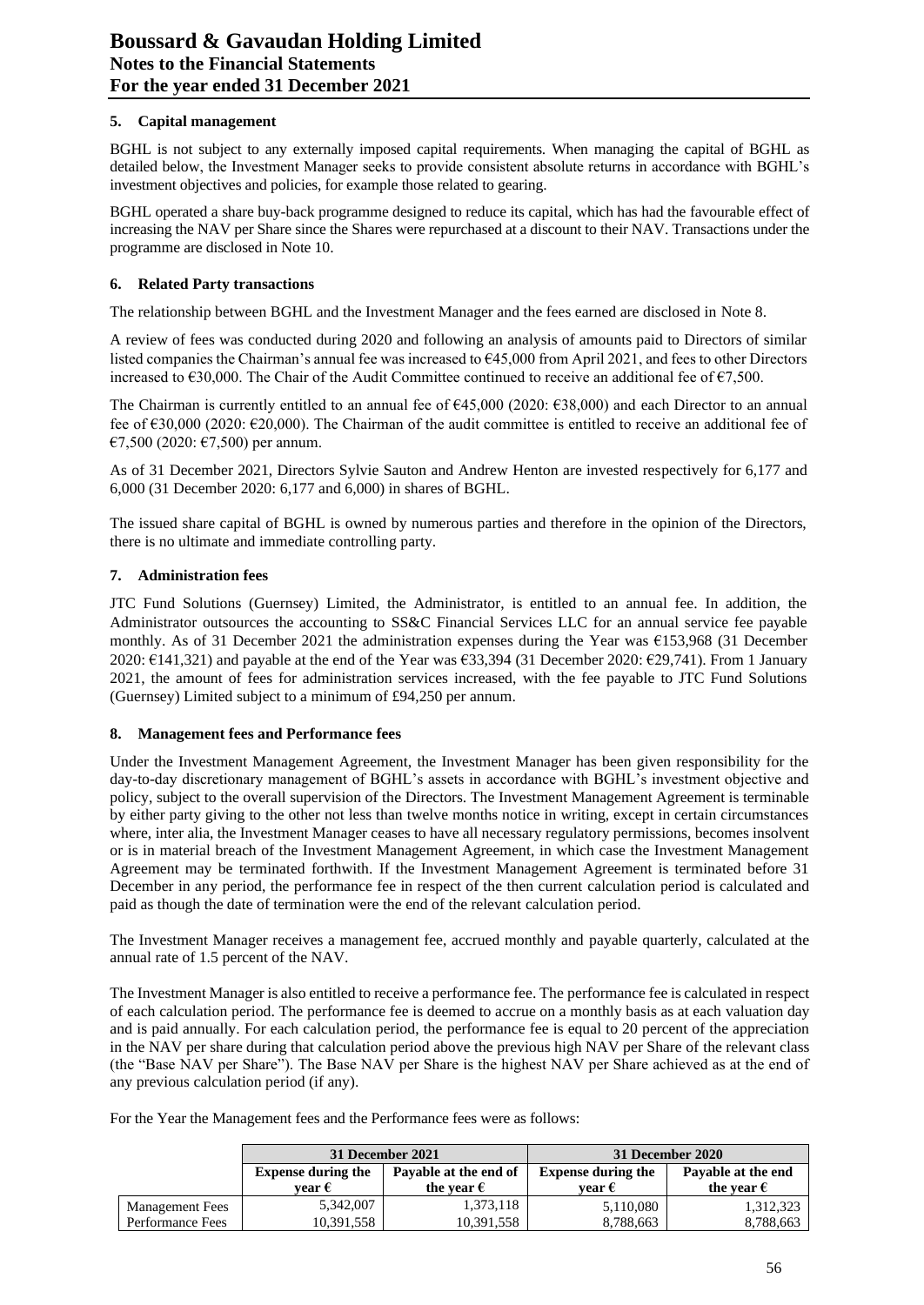## **9. Expense Ratio**

Expense ratios are as below. Performance fees are not taken into account in the expense ratio.

| <b>Year ended</b> | AUM $\epsilon$<br>vear Average | <b>Management</b><br>Fees | <b>Administration &amp;</b><br><b>Depositary Fees</b> | <b>Other Fees</b> | <b>Expense Ratio</b> |
|-------------------|--------------------------------|---------------------------|-------------------------------------------------------|-------------------|----------------------|
| 31 December 2021  | 352,733,212                    | .51%                      | 0.04%                                                 | 0.15%             | .71%                 |
| 31 December 2020  | 340.469.182                    | .50%                      | 0.04%                                                 | 0.15%             | .69%                 |

#### **10. Share Capital and Treasury Shares**

#### *Authorised share Capital*

The authorised share capital of BGHL is  $\epsilon$ 1,010,000 divided into 5,100,000,000 ordinary shares of  $\epsilon$ 0.0001 each and 5,000,000,000 C Shares of €0.0001 each. During the Year there was no class C shares in issue.

#### *Allotted, issued and fully paid*

The share capital detail as of 31 December 2021 is as follows:

| <b>Class A Shares</b>          |                                 | <b>Euro Shares</b>               |                              |                            |                                 |  |
|--------------------------------|---------------------------------|----------------------------------|------------------------------|----------------------------|---------------------------------|--|
| <b>Share balances</b>          | <b>Issued and</b><br>fully paid | <b>Treasury</b><br><b>Shares</b> | Outstanding<br><b>Shares</b> | % Treasury<br>Shares $(*)$ | <b>Issued and fully</b><br>paid |  |
| At 1 January 2020              | 15,104,678                      | (300,000)                        | 14,804,678                   | 1.99%                      | 398,542                         |  |
| Repurchase of own shares $(*)$ |                                 | (1,415,966)                      | (1,415,966)                  |                            |                                 |  |
| Share Cancelled                | (1,429,532)                     | 1,429,532                        |                              |                            |                                 |  |
| Share conversions              | 104,557                         |                                  | 104.557                      | $\overline{\phantom{0}}$   | (104, 048)                      |  |
| At 31 December 2020            | 13,779,703                      | (286, 434)                       | 13,493,269                   | $2.08\%$                   | 294,494                         |  |
| Repurchase of own shares $(*)$ |                                 | (1,273,500)                      | (1,273,500)                  |                            |                                 |  |
| Share Cancelled                | (1,559,934)                     | 1,559,934                        |                              |                            |                                 |  |
| Share conversions              | 167,292                         |                                  | 167,292                      |                            | (164, 240)                      |  |
| At 31 December 2021            | 12,387,061                      |                                  | 12,387,061                   | $0.00\%$                   | 130,254                         |  |

*(\*) Under the Companies Law and the listing rules of EuroNext Amsterdam and the UK Listing Authority, BGHL is only allowed to acquire its own shares with the prior approval of its members in general meeting and that authority is limited to a maximum of 14.99% of its issued share capital on the date that the members' resolution is passed. Authority to repurchase 8% of the issued share capital was sought and granted at the annual general meeting held on 23 September 2021. All shares held in treasury are cancelled after each month end and BGHL seeks renewal of its authority to repurchase its own shares at each annual general meeting.*

#### *Voting*

The shareholders are entitled to receive notice of and to attend and vote at general meetings of BGHL and each holder of shares being present in person or by proxy or corporate representative at a meeting shall upon a show of hands have one vote and upon a poll each such holder present in person or by proxy or by corporate representative shall have one vote in respect of each share held by him or her.

Without prejudice to any special rights previously conferred on the holders of any existing shares or class of shares, any share in BGHL may be issued with such preferred, deferred or other special rights or restrictions whether as to dividend, voting, return of capital or otherwise as BGHL at any time by ordinary resolution may determine and subject to and in default of such determination as the Board may determine. Subject to the provisions of the Companies Law, the terms and rights attaching to any class of shares, the Articles and any guidelines established from time to time by the Directors, BGHL may from time to time, purchase or enter into a contract, under which it will or may purchase any of its own shares.

If at any time the share capital is divided into further classes of shares, the rights attached to any class (unless otherwise provided by the terms of issue) may whether or not BGHL is being wound up, be varied with the consent in writing of the holders of three-fourths of the issued shares of that class or with the sanction of a special resolution of the holders of the shares of that class. On a winding-up, the shareholders are entitled to the surplus assets remaining after payment of all the creditors of BGHL.

#### **11. Segment information**

For management purposes, BGHL is engaged in one main operating segment, which invests in financial instruments. All of BGHL's activities are interrelated, and each activity is dependent on the others. Accordingly, all significant operating decisions are based upon analysis of BGHL as one segment. The financial results from this segment are equivalent to the financial statements of BGHL as a whole.

The following table analyses BGHL's total income per geographical location. The basis for attributing the total income is the place of incorporation of the instrument's counterparty.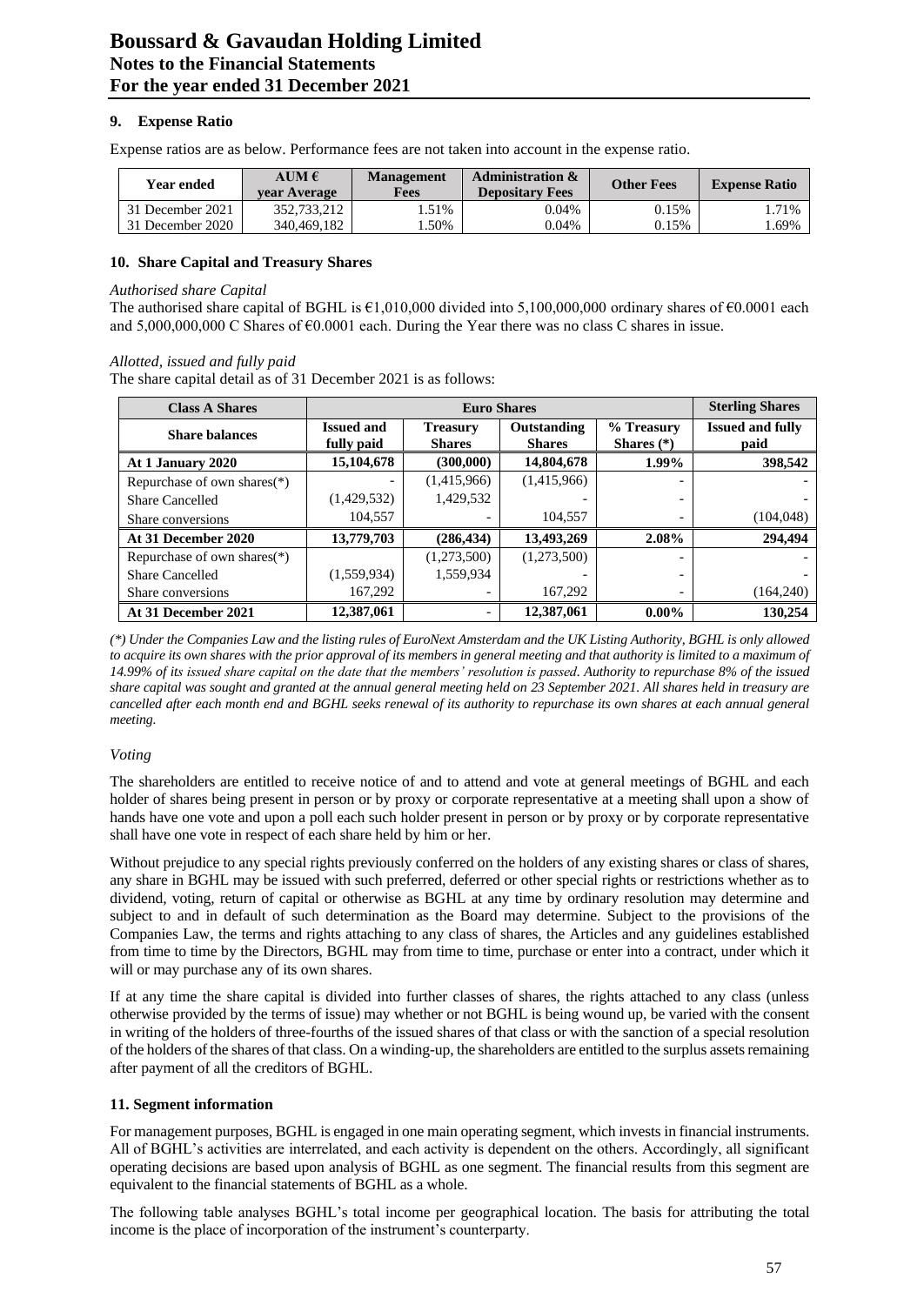# **Boussard & Gavaudan Holding Limited Notes to the Financial Statements For the year ended 31 December 2021**

| In EURO           | 31 December 2021 | 31 December 2020 |
|-------------------|------------------|------------------|
| Ireland           | 51,048,587       | 49,623,983       |
| United Kingdom    | 382,419          | (203, 381)       |
| Rest of the world | 90.734           | (1,160,148)      |
| Total             | 51,521,740       | 48,260,454       |

The following table analyses BGHL's operating income per investment type.

| In EURO                                                | 31 December 2021 | 31 December 2020 |
|--------------------------------------------------------|------------------|------------------|
| Equity securities                                      | 51,125,222       | 48,446,031       |
| Derivative financial instruments                       | 389,083          | (202, 914)       |
| Foreign exchange gains on financial instruments not at |                  |                  |
| fair value through profit or loss                      | 7.435            | 17,337           |
| <b>Total</b>                                           | 51,521,740       | 48,260,454       |

**12. Net realised and change in unrealised gain and loss on financial assets and liabilities:**

| Realised gain on financial assets and liabilities at<br>fair value through profit or loss $\epsilon$ | 31 December 2021 | 31 December 2020 |
|------------------------------------------------------------------------------------------------------|------------------|------------------|
| Realised gain/(loss)                                                                                 |                  |                  |
| Equity securities                                                                                    | 21,675,612       | 13,291,439       |
| Derivatives – Foreign Exchange Forward                                                               | 556,527          | (323, 333)       |
| Net realized gain on financial assets and liabilities at<br>fair value through profit or loss        | 22, 232, 139     | 12,968,106       |

| Change in unrealised gain or loss on financial assets<br>and liabilities at fair value through profit or loss $\epsilon$ | 31 December 2021 | 31 December 2020 |
|--------------------------------------------------------------------------------------------------------------------------|------------------|------------------|
| Change in unrealised gain/(loss)                                                                                         |                  |                  |
| Equity securities                                                                                                        | 29,372,975       | 36, 332, 546     |
| Derivatives – Foreign Exchange Forward                                                                                   | (167, 444)       | 120,417          |
| Change in unrealised gain/(loss)                                                                                         |                  |                  |
| Equity securities                                                                                                        | 76,635           | (3,463,148)      |
| Net change in unrealised gain/(loss)                                                                                     | 29,282,166       | 32,989,815       |

# **13. Taxation**

BGHL has been granted exemption under the Income Tax (Exempt Bodies) (Guernsey) Ordinance, 1989 from Guernsey Income Tax, and is charged the annual fee of £1,200 (2020: £1,200). As a result, no provision for income tax has been made in the financial statements.

BGHL invests in foreign countries which may levy withholding tax at source on revenues derived by nonresidents. Where such tax is withheld at source by the broker or another party BGHL records the revenue on a gross basis in Statement of Comprehensive Income (the revenue is grossed up and offset against an expense representing the tax withheld at source).

#### **14. Due from brokers and due to brokers**

Amount due from brokers include €540,000 (2020: €530,000) of cash pledged as collateral on forward foreign exchange contracts. Amount due to brokers include  $\epsilon$ 229 (2020:  $\epsilon$ 1,225,051) on repurchase of own shares and €24,140 on forward foreign exchange contracts under financial liabilities.

#### **15. Changes in liabilities arising from financing activities**

|                                    | Foreign exchange forward derivatives contracts |
|------------------------------------|------------------------------------------------|
| Balance at 1 January 2021          |                                                |
| Cash flows                         | 556,527                                        |
| Changes in fair value              | (580, 667)                                     |
| <b>Balance at 31 December 2021</b> | (24.140)                                       |

|                                    | Foreign exchange forward derivatives contracts |
|------------------------------------|------------------------------------------------|
| Balance at 1 January 2020          |                                                |
| l-Cash flows                       | (323, 333)                                     |
| Changes in fair value              | 323.333                                        |
| <b>Balance at 31 December 2020</b> |                                                |